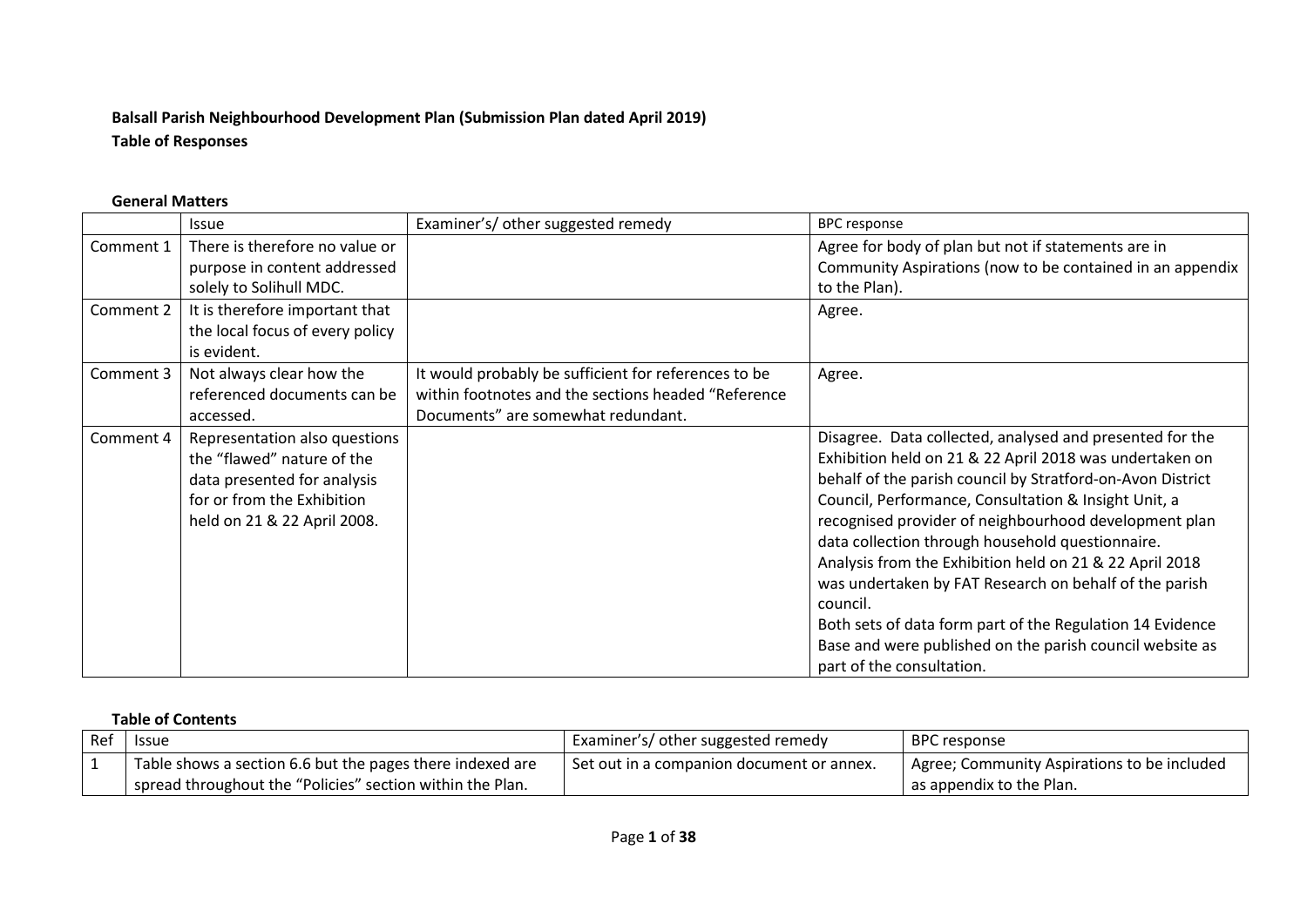#### **1. Introduction & Background**

| Ref | <b>Issue</b>                                                                                                                | Examiner's/ other suggested remedy                                                                                                                                                                                         | <b>BPC</b> response |
|-----|-----------------------------------------------------------------------------------------------------------------------------|----------------------------------------------------------------------------------------------------------------------------------------------------------------------------------------------------------------------------|---------------------|
|     | The history of the designation of the Neighbourhood Area<br>has proved controversial with some Regulation 16<br>consultees. | I do not see that the Plan need include other<br>than the details of the Area to which the<br>Submission Plan relates, whilst perhaps<br>acknowledging that a Berkswell<br>Neighbourhood Plan now exists. Do you<br>agree? | Agree.              |
|     |                                                                                                                             |                                                                                                                                                                                                                            |                     |
|     | <b>Plan Period</b>                                                                                                          |                                                                                                                                                                                                                            |                     |
| Ref | <b>Issue</b>                                                                                                                | Examiner's/ other suggested remedy                                                                                                                                                                                         | <b>BPC response</b> |

| <b>Ref</b> | <b>Issue</b>                                                | Examiner's/ other suggested remedy      | BPC response                                |
|------------|-------------------------------------------------------------|-----------------------------------------|---------------------------------------------|
|            | In practice there would be no need to review the            | Paragraph 1.20 is more accurate in this | Agree; take out last sentence of para 1.18. |
|            | Neighbourhood Plan to "recognise" the sites ultimately      | respect.                                |                                             |
|            | allocated within the Local Plan because both documents will |                                         |                                             |
|            | be part of the Development Plan.                            |                                         |                                             |

### **The Plan Context**

| Ref | <b>Issue</b>                                                | Examiner's/ other suggested remedy           | BPC response |
|-----|-------------------------------------------------------------|----------------------------------------------|--------------|
| -4  | In December 2018 a fifth Basic Condition was added relating | Plan is unlikely to breach the Basic         | Agree.       |
|     | to the Conservation of Habitats and Species Regulations     | Condition relating to the Habitats and       |              |
|     | 2017.                                                       | Species Regulations 2017. However, do you    |              |
|     |                                                             | have any particular comments on this line of |              |
|     |                                                             | thought?                                     |              |

# **2. Process Overview**

| Rei | <b>Issue</b>                                                                                                                                                                                | Examiner's/ other suggested remedy | <b>BPC response</b>                                                                                                                                                                                                                                                                                                                                           |
|-----|---------------------------------------------------------------------------------------------------------------------------------------------------------------------------------------------|------------------------------------|---------------------------------------------------------------------------------------------------------------------------------------------------------------------------------------------------------------------------------------------------------------------------------------------------------------------------------------------------------------|
|     | Representation comments: "Section 2 on Process Overview<br>speaks of the council engaging with the public but this was<br>markedly lacking in the rural areas. Do you have any<br>comments? |                                    | The process of engaging with all residents is<br>detailed in the Consultation Statement and<br>included 2 questionnaires posted to all<br>households in the parish, notice board<br>updates (although there are no parish notice<br>boards in Meer End and Fen End) articles in<br>the Bugle (local quarterly community<br>magazine), The Communicator (email |
|     |                                                                                                                                                                                             |                                    | newsflash from Balsall Common Village                                                                                                                                                                                                                                                                                                                         |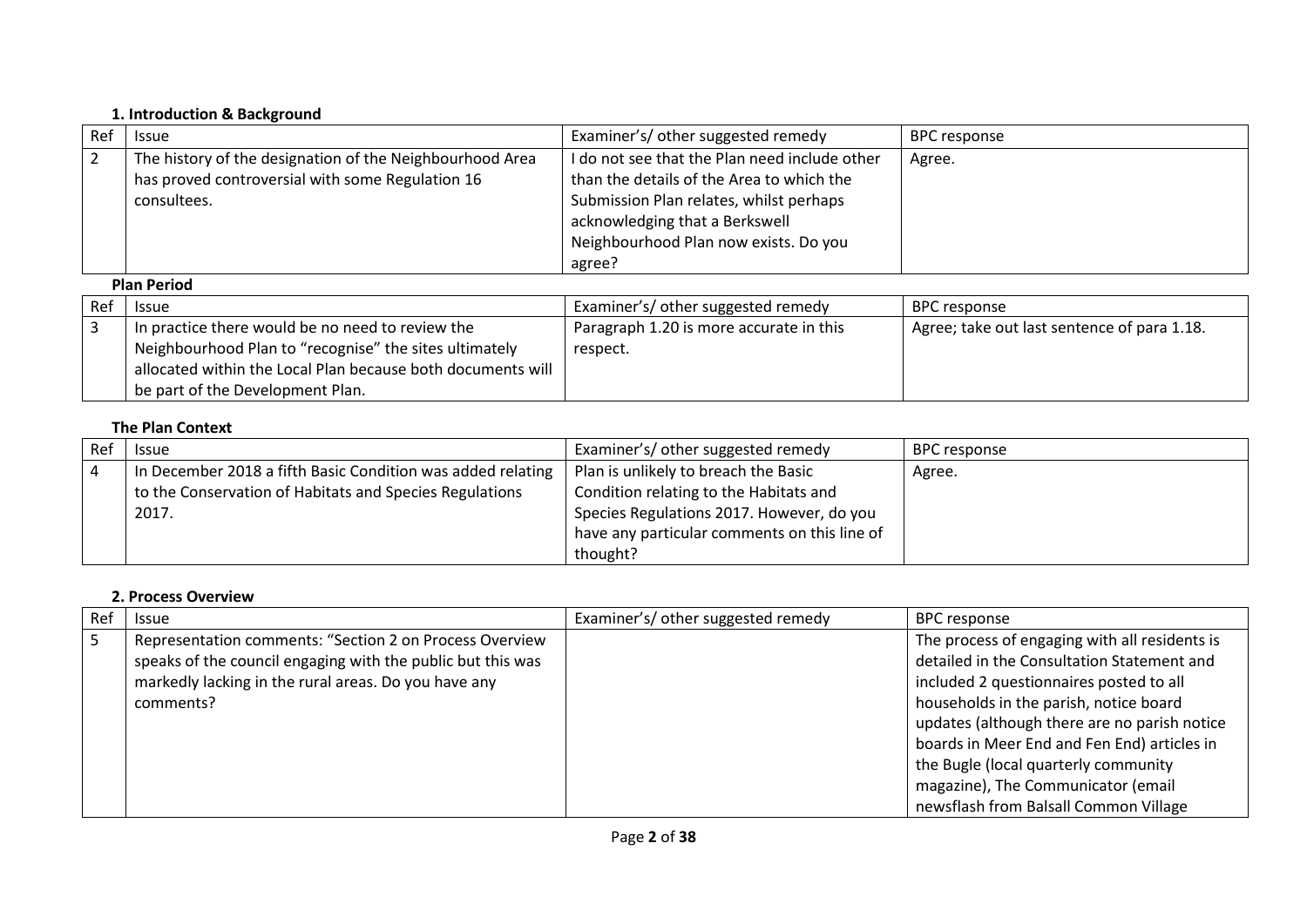|  | Residents Association). In addition digital   |
|--|-----------------------------------------------|
|  | methods were use via the parish council       |
|  | website, email newsletter and an extensive    |
|  | facebook communication programme that ran     |
|  | from September 2017 to March 2019.            |
|  | Lamppost posters were placed in various rural |
|  | locations (Oakley, Fen End; Brees Lane        |
|  | crossroads; Temple Balsall) to remind         |
|  | residents to return questionnaires. When a    |
|  | resident requested one in Meer End, this was  |
|  | added.                                        |

### **Evidence Base Overview**

| Ref | <b>Issue</b>                                                   | Examiner's/ other suggested remedy                        | <b>BPC response</b>                          |
|-----|----------------------------------------------------------------|-----------------------------------------------------------|----------------------------------------------|
|     | Source references are provided but with insufficient detail    | <sup>1</sup> One of these listings can be removed but the | The documents listed in para 2.15 will be    |
|     | on how these might be accessed.                                | one retained should provide a full source                 | amended to provide access details. The       |
|     | Each Policy section also, in addition to footnotes, provides a | reference for the documents and the                       | footnotes will then relate to this and the   |
|     | "Reference Documents" list but no access details.              | footnotes can relate to this listing.                     | "Reference Documents" in each Policy section |
|     |                                                                |                                                           | will be deleted.                             |

### **3. Balsall Parish Today**

| Ref | <b>Issue</b>                                                                          | Examiner's/other suggested remedy               | <b>BPC</b> response                                                                                                                                                                                |
|-----|---------------------------------------------------------------------------------------|-------------------------------------------------|----------------------------------------------------------------------------------------------------------------------------------------------------------------------------------------------------|
|     | The inclusion of 2 maps related to the SMBC Character                                 | A single map would be sufficient and less       | The 2 maps are those contained in a SMBC                                                                                                                                                           |
|     | Assessment is unexplained.                                                            | confusing.                                      | published document and therefore not open                                                                                                                                                          |
|     |                                                                                       |                                                 | to change. They are to indicate the parts of                                                                                                                                                       |
|     |                                                                                       |                                                 | the parish being described in paras 3.3 to 3.6.                                                                                                                                                    |
| 8   | Relevance of paragraph 3.14 is unexplored - and the source<br>of the data undeclared. |                                                 | The data source will be added - Meriden<br>Ward Profile 2016, p10. The relevance is that<br>the area has employment opportunities for a<br>mobile workforce and this will be added to the<br>text. |
| 9   | Representation comments: "Section 3, 'Employment', omits                              |                                                 | Acknowledged, Table Oak Lane will be added                                                                                                                                                         |
|     | the small groupings of businesses on Table Oak Lane.                                  |                                                 | to para 3.8.                                                                                                                                                                                       |
| 10  | Section 3, 'Community Facilities', is misleading when it                              | It should say that he is buried in the cemetery | Noted. Para 3.26 will read "Williams is buried                                                                                                                                                     |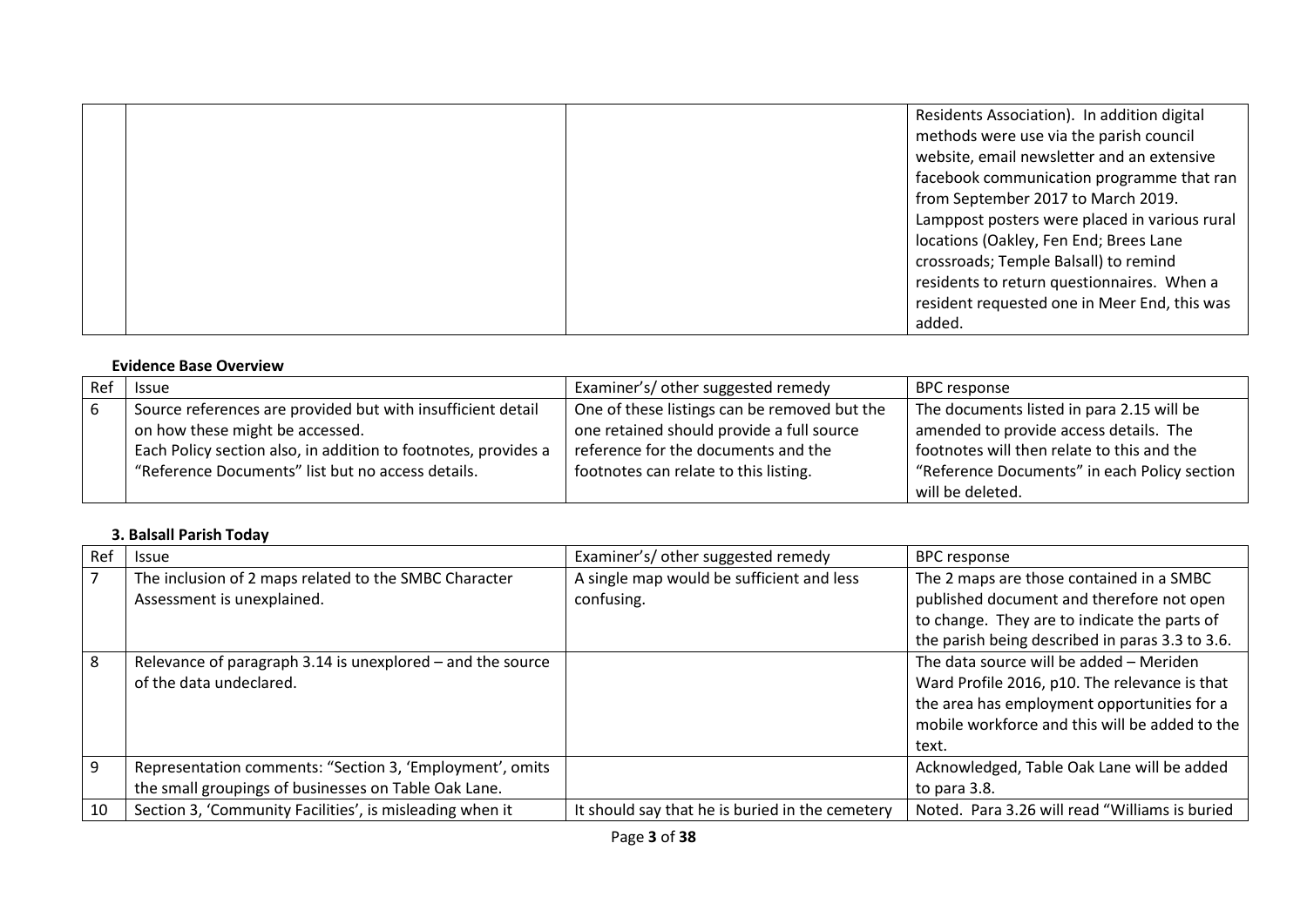| states that Harry Williams, the author of 'It's a Long Way to<br>Tipperary', is buried in the cemetery grounds of St Mary's | I run by the parish council at Temple Balsall. | I in the parish council cemetery adjacent to St<br>Mary's Church, Temple Balsall." |
|-----------------------------------------------------------------------------------------------------------------------------|------------------------------------------------|------------------------------------------------------------------------------------|
| Church <b>.</b>                                                                                                             |                                                |                                                                                    |

#### **4. Character Appraisal**

| Ref | Issue                                                         | Examiner's/ other suggested remedy          | <b>BPC</b> response                            |
|-----|---------------------------------------------------------------|---------------------------------------------|------------------------------------------------|
| 11  | Figure 4, as with figure 2 or figure 3, the map must be       | Entail a larger scale map with an inset map | Agree to replace with a larger scale map with  |
|     | complete so that the extent of areas O, P, Q, R & S is        | for the urban area.                         | inset maps.                                    |
|     | defined.                                                      |                                             |                                                |
| 12  | Representations have queried the definition of Character      |                                             | The Character Assessment Zone A description    |
|     | Zone A.                                                       |                                             | under the title "Buildings" a third sentence   |
|     |                                                               |                                             | too be added: "Two new estates flank an area   |
|     |                                                               |                                             | of four detached properties set within         |
|     |                                                               |                                             | extensive garden land and some semi            |
|     |                                                               |                                             | woodland."                                     |
|     |                                                               |                                             | "Elysian Fields" to be replaced with "Elysian  |
|     |                                                               |                                             | Gardens" throughout.                           |
| 13  | Representation raises a number of other factual issues:       |                                             | Agree that Oakley is an estate within Fen End. |
|     | "Pages 7, 13, 23, 25, 81 make reference to Oakley as a        |                                             | Para 4.15 take to the Fen End and nr Temple    |
|     | separate entity or even a 'hamlet'. We who live here regard   |                                             | Balsall (P, O) heading as new para 4.14 headed |
|     | Oakley as a small residential estate IN FEN END and NOT       |                                             | Fen End and nr Temple Balsall (P, O and R).    |
|     | separate to it.                                               |                                             | The term hamlet in relation to Oakley will be  |
|     |                                                               |                                             | deleted in the Plan.                           |
| 14  | Page 23 claims that Fen End is Zone P. This is completely     |                                             | Agree that Fen End as shown on the OS base     |
|     | wrong. The centre of Fen End is at the crossroads of Fen End  |                                             | map is not necessarily where local people      |
|     | Road, Honiley Road, Table Oak Lane and Oldwich Lane East.     |                                             | view the centre.                               |
|     | Any map suggesting that the centre of Fen End is down the     |                                             | The map illustrating Character Zones is to be  |
|     | Fen End Road is grossly out of date.                          |                                             | redrawn - see action at Ref 11 above.          |
| 15  | Two of the listed landmarks in Zone R - Balsall Cottage       |                                             | Delete these landmarks, they now fall within   |
|     | Farmhouse and the barn at Balsall Cottage Farm - on           |                                             | Chadwick End parish formerly part of Balsall   |
|     | Oldwich Lane East do not exist!                               |                                             | parish.                                        |
| 16  | There is an error in the landmarks in Zone P. 'Fen and Lodge' |                                             | Agree.                                         |
|     | should read Fen End Lodge.                                    |                                             |                                                |
| 17  | Pages 16, 23 and 44 states that there are 'many' or 'a high   |                                             | 'a number' to be used as a more appropriate    |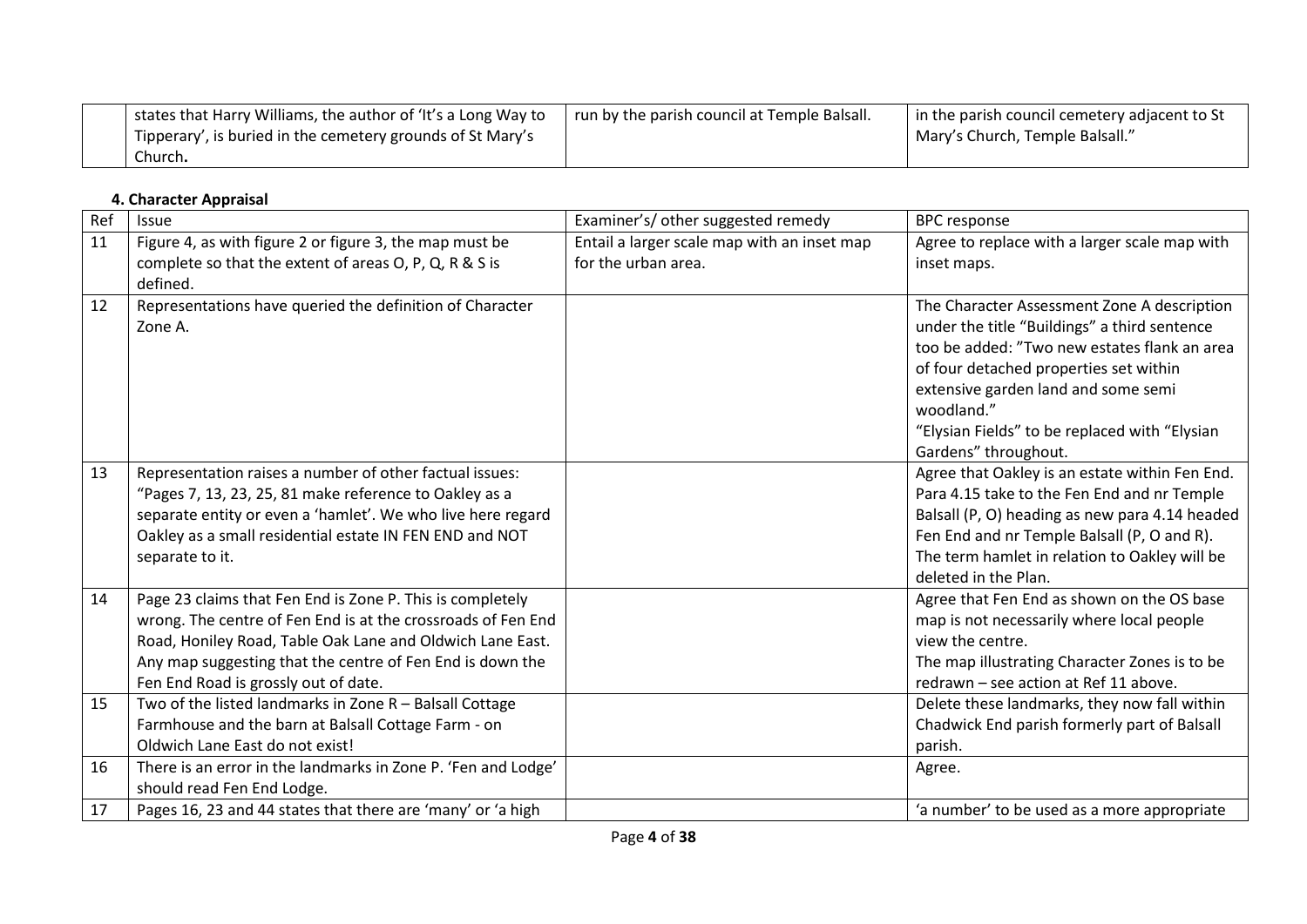|    | proportion' of farms in the Fen End, Meer End & Temple      | description at these points in the Plan.       |
|----|-------------------------------------------------------------|------------------------------------------------|
|    | Balsall area.                                               |                                                |
| 18 | Representation questions the accuracy of para 4.12: "As a   | Accurate information for accessibility walking |
|    | point of clarification, as set out in the Catesby Estates   | distances from the centre of Meer Stones       |
|    | Vision Framework (see Appendix 2 of Appendix 2)             | Road (part of the Windmill Lane/Kenilworth     |
|    | prepared for their land interests, the [Windmill Lane /     | Road site) is as follows:                      |
|    | Kenilworth Road] Site is considered to be in a sustainable  | Shops on Station Road 1.6km                    |
|    | location and it is served by public transport. Pages 14 and | Railway station 2.4km                          |
|    | 15 of the Vision Framework identify that there are bus      | Doctors 2.3km                                  |
|    | stops within 490m of the land on Kelsey Lane, and primary   | Children's playground 2.4km (Willow Park       |
|    | and secondary schools within 1km. The majority of the       | and Lavender Hall Park)                        |
|    | local services of Balsall Common are within 1.6km (1 mile)  | (source: Google maps)                          |
|    | on Station Road."                                           | The bus stop on Kelsey Lane is served by 1 bus |
|    |                                                             | per hour.                                      |

## **5. Our Vision, Our Aspiration**

| Ref | <b>Issue</b>                                               | Examiner's/ other suggested remedy     | <b>BPC response</b>                                                                                                                                                  |
|-----|------------------------------------------------------------|----------------------------------------|----------------------------------------------------------------------------------------------------------------------------------------------------------------------|
| 19  | Possessive terms "our" and "we" are potentially awkward    | Evidently the Plan Committee or Parish | Agree, to be replaced by 'Balsall Parish                                                                                                                             |
|     | words within a Plan. Paragraphs 5.3 and 5.6.               | Council rather than 'our community'.   | Council'.                                                                                                                                                            |
| 20  | Explanation of the important difference between "Policies" |                                        | Heading at 5. Is to be reworded "Vision and                                                                                                                          |
|     | and "Community Aspirations".                               |                                        | Aims".                                                                                                                                                               |
|     |                                                            |                                        | Community Aspirations are to be included in<br>an appendix to the Plan with a brief<br>introduction and explanation of the difference<br>between these and Policies. |
| 21  | Subjective language eg para 5.15) "the time has come to    |                                        | Agree, delete this part of the sentence at para                                                                                                                      |
|     | alleviate this ubiquitous and oppressive                   |                                        | 5.15.                                                                                                                                                                |
|     | hegemony".                                                 |                                        |                                                                                                                                                                      |

### **6. Policies**

## **6.1 Future Housing Development Strategic Objective**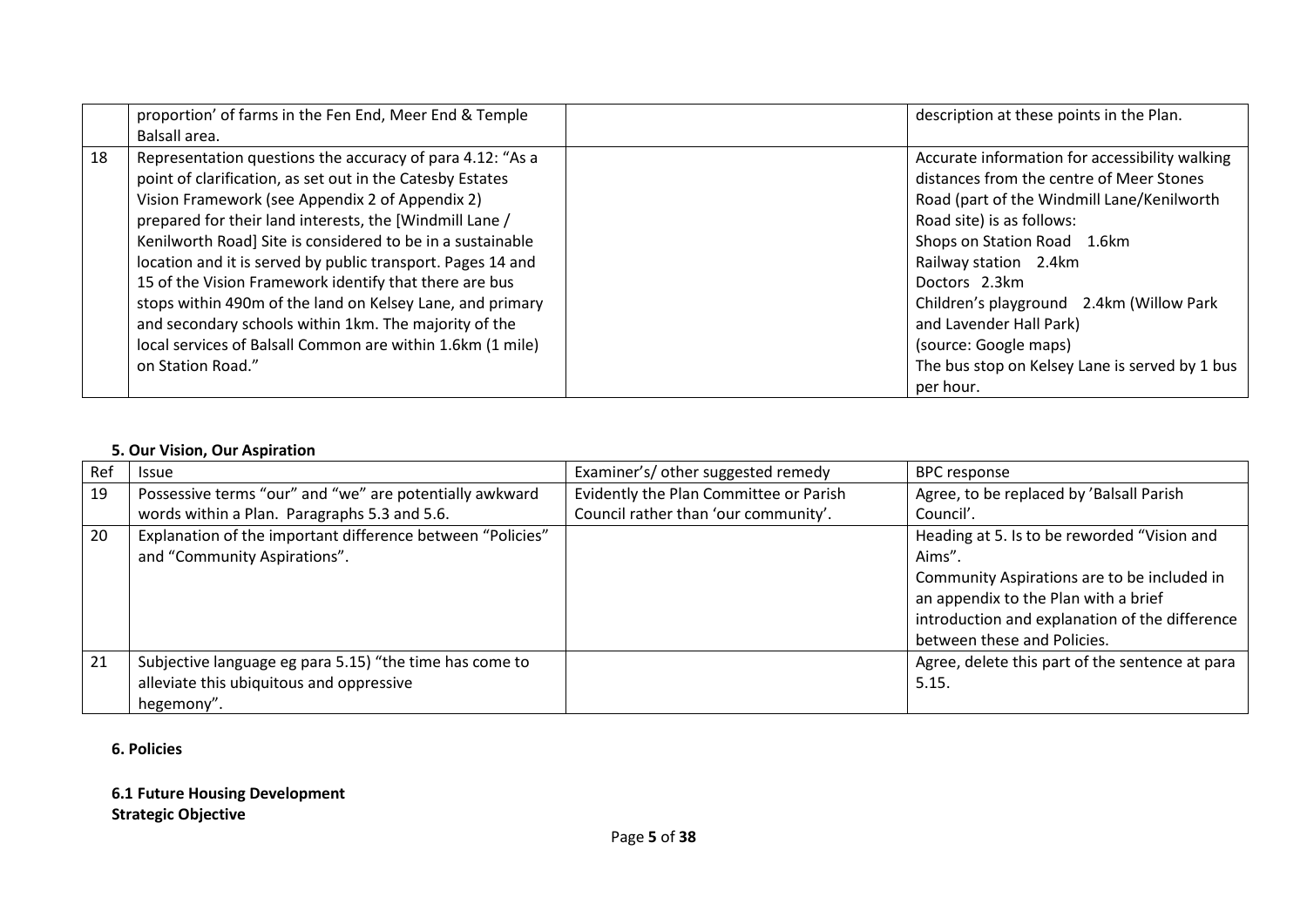| Ref | <b>Issue</b>                                                  | Examiner's/ other suggested remedy | <b>BPC</b> response                            |
|-----|---------------------------------------------------------------|------------------------------------|------------------------------------------------|
| 22  | Use of the term "Strategic" Objective is awkward here as it   |                                    | Agree, "Objective" to be used throughout the   |
|     | suggests that the objective derives from (either the current  |                                    | Plan.                                          |
|     | or draft) Local Plan, which it does not.                      |                                    |                                                |
| 23  | Difficult to reconcile the future objective to "recognise the |                                    | 6.1 to be reworded: "The built up area         |
|     | strategic housing site allocations identified within the      |                                    | boundary of the settlement of Balsall          |
|     | Solihull Local Plan (when adopted)"                           |                                    | Common will be modified by the strategic       |
|     | Is the issue solely the boundary issue noted within           |                                    | housing site allocations identified in the     |
|     | paragraphs 6.1.4 and 6.1.9 and if so would the draft Local    |                                    | Solihull Local Plan when adopted.              |
|     | Plan not be sufficient reassurance?                           |                                    | To ensure future housing developments          |
|     |                                                               |                                    | successfully incorporate different open        |
|     |                                                               |                                    | market and affordable housing types for all    |
|     |                                                               |                                    | stages of life. To enhance walking and cycling |
|     |                                                               |                                    | infrastructure. To ensure brownfield sites are |
|     |                                                               |                                    | appropriately developed and are in keeping     |
|     |                                                               |                                    | with the local environment. To provide clear   |
|     |                                                               |                                    | guidance upon garden infilling ensuring the    |
|     |                                                               |                                    | practice is well-controlled and that future    |
|     |                                                               |                                    | developments contribute positively to the      |
|     |                                                               |                                    | neighbourhood Area."                           |

### **Policy H.1: Built-Up Area Boundary**

| Ref | <b>Issue</b>                                                 | Examiner's/ other suggested remedy             | <b>BPC</b> response                             |
|-----|--------------------------------------------------------------|------------------------------------------------|-------------------------------------------------|
| 24  | Policy title says "Boundary" but in fact there are two       | Either the settlement boundaries should        | Built up area boundary (Balsall Common)         |
|     | 'Boundaries' defined.                                        | coincide with the green belt boundary, or      | coincides with the Green Belt boundary as       |
|     |                                                              | Policies H.1, H.2 and H.4 should make clear    | defined in Figure 6. "Balsall parish and Oakley |
|     |                                                              | that green belt policy, including the          | "and Figure 5 to be deleted.                    |
|     |                                                              | importance of openness, applies to those       | First sentence of second para to be deleted.    |
|     |                                                              | parts of the settlements that are in the green |                                                 |
|     |                                                              | belt.                                          |                                                 |
| 25  | Oakley is within the green belt where there is a presumption | Policy H.1 should conform with the NPPF        | Built up area boundary (Balsall Common)         |
|     | against new dwellings that would be permitted by Policy H1.  | requirement to promote sustainable             | coincides with the Green Belt boundary as       |
|     | As such, these policies are not in conformity with the NPPF  | patterns of development, and the policy or     | defined in Figure 6. "(Balsall parish and       |
|     | or the SLP. The same applies to those parts of the Balsall   | the supporting text should also make clear     | Oakley)" and Figure 5. to be deleted.           |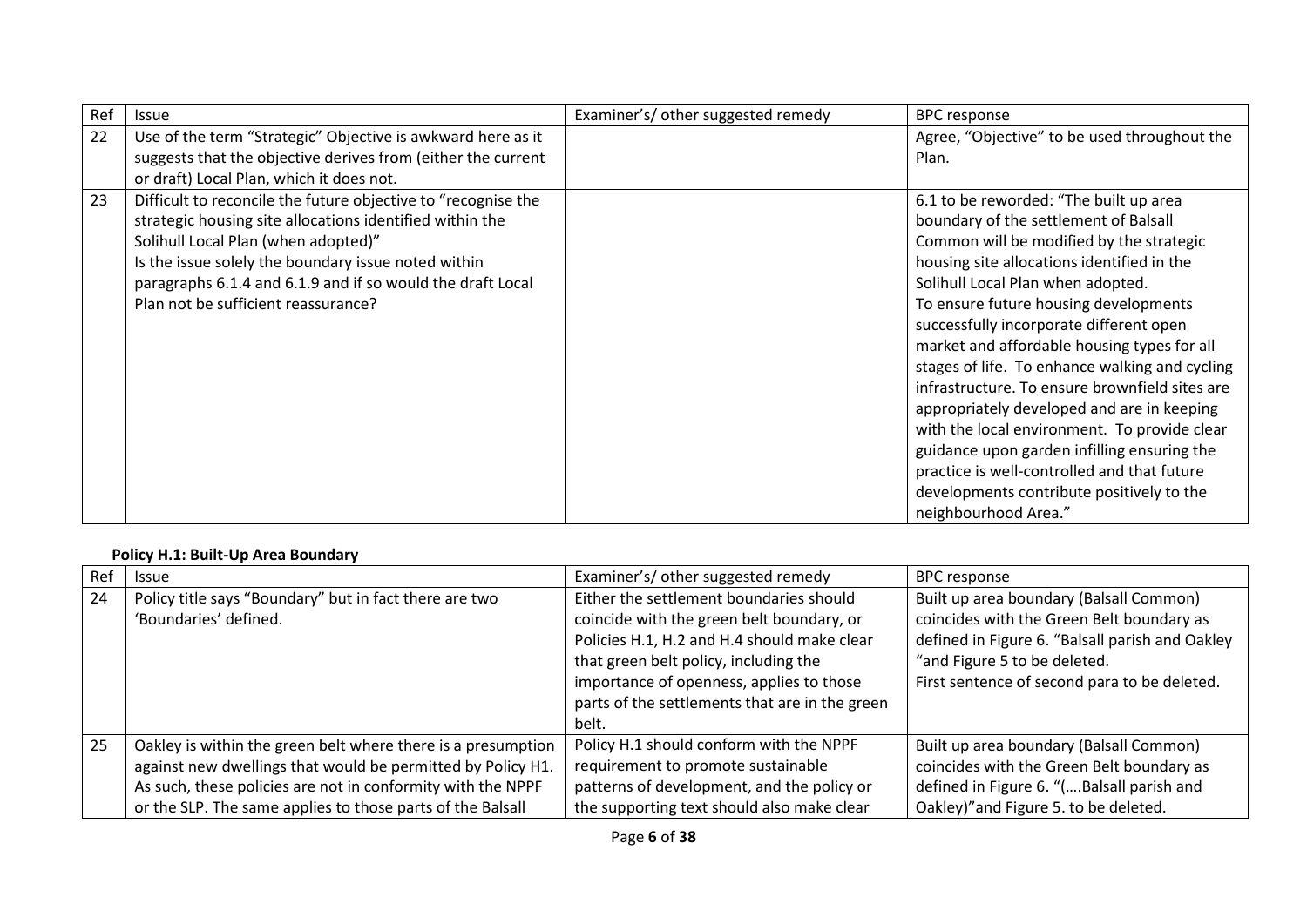|    | Common built-up area that are within the green belt.                                                                                                                                                                                                                                                                               | that replacement dwellings in the green belt<br>should not be materially larger than that<br>replaced." |                                                                                                            |
|----|------------------------------------------------------------------------------------------------------------------------------------------------------------------------------------------------------------------------------------------------------------------------------------------------------------------------------------|---------------------------------------------------------------------------------------------------------|------------------------------------------------------------------------------------------------------------|
| 26 | No explanation is provided for the purpose of the boundary<br>definition, nor is any detail provided for the basis on which<br>the boundary has been delineated (the "Reference<br>Documents" section suggests there is documentation but<br>this is not within the on-line collection).                                           |                                                                                                         | See above comment response.<br>Documentation as suggested in the<br>"Reference Documents" will be deleted. |
| 27 | Representation comments that Policy H.1 wording "is not<br>consistent with national policy set out in NPPF para 79<br>(countryside housing) or para 145 & 146 (green belt)".                                                                                                                                                       |                                                                                                         | Wording amended as above.                                                                                  |
| 28 | Representation says that "the NDP should clearly state that<br>upon adoption of the Solihull Local Plan, it expects<br>allocations to be based upon the built up area and that<br>proposals for these sites will be expected to comply with the<br>NDP policies" but I believe that is already the expectation<br>behind the Plan? |                                                                                                         | Agree.                                                                                                     |
| 29 | Cross-reference to Policy H6 appears to be an error.                                                                                                                                                                                                                                                                               | Was that intended to be to Policy H3.                                                                   | Agree.                                                                                                     |
| 30 | Paragraph 6.1.1 it is unexplained what "government advice"<br>is being applied in defining a Built-Up Area Boundary. This<br>section appears only to relate to the Balsall Common<br>boundary.                                                                                                                                     |                                                                                                         | Amend to reflect Balsall Common built-up<br>area boundary only.                                            |

# **Policy H.2: Infill within the Built up Area Boundary**

| Ref | <b>Issue</b>                                                 | Examiner's/ other suggested remedy | <b>BPC response</b>                      |
|-----|--------------------------------------------------------------|------------------------------------|------------------------------------------|
| 31  | Between Policies H.1 & H.2 and figures 5 & 6 there is        |                                    | Amend to reflect Balsall Common built-up |
|     | inconsistency in the way that the title "Built- up" Area     |                                    | area boundary only.                      |
|     | Boundary is formed. Policy H.2 appears only to apply to      |                                    |                                          |
|     | Balsall Common with its reference to "the village" (and      |                                    |                                          |
|     | paragraph 6.1.6 in the "Explanation").                       |                                    |                                          |
| 32  | Policy H.2 appears to be a sub-policy of Policy H.1 because, |                                    | Agree; H.1 and H.2 to be merged.         |
|     | confusingly, whereas Policy H.1 says that "new dwellings     |                                    |                                          |
|     | will be supported in principle", Policy H.2 suggests that    |                                    |                                          |
|     | what is actually meant is "Limited infilling  will be        |                                    |                                          |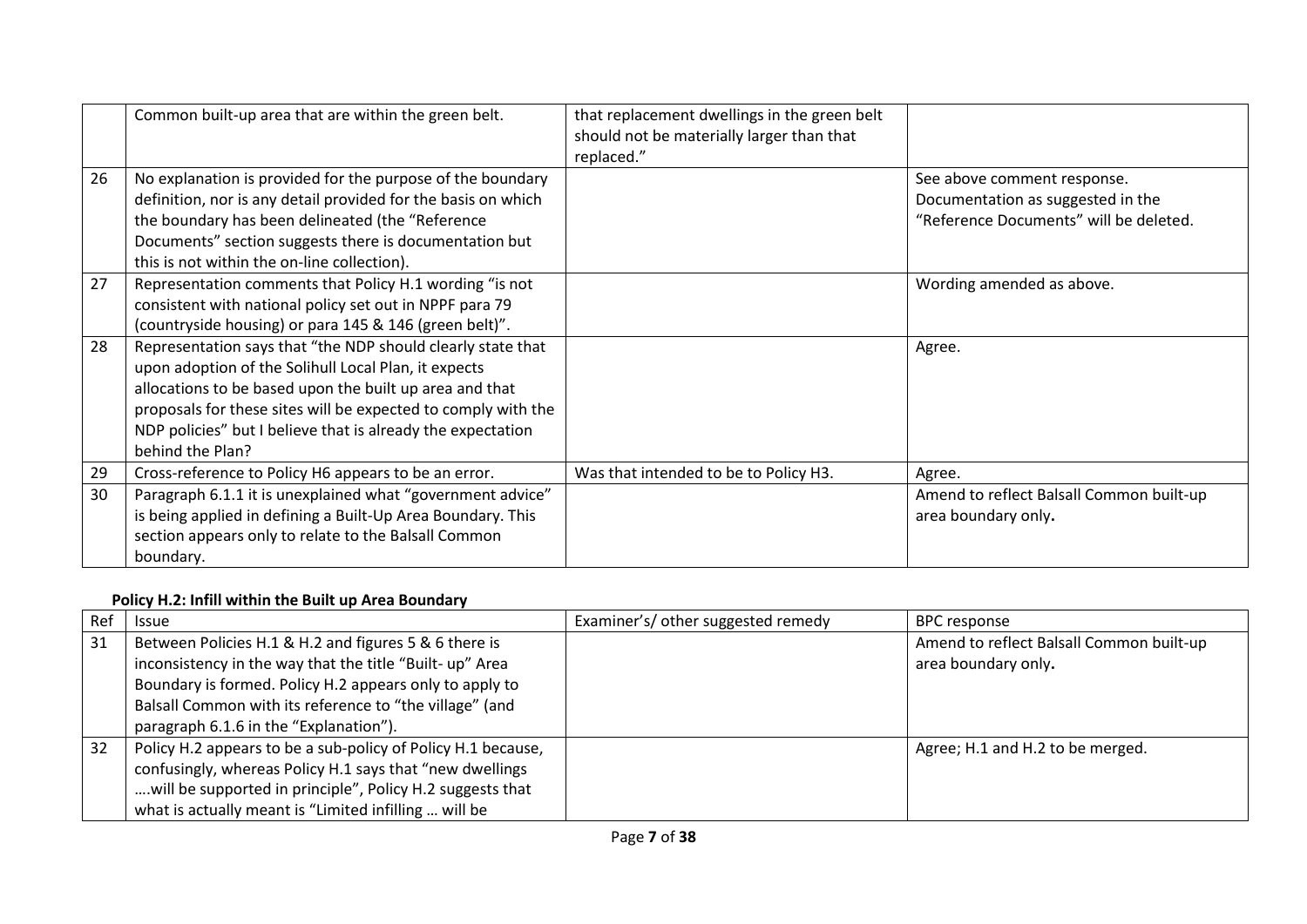|      | supported in principle"                                        |                                         |
|------|----------------------------------------------------------------|-----------------------------------------|
| - 33 | Policy refers to the "standards" contained in Policies BE.4    | Restrict to BE.4 and term 'principles". |
|      | and BE.5 but that term is not central to the content of either |                                         |
|      | of those Policies                                              |                                         |

## **Community Aspiration: CA.1 New Homes**

| Ref | <b>Issue</b>                                                | Examiner's/ other suggested remedy | <b>BPC response</b>                              |
|-----|-------------------------------------------------------------|------------------------------------|--------------------------------------------------|
| 34  | Probably the information on the construction dates for HS2  |                                    | Insert second para "As of the date of this Plan, |
|     | is already out of date.                                     |                                    | the latest information "                         |
| 35  | The assertion that there may be implications for the        |                                    | The published plan is that construction traffic  |
|     | Neighbourhood Area (as opposed to the Local Plan area)      |                                    | for HS2 will travel along the A452 through       |
|     | would appear to be speculative.                             |                                    | Balsall Common. The HS2 Ltd Environmental        |
|     |                                                             |                                    | Statement makes it clear that there will be      |
|     |                                                             |                                    | about 500 lorry movements in each direction      |
|     |                                                             |                                    | per day and this will have implications on       |
|     |                                                             |                                    | travel on this road.                             |
|     |                                                             |                                    | The community's wish is that housing             |
|     |                                                             |                                    | construction traffic occurs at a different time  |
|     |                                                             |                                    | to HS2 constuction traffic.                      |
| 36  | The phrasing of both the "Aspiration" and the "Explanation" |                                    | 6.1.10 to be reworded with the facts as above.   |
|     | needs to appropriately tempered if it is not to affect the  |                                    |                                                  |
|     | public perception of the Plan document as a whole.          |                                    |                                                  |
| 37  | Representation objecting to the proposal comments that a    |                                    | Noted, however this is a Community               |
|     | Construction & Environmental Management Plan can be         |                                    | Aspiration and a community can state its         |
|     | agreed between LPA and developer to address concerns.       |                                    | aspirations.                                     |

# **Policy H.3: Use of Brownfield Land in the Green Belt**

| Ref | <b>Issue</b>                                                   | Examiner's/other suggested remedy | BPC response                                     |
|-----|----------------------------------------------------------------|-----------------------------------|--------------------------------------------------|
| 38  | Policy too would appear to be a sub-policy of Policy H.1.      |                                   | Disagree; would prefer H.1 and H.2 to be         |
|     |                                                                |                                   | separate as H.1 and H.2 are now non-Green        |
|     |                                                                |                                   | Belt.                                            |
| 39  | It is not established in relation to Policy H.3 that there are |                                   | Accept confusion should be removed.              |
|     | opportunities for "appropriate" and sustainable                |                                   | Reword policy as follows:                        |
|     | development within the Balsall Green Belt, as distinct from    |                                   | The limited infilling or the partial or complete |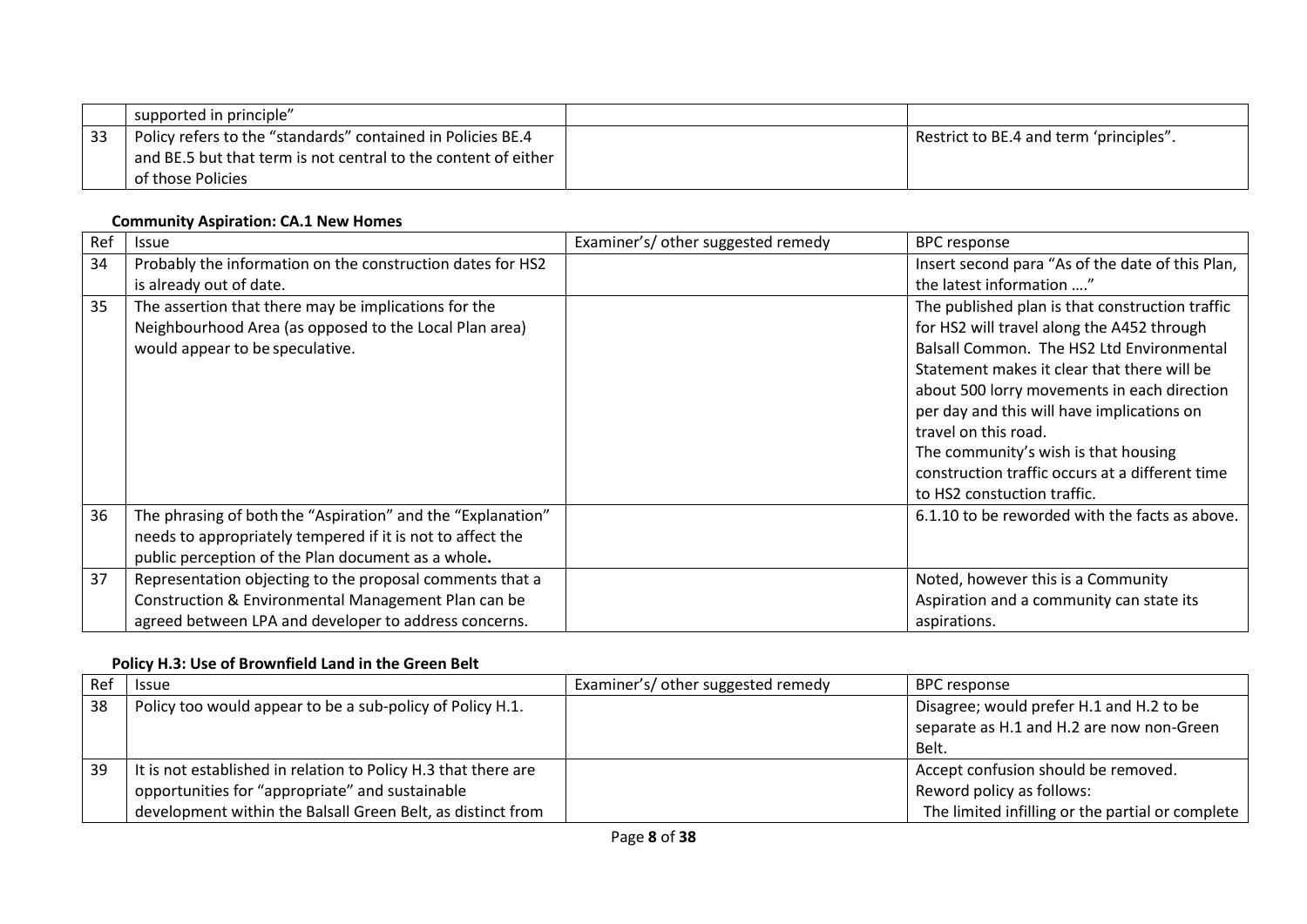| the countryside outside of the Green Belt for instance. The<br>differences of wording between the Policy and the NPPF (eg | redevelopment of brownfield land to create<br>new homes and other appropriate uses will |
|---------------------------------------------------------------------------------------------------------------------------|-----------------------------------------------------------------------------------------|
|                                                                                                                           |                                                                                         |
| criterion c) relates to a previous version of the NPPF) could                                                             | be encouraged and supported subject to the                                              |
| give rise to confusion and there would not appear to be a                                                                 | following criteria:                                                                     |
| locally specific aspect to Policy H.3 or even clarity of                                                                  | a) The development would not have a                                                     |
| purpose.                                                                                                                  | greater impact on the openness of the Green                                             |
|                                                                                                                           | Belt than the existing development or not                                               |
|                                                                                                                           | cause substantial harm to the openness of                                               |
|                                                                                                                           | the Green Belt;                                                                         |
|                                                                                                                           | b) The new use would not harm the amenity                                               |
|                                                                                                                           | enjoyed by occupiers of surrounding land;                                               |
|                                                                                                                           | c) Any remedial works to remove                                                         |
|                                                                                                                           | contaminants are satisfactorily dealt with                                              |
|                                                                                                                           | including underlying soils and groundwater;                                             |
|                                                                                                                           | d) The proposal would lead to an                                                        |
|                                                                                                                           | enhancement in the character and                                                        |
|                                                                                                                           | appearance of the site and would not result                                             |
|                                                                                                                           | in the loss of any land of high environmental                                           |
|                                                                                                                           | quality;                                                                                |
|                                                                                                                           | e) Safe and suitable access and parking                                                 |
|                                                                                                                           | arrangements would be provided to serve                                                 |
|                                                                                                                           | the new use; and                                                                        |
|                                                                                                                           |                                                                                         |
|                                                                                                                           | The redevelopment of brownfield land within                                             |
|                                                                                                                           | the Green Belt will be restricted to the land                                           |
|                                                                                                                           | which is or was occupied by a permanent                                                 |
|                                                                                                                           | structure, including the curtilage of the land                                          |
|                                                                                                                           | (although it should not be assumed that the                                             |
|                                                                                                                           | whole of the curtilage should be developed)                                             |
|                                                                                                                           | and any associated fixed surface                                                        |
|                                                                                                                           | infrastructure in accordance with the                                                   |
|                                                                                                                           | definition of previously developed land set                                             |
|                                                                                                                           | out in the NPPF Annex 2 glossary.                                                       |
|                                                                                                                           |                                                                                         |
|                                                                                                                           |                                                                                         |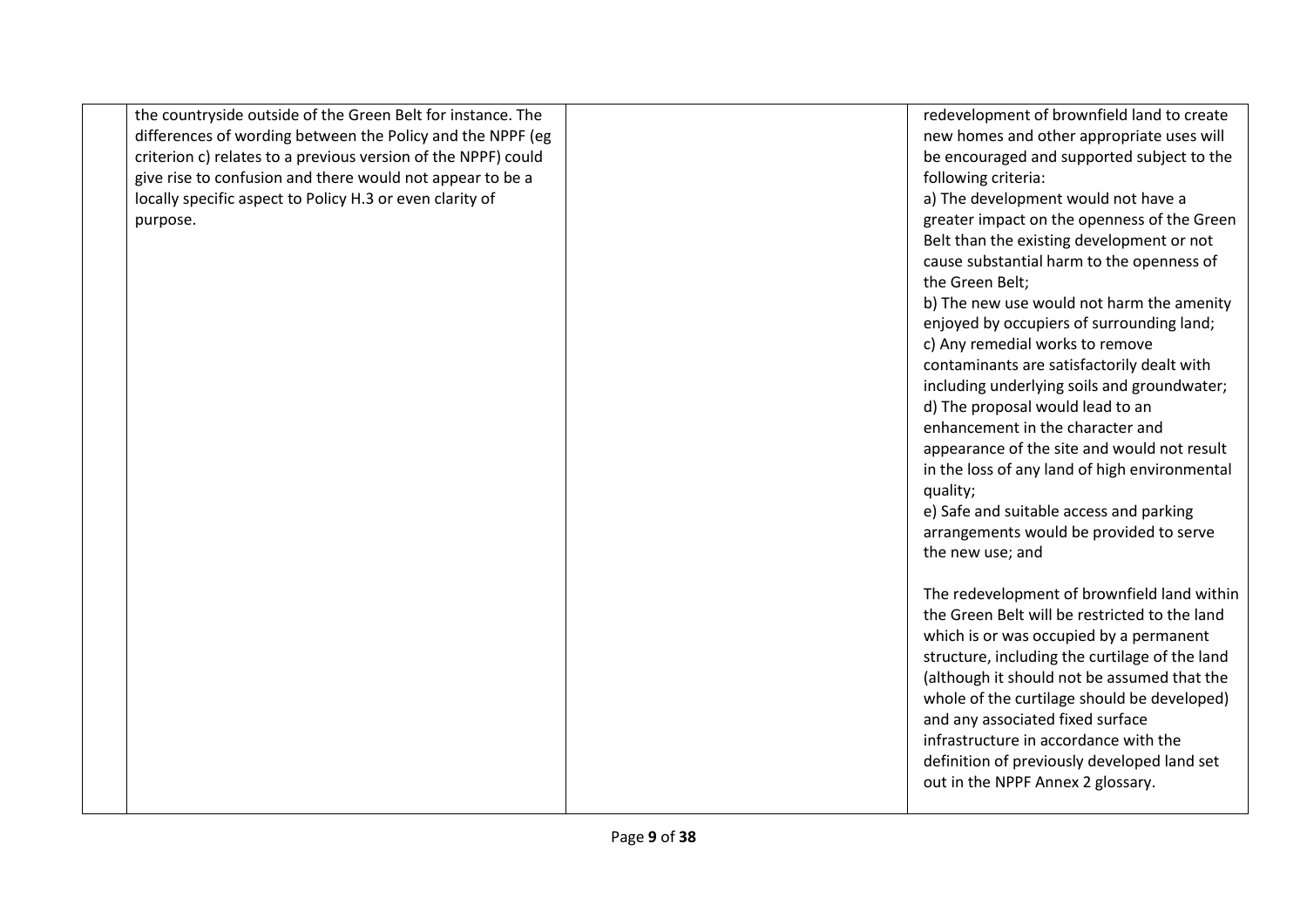| 40 | The Policy does not acknowledge the exception allowed for<br>within the NPPF (para 145) where redevelopment would<br>"not cause substantial harm to the openness of the Green<br>Belt, [and] where the development would re-use previously<br>developed land and contribute to meeting an identified<br>affordable housing need".                                                                                                                      | See response to comment 39 made above.                                                                                                                                                                                                 |
|----|--------------------------------------------------------------------------------------------------------------------------------------------------------------------------------------------------------------------------------------------------------------------------------------------------------------------------------------------------------------------------------------------------------------------------------------------------------|----------------------------------------------------------------------------------------------------------------------------------------------------------------------------------------------------------------------------------------|
| 41 | Representation comments that "The proposed policy<br>wording appears to seek to impose development constraints<br>(in terms of 'highly or moderately accessible' which itself is<br>not defined, therefore ambiguous) not presently contained<br>in NPPF (particularly in para 145).                                                                                                                                                                   | See response to comment 39 made above.                                                                                                                                                                                                 |
| 42 | Representation comments: "should a development site<br>currently or formerly have been subject to land-use(s)<br>which have the potential to have caused contamination of<br>the underlying soils and groundwater then any Planning<br>Application must be supported information to show the<br>risks can be safely managed." Accordingly criterion b) may<br>need to be amended to include specific mention of<br>"underlying soils and groundwater". | See response to comment 39 made above.                                                                                                                                                                                                 |
| 43 | Paragraph 6.1.13 notes that "27% of businesses felt<br>existing employment sites should be protected" but, in<br>theory at least, Policy H.3 might encourage the<br>redevelopment of employment sites for residential use                                                                                                                                                                                                                              | Demand for employment sites to be protected<br>was not borne out in the evidence.                                                                                                                                                      |
| 44 | Local authority representation notes that paragraph 6.1.15<br>is wrong in suggesting that residential garden land within<br>the Green Belt (as distinct from that within urban areas) is<br>addressed specifically in the NPPF.                                                                                                                                                                                                                        | Agreed. Amend the last sentence of para<br>$6.1.15$ to:<br>It includes the curtilage of the developed land<br>but specifically excludes agricultural/<br>horticultural land and land in built up areas<br>such as residential gardens. |
| 45 | Paragraph 6.1.17 makes a similar error in suggesting that<br>the policy relates to sites "within settlements."                                                                                                                                                                                                                                                                                                                                         | Agreed. Delete the words "within<br>settlements"                                                                                                                                                                                       |
| 46 | Paragraph 6.1.18 is inappropriately addressed to Solihull                                                                                                                                                                                                                                                                                                                                                                                              | Agree, delete para 6.1.8.                                                                                                                                                                                                              |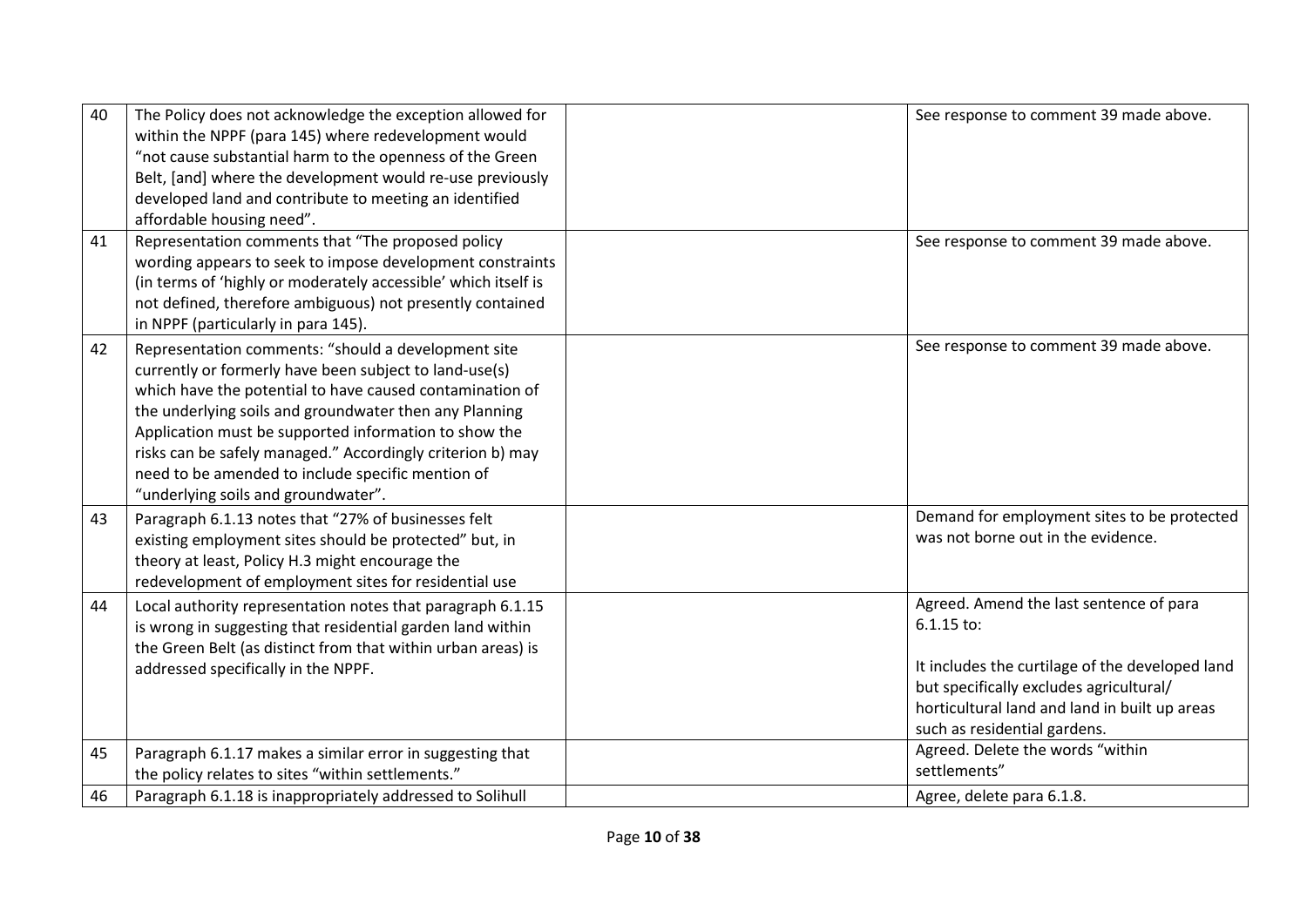| MBC and by referencing the NPPF it appears to imply that<br>Solihull policy is at odds in some way with the NPPF but |  |
|----------------------------------------------------------------------------------------------------------------------|--|
| NPPF paragraph 121 does not specifically apply to the                                                                |  |
| Green Belt.                                                                                                          |  |

### **Policy H.4: Use of Garden Land**

 $\perp$ 

| Ref | Issue                                                           | Examiner's/ other suggested remedy               | <b>BPC response</b>                            |
|-----|-----------------------------------------------------------------|--------------------------------------------------|------------------------------------------------|
| 47  | Policy H.4 appears to be another sub-policy of Policy H.1 in    | It is difficult to see why the detail here could | Agree; incorporate H.4 as a section of H1.     |
|     | that it places another restriction on the "in principle" notion | not satisfactorily be incorporated within Policy |                                                |
|     | that "new dwellings" will be supported within the Built-up      | H.2 (or even a comprehensive Policy H.1.         |                                                |
|     | Area.                                                           |                                                  |                                                |
| 48  | Trees are not only on garden land and are addressed             |                                                  | Disagree; this is about garden trees that make |
|     | specifically in Policy NE.1?                                    |                                                  | a contribution to garden landscapes.           |
| 49  | Local authority representation comments that "Clause (a) of     |                                                  | Agree. Change "enhance" to "maintain".         |
|     | Policy H4 should seek to 'preserve and maintain' character      |                                                  |                                                |
|     | rather than 'preserve or enhance'".                             |                                                  |                                                |
| 50  | Representation comments:                                        |                                                  | Agree that cul-de-sacs do form part of the     |
|     | " Criterion b) to proposed Policy H.4 is overly prescriptive    |                                                  | current settlement pattern.                    |
|     | where is says ' Not introduce an inappropriate form of          |                                                  |                                                |
|     | development which is at odds with the existing settlement       |                                                  |                                                |
|     | pattern establishing and retaining appropriate open space       |                                                  |                                                |
|     | between dwellings;' The consequence of this wording may         |                                                  |                                                |
|     | be that opportunities to redevelop otherwise acceptable         |                                                  |                                                |
|     | sites within the settlement may be lost. For example, where     |                                                  |                                                |
|     | a site has a long rear garden and a cul-de-sac form of new      |                                                  |                                                |
|     | housing development could be satisfactorily be provided.        |                                                  |                                                |
| 51  | Proposed policy requirement (H.4) at a) that development        |                                                  | See above comment response, proposals          |
|     | proposals should 'Preserve or enhance the character of the      |                                                  | should "Preserve and maintain the character    |
|     | area, and particularly to preserve and enhance the mature       |                                                  | of the area, and particularly to preserve and  |
|     | garden landscape with retained trees' is unduly prescriptive,   |                                                  | maintain the mature garden landscape with      |
|     | and does not allow for removal of trees where they do not       |                                                  | retained trees."                               |
|     | contribute to the character and appearance of the area, or      |                                                  |                                                |
|     | where trees may be dead, dying or diseased."                    |                                                  |                                                |
| 52  | Paragraph 6.1.19 suggests incorrectly that Policy H.4 is about  |                                                  | Title of Policy changed to "Development of     |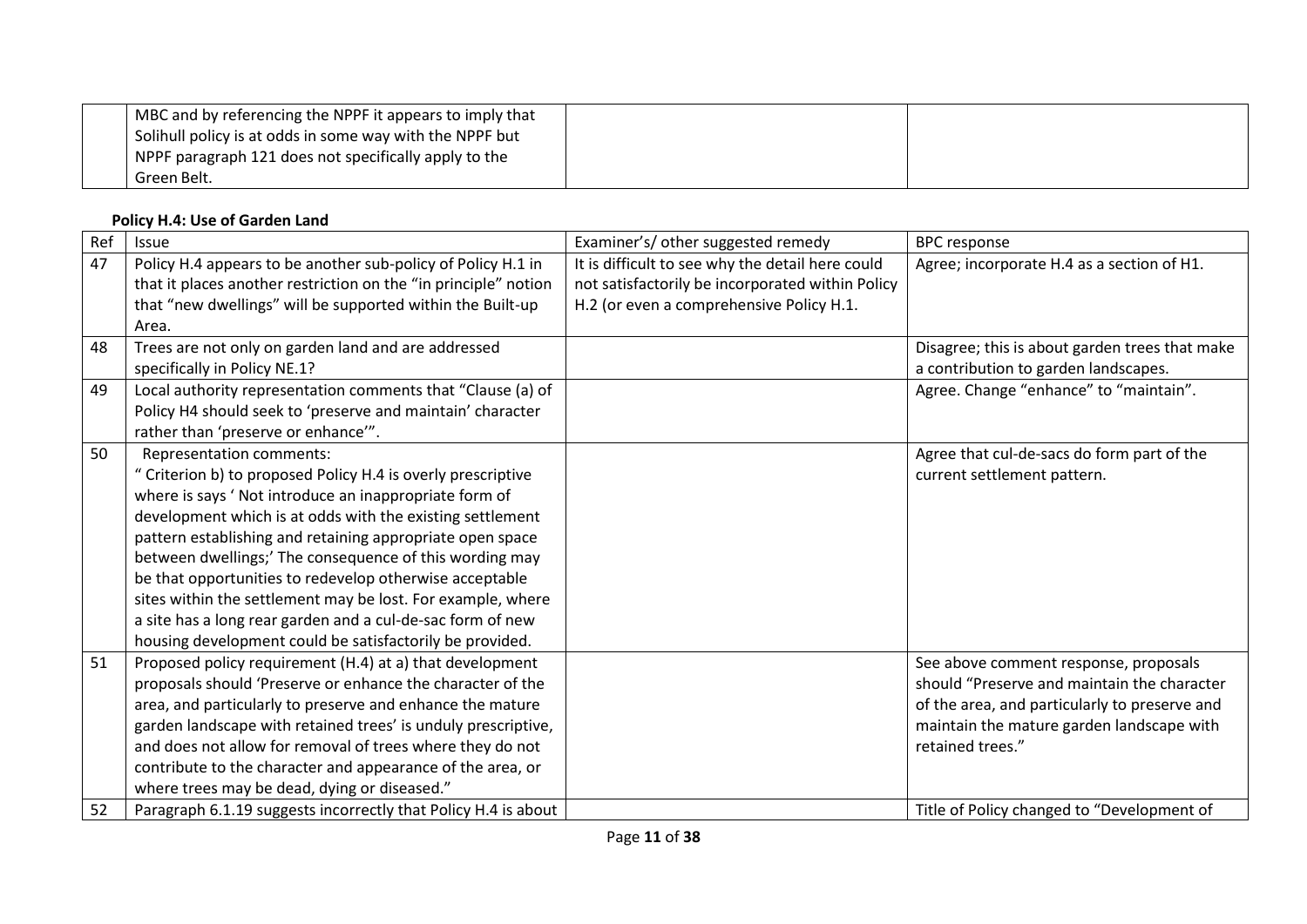|    | "Building in back gardens".       |                                          | Garden Land".<br>Remove "back" from fourth sentence in para<br>6.1.19. |
|----|-----------------------------------|------------------------------------------|------------------------------------------------------------------------|
| 53 | First sentence uses "compromises" | Where I believe 'comprises' is intended. | Agree.                                                                 |

### **Policy H.5: Affordable Housing**

| Ref | Issue                                                           | Examiner's/ other suggested remedy            | <b>BPC response</b>              |
|-----|-----------------------------------------------------------------|-----------------------------------------------|----------------------------------|
| 54  | Policy is apparently about financial mechanisms rather than     | Suitably reworded this Policy might therefore | Agree as a Community Aspiration. |
|     | a land use policy.                                              | be more appropriate as a "Community"          |                                  |
|     |                                                                 | Aspiration".                                  |                                  |
| 55  | Paragraph 6.1.21 says that "This plan endorses the latest       |                                               | Agree.                           |
|     | policy within the Solihull Local Plan" by which I presume it is |                                               |                                  |
|     | meant that there is a community aspiration to support the       |                                               |                                  |
|     | provisions on affordable housing within the draft new           |                                               |                                  |
|     | Solihull Local Plan.                                            |                                               |                                  |
| 56  | in paragraph 6.1.24 there would appear to be support for        |                                               | Agree; delete para 6.1.24.       |
|     | identification and allocation of rural exception sites for the  |                                               |                                  |
|     | assurance of sufficient numbers of affordable housing           |                                               |                                  |
|     | within the Neighbourhood Area, although this suggests that      |                                               |                                  |
|     | the 40% of Local Plan housing on strategic sites would be       |                                               |                                  |
|     | insufficient to meet the affordable housing requirement;        |                                               |                                  |
|     | there is no data from which to estimate this.                   |                                               |                                  |

## **Policy H.6: Housing Mix**

| Ref | <b>Issue</b>                                                        | Examiner's/ other suggested remedy | <b>BPC</b> response                            |
|-----|---------------------------------------------------------------------|------------------------------------|------------------------------------------------|
| 57  | Representation comments: "L&Q Estates and BDW consider              |                                    | This representation is merely an expression of |
|     | it more appropriate for housing mix to be dealt with at Local       |                                    | opinion.                                       |
|     | Plan level, unless there is significantly better [and]              |                                    | Housing mix is a policy commonly found in      |
|     | proportionate local evidence and justification for an               |                                    | NDP's. Where an NDP housing mix differs        |
|     | alternative approach. The questionnaire results undertaken          |                                    | from a policy in the host Planning Authority's |
|     | in 2017 is [sic] not considered sufficiently reliable, to justify a |                                    | Local Plan sufficient but proportionate        |
|     | housing mix different to the Local Plan."                           |                                    | evidence must be present. In this case the     |
|     |                                                                     |                                    | local housing mix policy has been informed by  |
|     |                                                                     |                                    | local evidence (Household Questionnaire 2017   |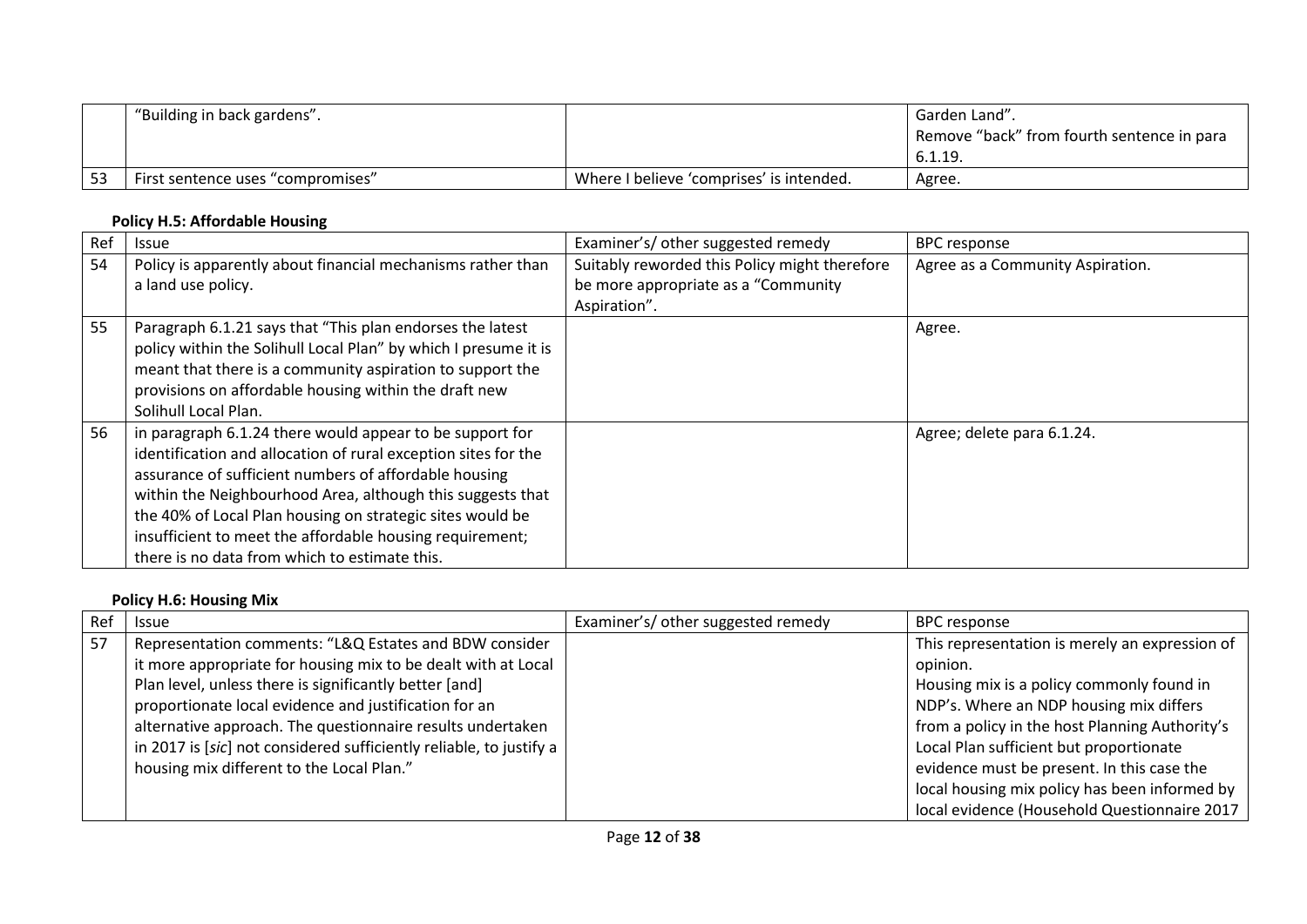|    |                                                                | and the Housing Needs Survey 2018). This         |
|----|----------------------------------------------------------------|--------------------------------------------------|
|    |                                                                | evidence is robust, proportionate, relevant      |
|    |                                                                | and therefore fully justifies the policy.        |
|    |                                                                |                                                  |
|    |                                                                | The QB therefore strongly maintains its          |
|    |                                                                | positon on local housing mix.                    |
| 58 | Unclear why the first paragraph of this Policy relates only to | To add clarity suggest deleting the word         |
|    | "Market Housing Developments" since it would seem that "a      | "Market" at the beginning of the first           |
|    | mix" is being sought across both market and affordable         | sentence of the first paragraph. Suggest         |
|    | housing.                                                       | adding the word "Market" before "dwelling"       |
|    |                                                                | at the beginning of the last sentence of the     |
|    |                                                                | second paragraph.                                |
| 59 | If the opening paragraph is assumed to relate to all housing   | See suggested amendment to policy above.         |
|    | developments, it is unclear why currently applicable mixes     | This policy seeks to impose a local housing      |
|    | are then specified, particularly since it is undeclared how    | market mix having particular regard to the       |
|    | these have been "derived" from the Solihull Strategic          | local evidence obtained.                         |
|    | Housing Assessment.                                            |                                                  |
| 60 | In relation to the requirement for bungalows, it is unclear    | These thresholds have been chosen because        |
|    | how the threshold of "20 dwellings" and the proportion of      | they are fair, proportionate and not overly      |
|    | 10% have been derived.                                         | onerous on developers. There is no exact         |
|    |                                                                | science behind the chosen thresholds but they    |
|    |                                                                | are considered to be very reasonable.            |
|    |                                                                | Smaller developments (under 20 units) are        |
|    |                                                                | excluded because it is recognised that there is  |
|    |                                                                | less flexibility in such developments to         |
|    |                                                                | accommodate a proportion of bungalows for        |
|    |                                                                | various planning and viability reasons. 10% is a |
|    |                                                                | relatively small proportion but at the same      |
|    |                                                                | time will provide a meaningful continuation to   |
|    |                                                                | this much needed house type without              |
|    |                                                                | compromising development viability,              |
|    |                                                                | character and quality. 10% would also            |
|    |                                                                | enhance the variety of design within             |
|    |                                                                | developments which is often found lacking        |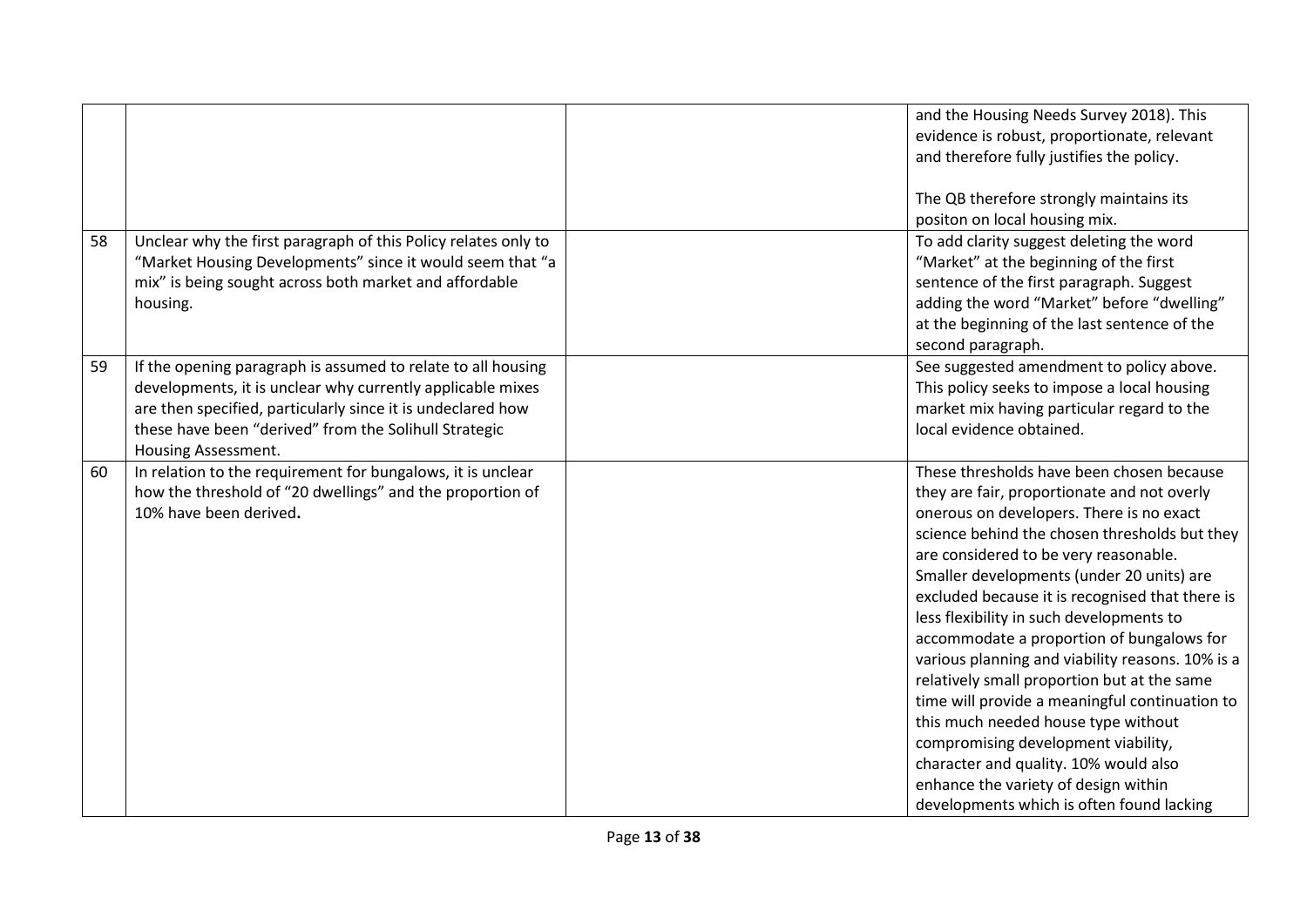|    |                                                                                                                                                                                                                                                                                                                                         |                                                     | given recent examples.                                                                                                                                                                                                             |
|----|-----------------------------------------------------------------------------------------------------------------------------------------------------------------------------------------------------------------------------------------------------------------------------------------------------------------------------------------|-----------------------------------------------------|------------------------------------------------------------------------------------------------------------------------------------------------------------------------------------------------------------------------------------|
| 61 | Representations make the point that bungalows are an<br>expensive form of housing and whilst people (not all of<br>whom may be 'downsizers') might aspire to move into a<br>bungalow, affordability may be a barrier for many.                                                                                                          |                                                     | As only 10% of new homes are included as<br>bungalows for housing mix on sites of more<br>than 20 dwellings, only a proportion of all<br>'downsizers' will take the opportunity to<br>afford bungalows to reduce their house size. |
| 62 | Local authority representation and others add that the<br>Policy "Should make explicit reference to viability/feasibility,<br>as viability testing will be required to ascertain whether the<br>level of bungalow provision is feasible, and the higher<br>proportion of 1-2 bedroom dwellings may not be feasible<br>across all sites" |                                                     | Agree. Suggest adding the following words<br>after "appropriate" ", such as viability or<br>feasibility evidence".                                                                                                                 |
| 63 | With the detailing of a bungalow provision there is evidently<br>an overlap with Policy H.7 and, given that Policy H.7 is less<br>specific, what was seen as the purpose of separating it out?                                                                                                                                          |                                                     | H.7 will be merged into H.6.                                                                                                                                                                                                       |
| 64 | The last paragraph of Policy H.6 is a statement rather than a<br>policy.                                                                                                                                                                                                                                                                | More appropriately part of the explanatory<br>text. | The statement will be deleted.                                                                                                                                                                                                     |

## **Policy H.7: General and Specialist Accommodation**

| Ref | <b>Issue</b>                                                 | Examiner's/ other suggested remedy          | <b>BPC response</b>                        |
|-----|--------------------------------------------------------------|---------------------------------------------|--------------------------------------------|
| 65  | Is not "general accommodation" the subject of other Plan     |                                             | See above response at Ref 63.              |
|     | policies?                                                    |                                             |                                            |
| 66  | The second paragraph of the Policy relates to avoiding       |                                             | Noted.                                     |
|     | isolation, in keeping with the assertion in paragraph 6.1.33 |                                             |                                            |
|     | that "recent trends to segregate retirement living needs     |                                             |                                            |
|     | reversing with mixed occupancy advocated". But an            |                                             |                                            |
|     | objective Policy needs to be supported by evidence rather    |                                             |                                            |
|     | than assertion – even evidence of "recent trends" within     |                                             |                                            |
|     | Balsall Parish appears to be lacking.                        |                                             |                                            |
| 67  | Local authority representation suggests that "Specialist     |                                             | Noted.                                     |
|     | schemes tend to be reasonably large, so this may result in   |                                             |                                            |
|     | schemes meeting needs from outside the area.                 |                                             |                                            |
| 68  | LA-Encouraging mixed tenure extra care would improve the     | It may be more realistic to promote such    | Agree; this approach will be incorporated. |
|     | likelihood of a scheme meeting local needs.                  | developments within existing settlements or |                                            |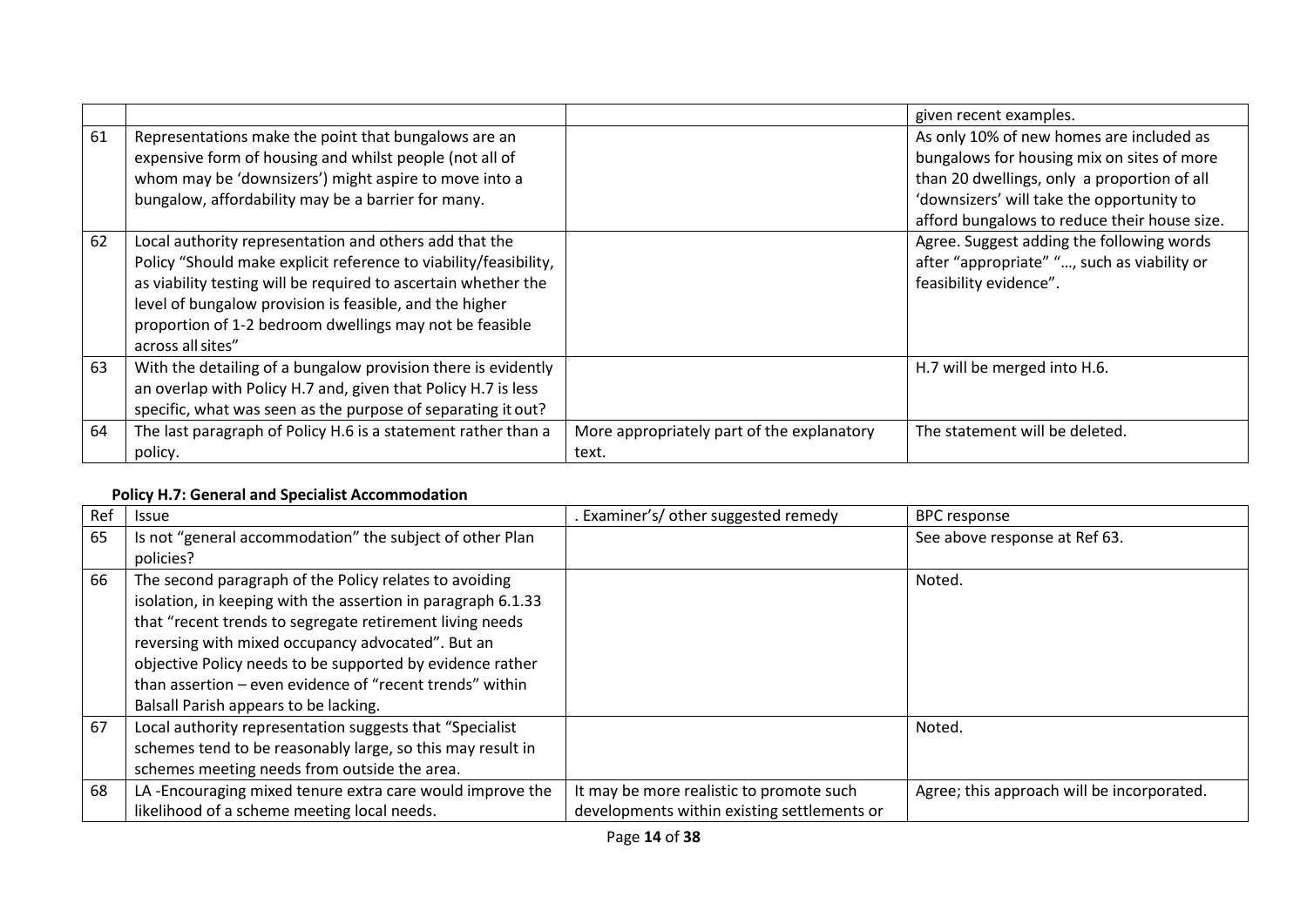|    |                                                           | as part of larger sites, and to encourage<br>developments well-related to existing<br>communities. |                                |
|----|-----------------------------------------------------------|----------------------------------------------------------------------------------------------------|--------------------------------|
| 69 | LA-The rationale for encouraging children's play areas in |                                                                                                    | The statement will be deleted. |
|    | older persons developments is not clear or justified."    |                                                                                                    |                                |

# **Policy H.8: Walking and Cycling Infrastructure within Housing and Commercial Developments**

| Ref | <b>Issue</b>                                                | Examiner's/ other suggested remedy             | <b>BPC</b> response                                |
|-----|-------------------------------------------------------------|------------------------------------------------|----------------------------------------------------|
| 70  | Appropriate for a "walking and cycling" Policy to extend to | Policy would sit more appropriately within the | Agree. H.8 will be merged with COM.4 and           |
|     | both residential and commercial developments, this leaves   | Community section where Policy COM.4           | placed in the Built Environment Policy section.    |
|     | Policy H.8 somewhat in the wrong place within the Plan      | would appear to cover the same subject?        |                                                    |
|     | document.                                                   |                                                |                                                    |
| 71  | Unclear why non-residential developments have been          |                                                | First paragraph to be replaced with: "The          |
|     | caveated with a restriction to those "open to visiting      |                                                | creation of new units of residential dwellings,    |
|     | members of the public" - journeys to work may involve       |                                                | non-residential dwellings open to the public or    |
|     | walking and cycling?                                        |                                                | new buildings for employment use shall be          |
|     |                                                             |                                                | required to demonstrate that the needs of          |
|     |                                                             |                                                | pedestrians and cyclists have been provided        |
|     |                                                             |                                                | for in the plan, including adequate facilities for |
|     |                                                             |                                                | the storage of bicycles."                          |
|     |                                                             |                                                | First sentence of the last paragraph to be         |
|     |                                                             |                                                | deleted.                                           |
| 72  | Reason for the duplication of content across paragraphs 2 & |                                                | Disagree. The second paragraph concerns the        |
|     | 3 is unclear.                                               |                                                | form and design of new streets, footways and       |
|     |                                                             |                                                | cycle paths within a development. The third        |
|     |                                                             |                                                | paragraph concerns the connectivity to routes      |
|     |                                                             |                                                | beyond the development for cycling.                |
| 73  | Appears to be a contradiction within paragraph 2 that       |                                                | Clarity to be added: "New footpaths for            |
|     | requires both that footways should be "on both sides of the |                                                | pedestrians should be clearly delineated from      |
|     | street" and that footpaths "should be separated from the    |                                                | the road surface and where practicable, from       |
|     | roads"?                                                     |                                                | cycle paths/tracks.                                |
| 74  | I presume that the second and third sentences of paragraph  |                                                | Agree, first sentence of fourth paragraph to       |
|     | 4 do not relate solely to "New buildings for employment     |                                                | be deleted.                                        |
|     | use"?                                                       |                                                |                                                    |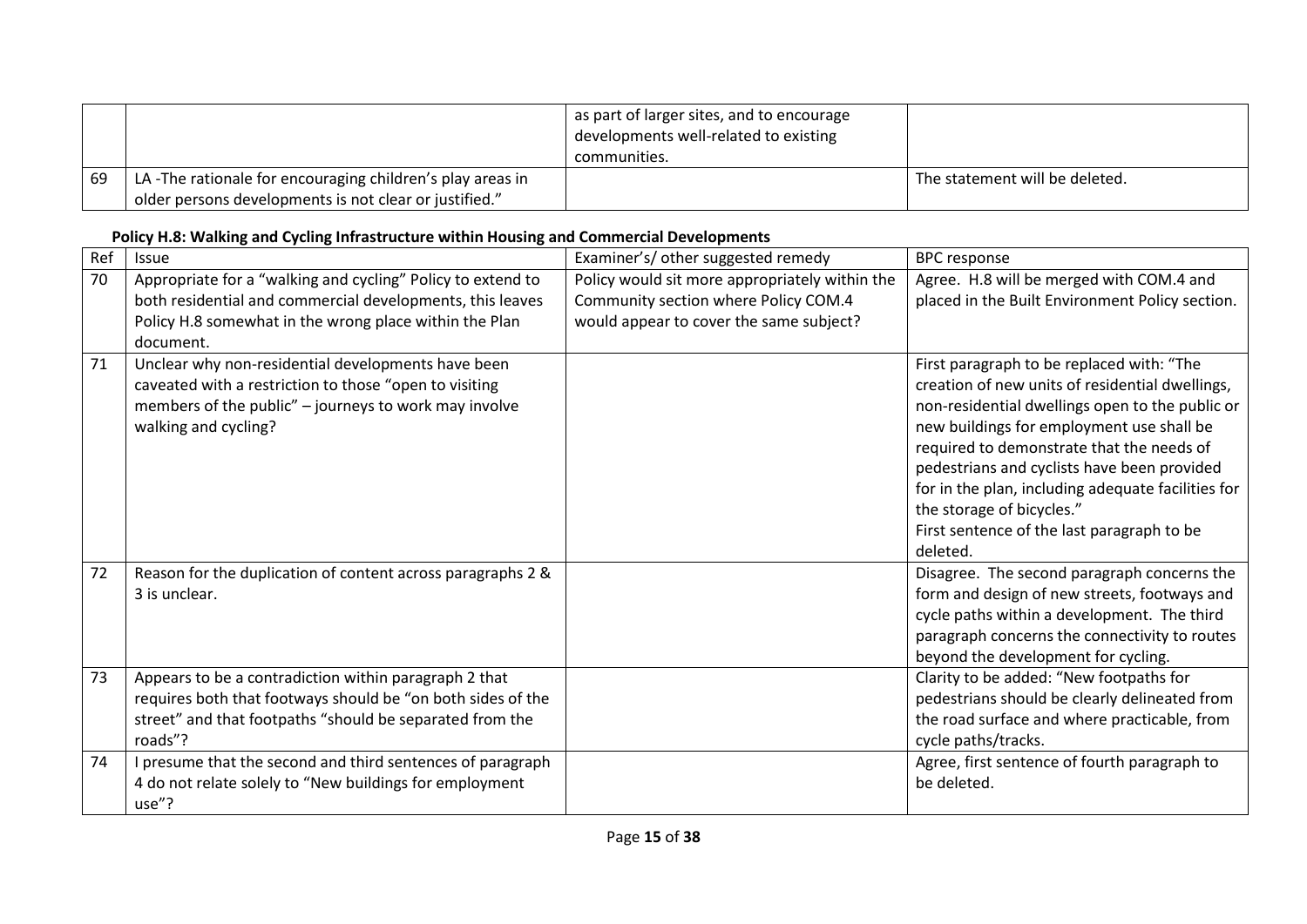| 75 | Representation comments that it is inappropriate for a         | Don't believe there is a conflict. SMBC state:  |
|----|----------------------------------------------------------------|-------------------------------------------------|
|    | Neighbourhood Plan to potentially incorporate different        | "Policy H8 requires that new housing and        |
|    | design standards from those of the Highway Authority           | employment proposals consider the needs of      |
|    | particularly where the Authority will be expected to adopt     | cyclists and pedestrians and can be welcomed    |
|    | the road/path/cycleway.                                        | as being consistent with Council policy."       |
| 76 | Assertion that there is a "very high proportion of dog owners  | Sentence to be rephrased "The countryside is    |
|    | in the area" is not evidenced.                                 | easily accessed from every location and this is |
|    |                                                                | extensively made use for walking, including     |
|    |                                                                | dog walking and cycling.                        |
| 77 | Focus of paragraph 6.1.37 (and others later in the section)    | Agree; COM.4 to be merged with H.8, see         |
|    | would appear to be addressed within Policy COM.4 rather        | response above.                                 |
|    | than Policy H.8.                                               |                                                 |
| 78 | Within this "Explanation" section (along with others) there    | Agree; a) and c) wording to be included in full |
|    | are footnote references to the NPPF but there is no clarity as | as a quotation.                                 |
|    | to what wording is a quotation from the NPPF.                  |                                                 |
| 79 | Puzzlingly, paragraph 6.1.42 refers to "Local Cycling and      | NPPF paragraph 104d) to be quoted in full.      |
|    | Walking Infrastructure Plans" but, if these exist covering     | Reference to be made to the West Midlands       |
|    | Balsall Parish, they are not referenced.                       | Local Cycling and Walking Infrastructure Plan   |
|    |                                                                | and the emerging Solihull MBC Cycling and       |
|    |                                                                | Walking Strategy and LCWIP.                     |

# **6.2** Built Environment

Policy BE.1: Conversion of Rural Buildings

| Ref | <b>Issue</b>                                                 | Examiner's/ other suggested remedy           | <b>BPC response</b>                         |
|-----|--------------------------------------------------------------|----------------------------------------------|---------------------------------------------|
| 80  | NPPF does not use the term "conversion" but rather "re-      |                                              | Agree. BE.1 title to be reworded.           |
|     | use"; conversion may entail the extension or alteration of a |                                              |                                             |
|     | building which the NPPF would require (para 145) "does not   |                                              |                                             |
|     | result in disproportionate additions over and above the size |                                              |                                             |
|     | of the original building".                                   |                                              |                                             |
| 81  | Policy relates to "rural buildings" but does not distinguish |                                              | Agree; to be rephrased "Conversion of rural |
|     | between countryside and Green Belt locations                 |                                              | buildings in the Green Belt".               |
| 82  | Should not be assumed that all the uses quoted in the        | May be more appropriate to say 'uses         | Agree; to be rephrased "uses appropriate to |
|     | opening paragraph are "not inappropriate" within the Green   | appropriate in the countryside or Green Belt | the Green Belt including rural tourism."    |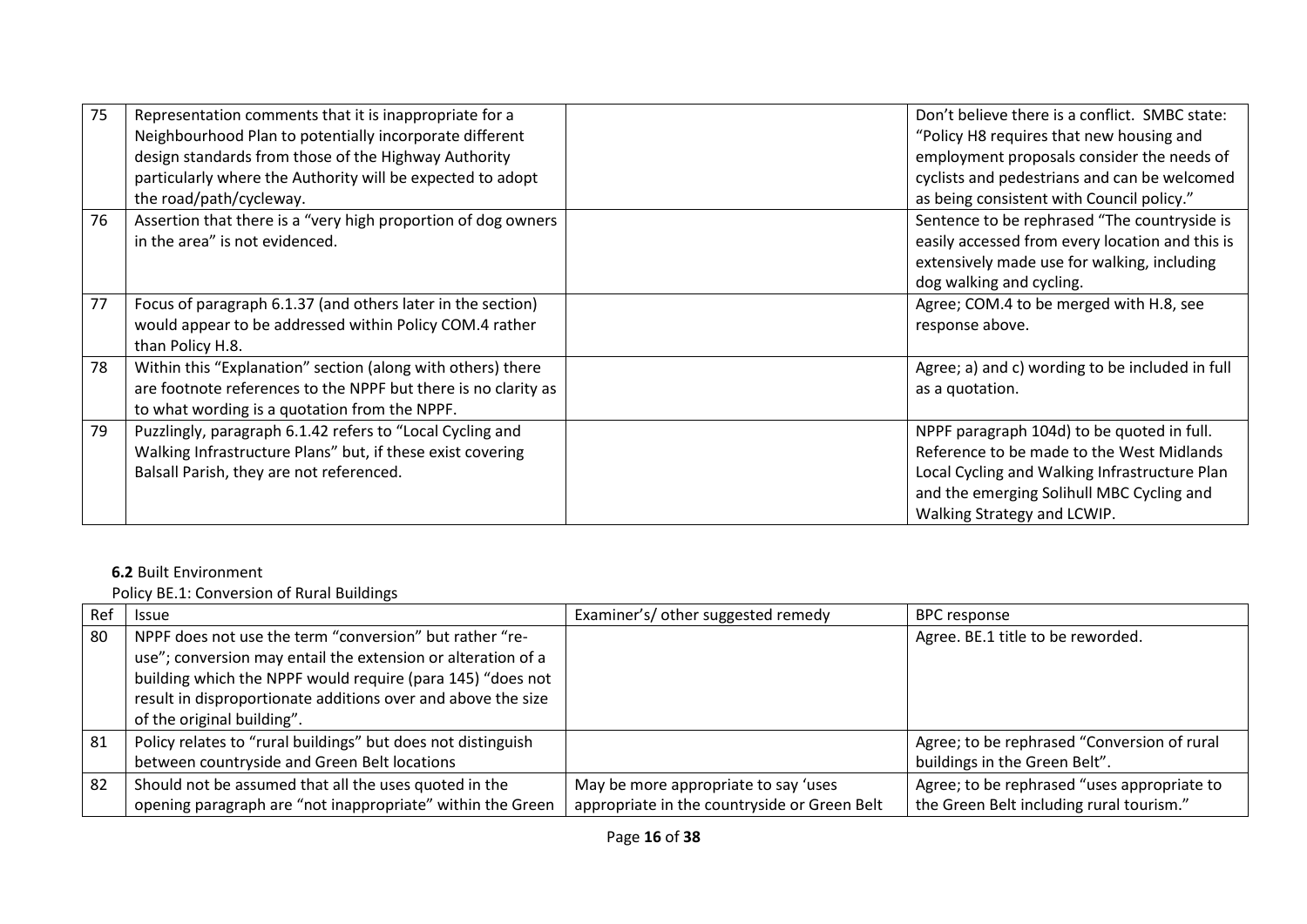|    | Belt, even after having regard to the criteria a) $-g$ )                                                                                                                                                                             | including tourism' |                                                                                                                                                                                                                                     |
|----|--------------------------------------------------------------------------------------------------------------------------------------------------------------------------------------------------------------------------------------|--------------------|-------------------------------------------------------------------------------------------------------------------------------------------------------------------------------------------------------------------------------------|
| 83 | Local authority representation points out in particular that<br>clause f) should recognise that not all ancillary development<br>is appropriate in the Green Belt                                                                    |                    | Acknowledge; clause f) to be reworded to<br>recognise that ancillary buildings can be<br>appropriate in the green Belt, meeting the<br>requirements of the NPPF and Solihull Local<br>Plan with respect to impact on the greenbelt. |
| 84 | Overall it is difficult to see why the NPPF (and Local<br>Plan) content is considered insufficient for Balsall Parish<br>purposes.                                                                                                   |                    | Noted.                                                                                                                                                                                                                              |
| 85 | Second paragraph of the Policy does not appear to be a<br>land use matter but rather it relates to the application<br>process                                                                                                        |                    | Agree; to be deleted.                                                                                                                                                                                                               |
| 86 | Paragraph 6.2.3 appears to be a partial quotation -<br>unreferenced - from the NPPF (para 79) but this as well as<br>part of paragraph 6.2.4 relate to the construction of new<br>buildings which is not the subject of Policy BE.1. |                    | Agree; reference and quotes to be added.<br>Intended that this policy covers the<br>construction of new ancillary buildings to<br>support re-use for rural economic purposes<br>(f)).                                               |

## Policy BE.2 Replacement Dwelling

| Rei | <b>Issue</b>                                                                                                                                                                                             | Examiner's/ other suggested remedy | <b>BPC</b> response                                                                                                                                                                                                                                                                                                                                                                                |
|-----|----------------------------------------------------------------------------------------------------------------------------------------------------------------------------------------------------------|------------------------------------|----------------------------------------------------------------------------------------------------------------------------------------------------------------------------------------------------------------------------------------------------------------------------------------------------------------------------------------------------------------------------------------------------|
| 87  | Policy would appear to relate to existing dwellings within the<br>built-up, countryside and Green Belt areas but there are<br>particular considerations that will apply to the latter as<br>noted above. |                                    | Policy to be reworded "Replacement dwellings<br>not in the Green Belt".                                                                                                                                                                                                                                                                                                                            |
| 88  | Difficult to see why considerations for replacements might<br>be materially different from other development covered by<br>Policies BE.3 & BE.4.                                                         |                                    | Justification is summarised by the SMBC<br>comment: "Replacement dwellings are<br>covered in draft Policy BE2, which should<br>flag up green belt restrictions limiting<br>replacements to not materially larger than<br>the building replaced, in line with the<br>NPPF. The policy is quite prescriptive,<br>providing more detailed local quidance<br>relating to garaging and storage, amenity |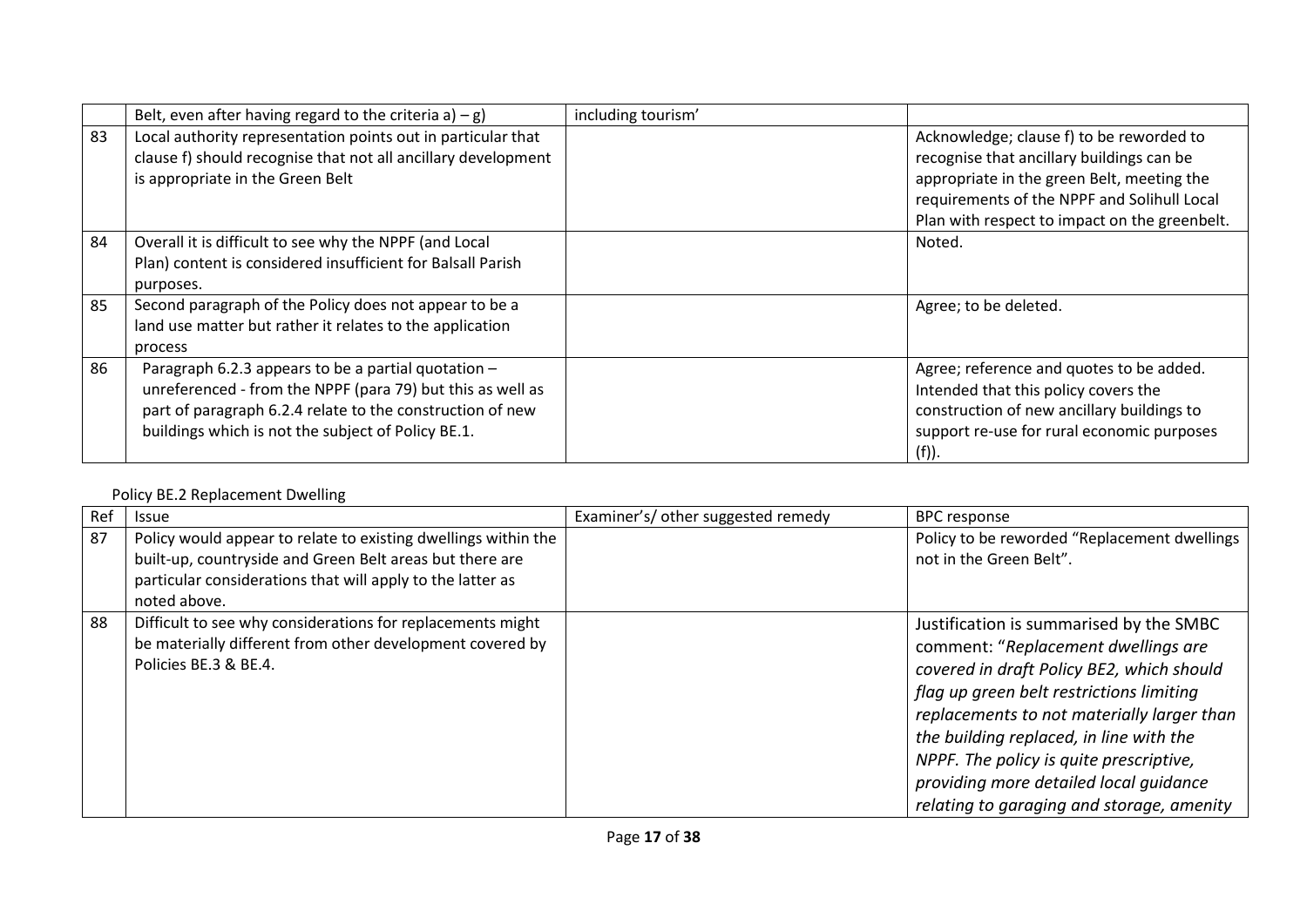|    |                                                                                                                                                                                                                      | and biodiversity, and requiring proposals<br>to demonstrate how a replacement is<br>more sustainable than refurbishment,<br>alteration or extension of the existing<br>building." |
|----|----------------------------------------------------------------------------------------------------------------------------------------------------------------------------------------------------------------------|-----------------------------------------------------------------------------------------------------------------------------------------------------------------------------------|
| 89 | Where marginal differences are suggested, such as with<br>criterion e), there is no indication of why this might be a<br>particular consideration for Balsall Parish or how "more<br>sustainable" might be assessed. | Rephrase: "more ecologically sustainable".                                                                                                                                        |
| 90 | Criterion b) would appear to be particularly over-prescriptive<br>particularly since it is not expected for new dwellings where<br>sites may be less constrained.                                                    | Include "where practicable".                                                                                                                                                      |
| 91 | Representation comments more generally that "Elements of<br>the proposed policy appear be overly prescriptive and<br>unnecessarily constrain a site which may otherwise help<br>deliver sustainable development."    | Disagree subject to amendments as above.<br>SMBC are comfortable with the Policy.                                                                                                 |

# **Policy BE.3: Design**

| Ref | <b>Issue</b>                                                                                                       | Examiner's/ other suggested remedy                       | <b>BPC</b> response                                                                                                                                                                                                                                                                                                                                                                                                                                                       |
|-----|--------------------------------------------------------------------------------------------------------------------|----------------------------------------------------------|---------------------------------------------------------------------------------------------------------------------------------------------------------------------------------------------------------------------------------------------------------------------------------------------------------------------------------------------------------------------------------------------------------------------------------------------------------------------------|
| 92  | Repetition of wording suggests there is significant overlap                                                        |                                                          | These Policies will be merged if the Examiner                                                                                                                                                                                                                                                                                                                                                                                                                             |
|     | between Policies BE.3 and BE.4. Is there a purpose in                                                              |                                                          | thinks this would be helpful.                                                                                                                                                                                                                                                                                                                                                                                                                                             |
|     | separating out the two related Policies?                                                                           |                                                          |                                                                                                                                                                                                                                                                                                                                                                                                                                                                           |
| 93  | Policy BE.3 explicitly relates to "all development" but not all<br>aspects will be relevant for every development. | Suggesting the need for inserting 'where<br>applicable'. | Agree. BE3 and BE4 to be merged as "Local<br><b>Character and Design:</b><br>Where applicable, development proposals<br>must demonstrate how local character and<br>scheme design has considered the factors<br>listed a) to o) below where they relate to the<br>proposal concerned. Development proposals<br>must make full use of the appendix to this<br>plan (Character Assessment) and its detailed<br>findings during the conception and evolution<br>of a design. |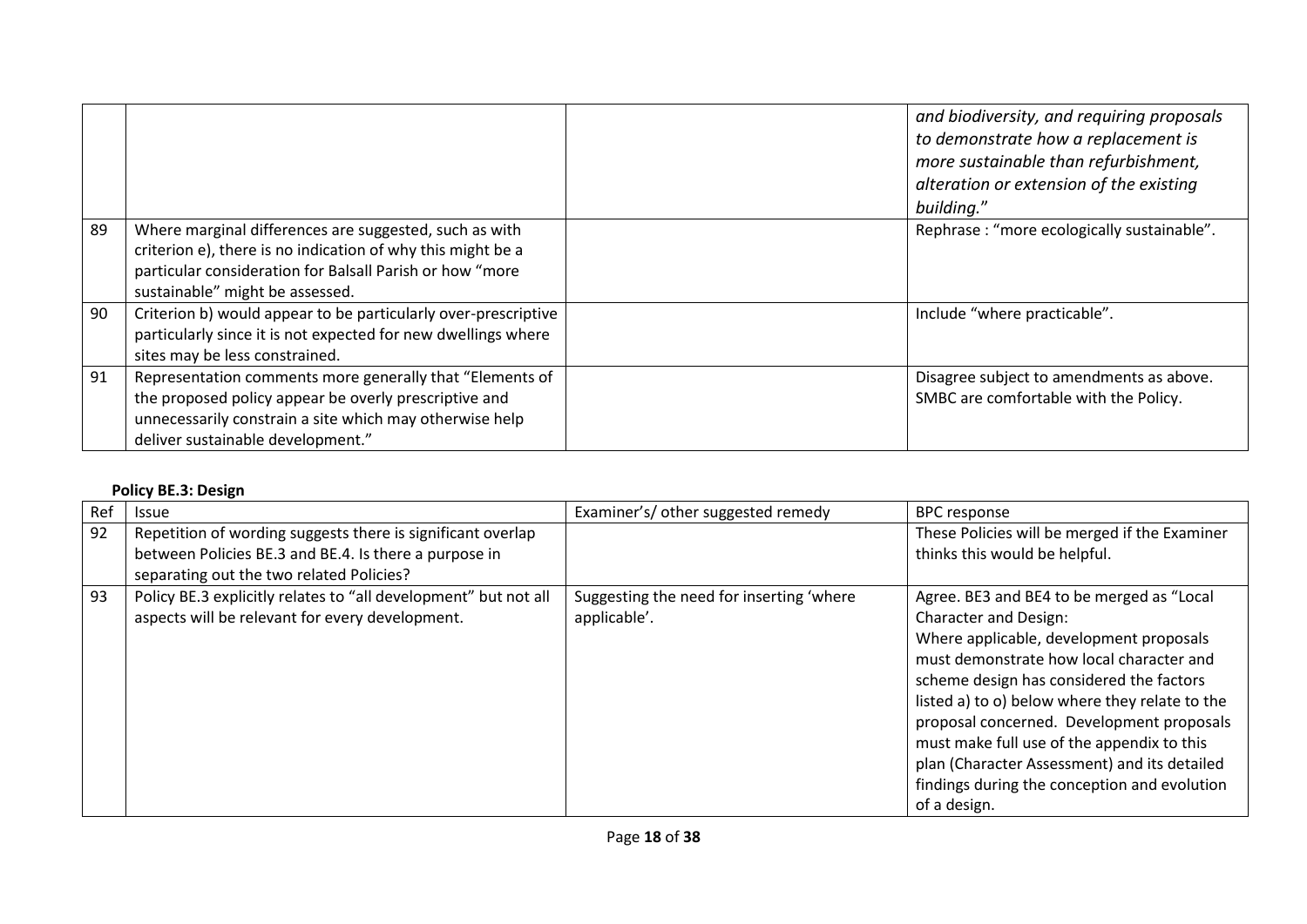|    |                                                                                                                             |                                                                        | 'a) to I) as per existing BE4; and<br>m) Development proposals will be expected to<br>demonstrate how the design has been<br>influenced by the need to plan positively to<br>reduce crime and the fear of crime and how<br>this will be achieved;<br>n) Developments will be expected to<br>demonstrate how the design has been<br>influenced by the need for a positive impact<br>on public health; and<br>o) Residential development within the<br>curtilage of dwelling houses will be supported<br>if the design respects the character and<br>appearance of the immediate character zone<br>and there would be no unacceptable harm to<br>the living conditions of nearby occupiers." |
|----|-----------------------------------------------------------------------------------------------------------------------------|------------------------------------------------------------------------|--------------------------------------------------------------------------------------------------------------------------------------------------------------------------------------------------------------------------------------------------------------------------------------------------------------------------------------------------------------------------------------------------------------------------------------------------------------------------------------------------------------------------------------------------------------------------------------------------------------------------------------------------------------------------------------------|
| 94 | Doubtful that a prospective developer will understand what                                                                  | Is the core of this issue perhaps addressed by                         | Reference to policies of the SMBC SLP to be                                                                                                                                                                                                                                                                                                                                                                                                                                                                                                                                                                                                                                                |
|    | is required from paragraph 3 and the "Explanation" section<br>does not assist other than providing a reference.             | the Community Policies?                                                | made in order to explain.                                                                                                                                                                                                                                                                                                                                                                                                                                                                                                                                                                                                                                                                  |
| 95 | Local authority representation suggests that in paragraph 4<br>"enhance" should be replaced with 'respect'                  |                                                                        | Agree.                                                                                                                                                                                                                                                                                                                                                                                                                                                                                                                                                                                                                                                                                     |
| 96 | Paragraph 5 adds nothing to that which is indicated in Policy<br>BE.4.                                                      |                                                                        | This will be dealt with by the merger of<br>Policies BE.3 and BE.4.                                                                                                                                                                                                                                                                                                                                                                                                                                                                                                                                                                                                                        |
| 97 | The local authority representation comments: "The final<br>paragraph relating to development within curtilages should       |                                                                        | Agree.                                                                                                                                                                                                                                                                                                                                                                                                                                                                                                                                                                                                                                                                                     |
|    | reference Policy H4 to ensure no conflict."                                                                                 |                                                                        |                                                                                                                                                                                                                                                                                                                                                                                                                                                                                                                                                                                                                                                                                            |
| 98 | Paragraph 6.2.17 reproduces a quotation that relates to                                                                     |                                                                        | Reference to policies of the SMBC SLP to be                                                                                                                                                                                                                                                                                                                                                                                                                                                                                                                                                                                                                                                |
|    | 'strategic policies' but it is left unclear how this may be<br>applied to the detail that is addressed within Policies BE.3 |                                                                        | made in order to explain.                                                                                                                                                                                                                                                                                                                                                                                                                                                                                                                                                                                                                                                                  |
|    | and BE.4.                                                                                                                   |                                                                        |                                                                                                                                                                                                                                                                                                                                                                                                                                                                                                                                                                                                                                                                                            |
| 99 | Paragraph 6.2.18 refers to 'Secured by Design' (although this<br>is written as "Secure by Design" and is unreferenced).     | Secured by Design provides design guidance<br>rather that "standards". | Agree.                                                                                                                                                                                                                                                                                                                                                                                                                                                                                                                                                                                                                                                                                     |

Policy BE.4: Responding to Local Character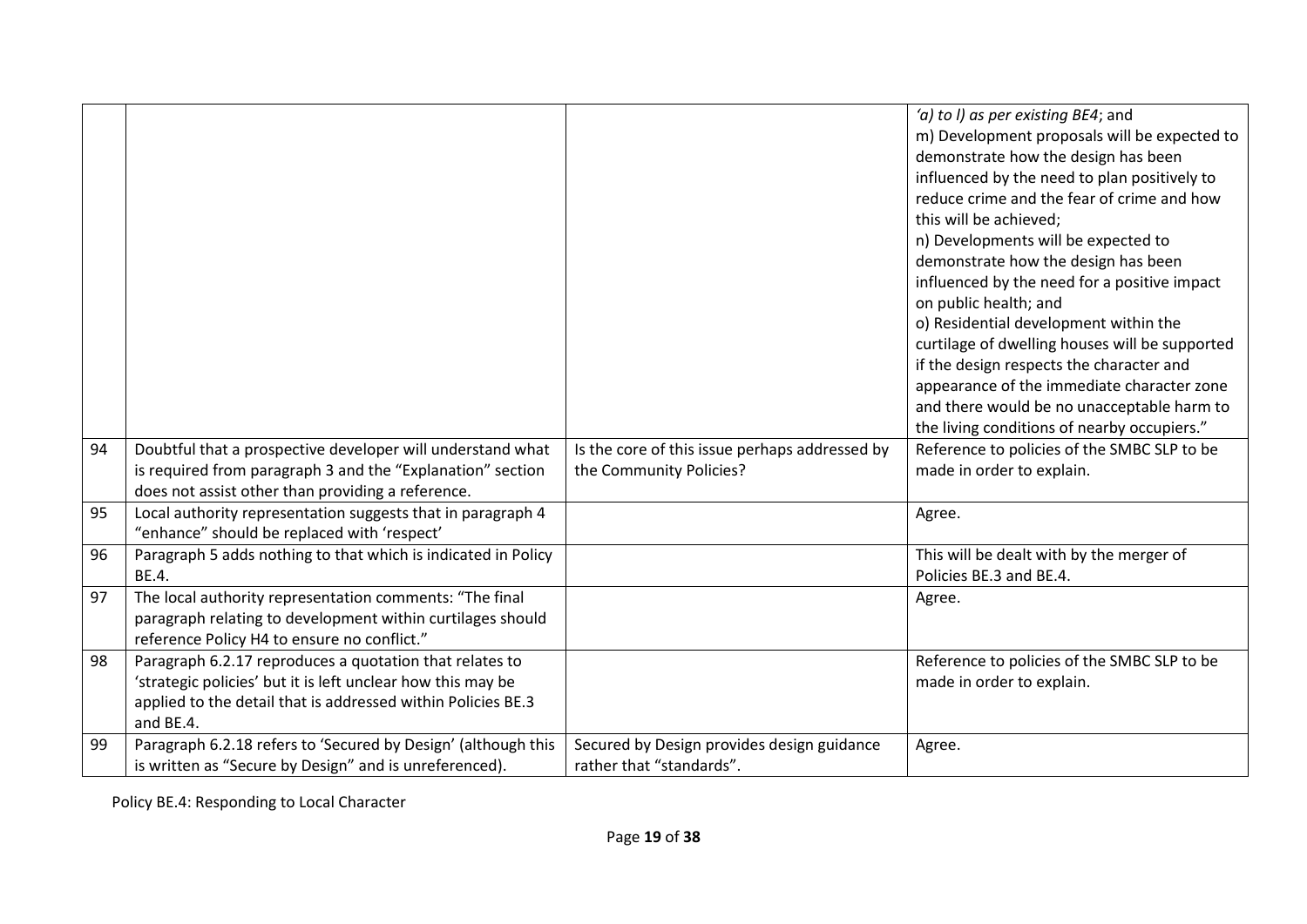| Ref | Issue                                                                                                                                                                                                                                                                                                                                      | Examiner's/ other suggested remedy                                                                                                                  | <b>BPC</b> response                                                                                                                                                                                                                                                                  |
|-----|--------------------------------------------------------------------------------------------------------------------------------------------------------------------------------------------------------------------------------------------------------------------------------------------------------------------------------------------|-----------------------------------------------------------------------------------------------------------------------------------------------------|--------------------------------------------------------------------------------------------------------------------------------------------------------------------------------------------------------------------------------------------------------------------------------------|
| 100 | As with Policy BE.3, not every "principle" will be relevant to<br>every proposal.                                                                                                                                                                                                                                                          | 'Where applicable' is required.                                                                                                                     | Agree.                                                                                                                                                                                                                                                                               |
| 101 | Principle a) it is unclear what is to be understood by the<br>term "area"; it is very apparent from the Character<br>Assessment that the Neighbourhood Area has not one but a<br>wide variety of "patterns, building styles and materials"                                                                                                 | Is the introductory paragraph perhaps a<br>sufficient guide to the required approach<br>without the need for principle a) which adds<br>no clarity? | The term "area" refers to the Character areas<br>as defined in the Character Assessment as an<br>appendix to the Plan and this will be made<br>clearer in this text.<br>a) to be retained as it adds a specific<br>requirement regarding pattern, style and<br>materials.            |
| 102 | Representation comments: "More flexibility is [thus] sought<br>from L&Q Estates and BDW with respect of the criteria,<br>including a) building styles and materials, b) density, and c)<br>building heights, given the emphasis should be to achieve<br>sustainable development around Balsall Common as per<br>national planning policy". |                                                                                                                                                     | Disagree. Policy is about the interface<br>between old and new dwellings, b) and c)<br>relate to this interface.<br>It is felt helpful to reference specific guidelines<br>that the Plan wishes developers to implement.<br>The comments go beyond and provide<br>additional detail. |
| 103 | "It is important not to duplicate requirements of the Solihull<br>Local Plan with respect of complying with the Solihull<br>Borough Landscape requirements (Criterion h).                                                                                                                                                                  |                                                                                                                                                     | Ditto.                                                                                                                                                                                                                                                                               |
| 104 | The various heritage, landscape and flood risk criterion d),<br>e), k) and I) are effectively covered by National Planning<br>Policy and the Strategic Policies of the Local Plan and<br>duplication of such advice is not considered necessary in the<br>neighbourhood plan".                                                             |                                                                                                                                                     | Ditto.                                                                                                                                                                                                                                                                               |
| 105 | Unless: key view across the parish area are specifically<br>defined, tranquil areas are precisely identified and through<br>routes are clearly demarcated by the NDP, criterion f), i)<br>and j) will be difficult to apply in the development<br>management process."                                                                     |                                                                                                                                                     | Ditto.                                                                                                                                                                                                                                                                               |
| 106 | c) the lengthy combination of clauses and sub-clauses is<br>potentially confusing. The local authority representation<br>notes that "Whilst clause c) [on] restrictions to height of<br>buildings has been modified, policy [BE.4] could provide                                                                                           |                                                                                                                                                     | c) will be split to be clear of the distinction<br>between the village centre and strategic<br>housing sites. We would contest that the Plan<br>does provide significant flexibility.                                                                                                |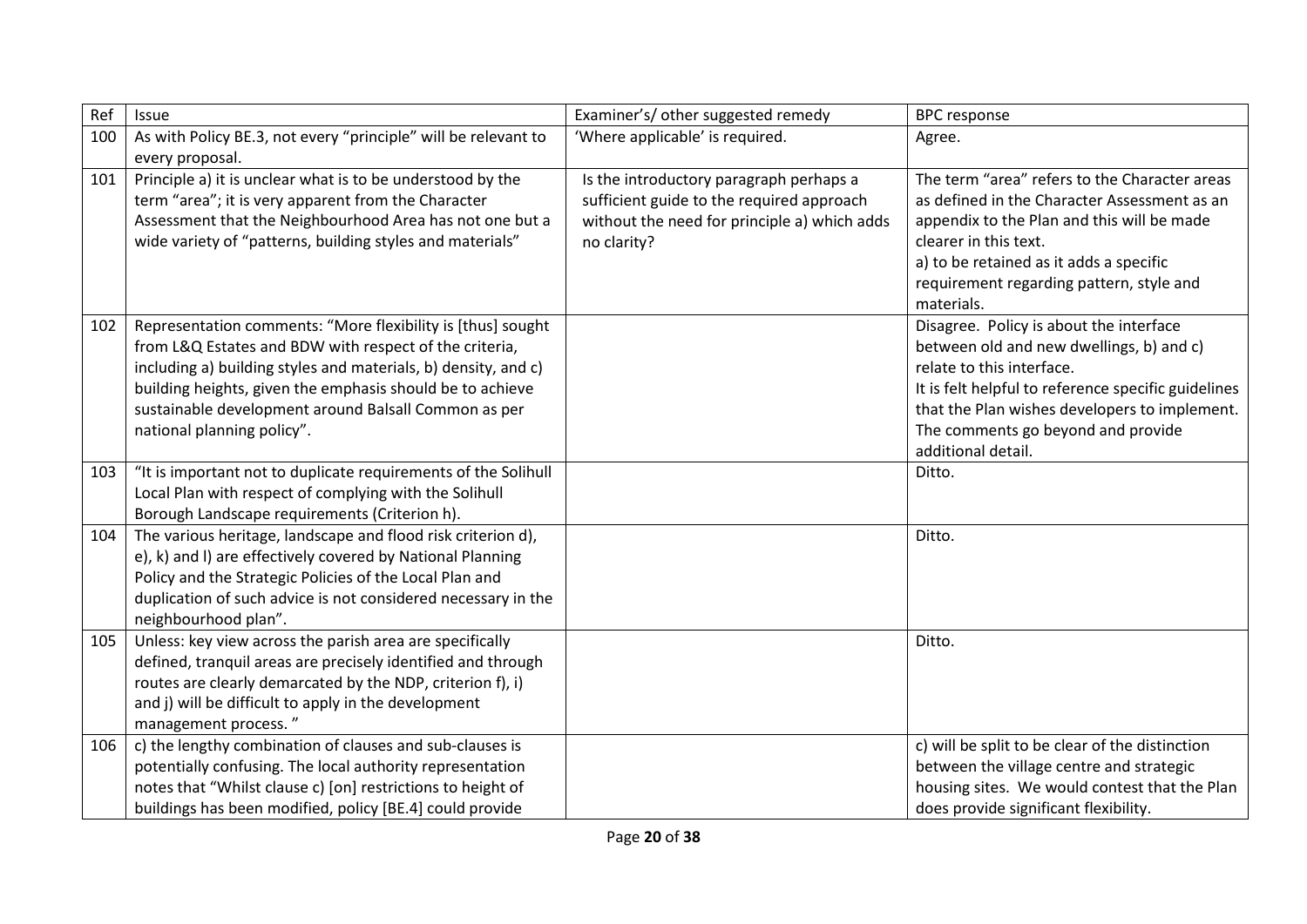|     | greater flexibility on new housing allocations".             |                                             |                                            |
|-----|--------------------------------------------------------------|---------------------------------------------|--------------------------------------------|
| 107 | The words "Demonstrate plans to" would seem                  |                                             | Agree; delete "Demonstrate plans to".      |
|     | superfluous to principle f).                                 |                                             |                                            |
| 108 | Principle h) references the "Solihull Borough Landscape      |                                             | All titles of reference documents will be  |
|     | Guidelines' but the "Reference Documents" records this as    |                                             | checked and reconciled.                    |
|     | the "Warwickshire Landscape Guidelines - Arden" - it is      |                                             |                                            |
|     | unclear whether this is the intended document or the         |                                             |                                            |
|     | 'Solihull Borough Landscape Character Assessment 2016'       |                                             |                                            |
|     | included within the evidence documents online.               |                                             |                                            |
| 109 | Principle I) relates to very specific circumstances "Where a | More applicable in Policy BE.6.             | Agree.                                     |
|     | site on which development is proposed includes, or has       |                                             |                                            |
|     | the potential to include, heritage assets with               |                                             |                                            |
|     | archaeological interest" (NPPF para 189).                    |                                             |                                            |
| 110 | Representation suggests that "The NDP should                 |                                             | Agree, appropriate wording to be included. |
|     | acknowledge how new development can positively               |                                             |                                            |
|     | contribute to the character of Balsall Common through        |                                             |                                            |
|     | the planning process.                                        |                                             |                                            |
| 111 | Paragraph 6.2.30 quotes extensively from NPPF para 127.      | Would be fairer to say that the use of the  | Agree.                                     |
|     |                                                              | Character Assessment "will help to ensure". |                                            |
| 112 | Paragraph 6.2.31 is inappropriate and the same policy        |                                             | Agree, paragraph to be deleted.            |
|     | considerations will apply to approvals at all stages in the  |                                             |                                            |
|     | planning process.                                            |                                             |                                            |

# **Policy BE.5: Design Review Panels**

| Ref | <b>Issue</b>                                               | Examiner's/ other suggested remedy            | BPC response                                |
|-----|------------------------------------------------------------|-----------------------------------------------|---------------------------------------------|
| 113 | Inappropriate Policy directed at Solihull MBC.             | Council representation comments: "The         | Agree. SMBC comments to be included in BE.3 |
|     | NPPF (para 129) makes clear the basis on which such review | Council has no plans currently to establish   | supporting text.                            |
|     | panels would feed into the planning decision process.      | such a mechanism [Design Review               | BE.5 to be deleted.                         |
|     | Representations suggest that the threshold for review has  | Panels], and as the policy does not           |                                             |
|     | been set too low.                                          | provide guidance for determining              |                                             |
|     |                                                            | planning applications, this                   |                                             |
|     |                                                            | recommendation should be covered in the       |                                             |
|     |                                                            | supporting text to Policy BE.3, rather than a |                                             |
|     |                                                            | policy itself."                               |                                             |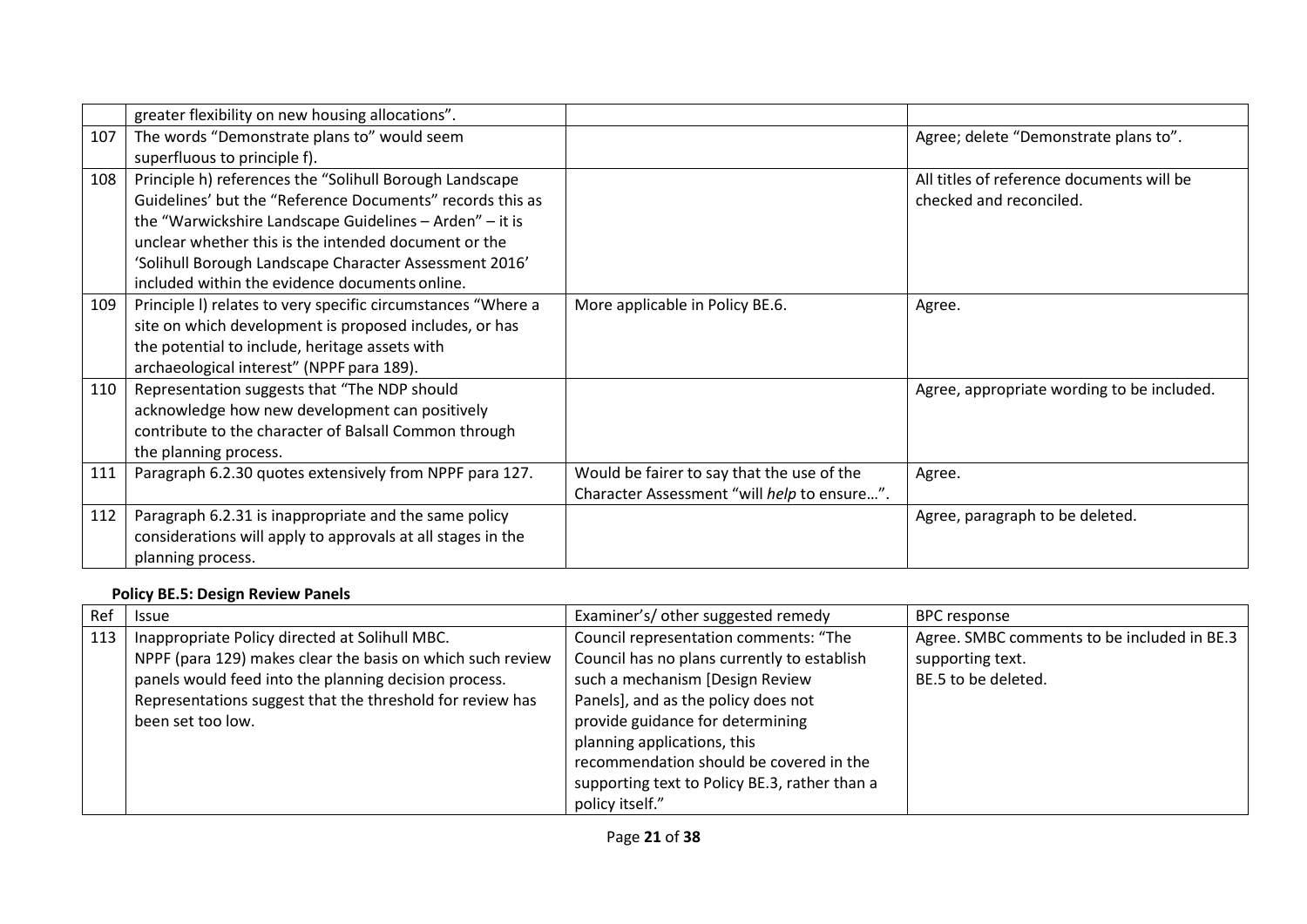| Alternative might be for this issue to become<br>a "Community Aspiration" for the Parish |  |
|------------------------------------------------------------------------------------------|--|
| Council either to press further with the local                                           |  |
| authority or to set up independently but with                                            |  |
| the Council's blessing.                                                                  |  |

# **Policy BE.6: Heritage Assets**

| Ref | <b>Issue</b>                                                     | Examiner's/ other suggested remedy           | <b>BPC response</b>                              |
|-----|------------------------------------------------------------------|----------------------------------------------|--------------------------------------------------|
| 114 | Neither this Policy nor the supporting "Explanation"             |                                              | True, however the heritage asset list can        |
|     | references a list of heritage assets other that the Temple       |                                              | change over time and it is not considered        |
|     | <b>Balsall Conservation Area.</b>                                |                                              | appropriate to replicate the list in the Plan. A |
|     |                                                                  |                                              | reference to the list can be made.               |
| 115 | Representation suggests that national policy may be relied       |                                              | It is considered that a heritage asset can be    |
|     | on, with less potential for confusion, and Policy BE.6 could     |                                              | anywhere in the parish and the Conservation      |
|     | concentrate on the important Conservation Area.                  |                                              | Area is only in Temple Balsall and they are      |
|     |                                                                  |                                              | different. Consequently this policy adds value.  |
| 116 | Whilst the "Reference Documents" includes "Listed Buildings      |                                              | A reference to the listing of SMBC will be       |
|     | in Balsall Parish" it is not apparent that a listing is attached |                                              | made. The list which forms an appendix to the    |
|     | to the Plan as an un-numbered Appendix 2.                        |                                              | Character Assessment will be deleted.            |
| 116 | Unfortunate that the "Landmarks" listed within the               | Is there a particular reason why the         | "Landmarks" listed within the Character          |
|     | Character Assessment do not comprehensively (apparently)         | Assessment and listing have not been         | Assessment cover a wider range than the          |
|     | include the heritage assets by Zone such that their              | combined?                                    | locally listed buildings. Buildings have been    |
|     | distribution and contribution might be better appreciated.       |                                              | included where it is considered that it adds     |
|     |                                                                  |                                              | value.                                           |
| 117 | Doubt that it is the responsibility of an applicant, as the      | Rather the applicant must 'assess and        | Agree.                                           |
|     | Policy says, to "explain" the significance of a heritage asset - | address any impact of their proposals on the |                                                  |
|     | this will be described within its listing.                       | significance of the asset'.                  |                                                  |
| 118 | Last paragraph the meaning of "strictly controlled" is unclear   |                                              | Delete.                                          |
|     | in the context of the application process and this sentence      |                                              |                                                  |
|     | does not seem to add any clarity beyond the previous             |                                              |                                                  |
|     | paragraphs.                                                      |                                              |                                                  |
| 119 | Source for the map of the Temple Balsall Conservation            |                                              | SMBC confirmed (12.11.2019) that the Temple      |
|     | Area is required; a representation suggests that the map         |                                              | Balsall Conservation Area Map is up to date.     |
|     | may not be an up-to-date version.                                |                                              |                                                  |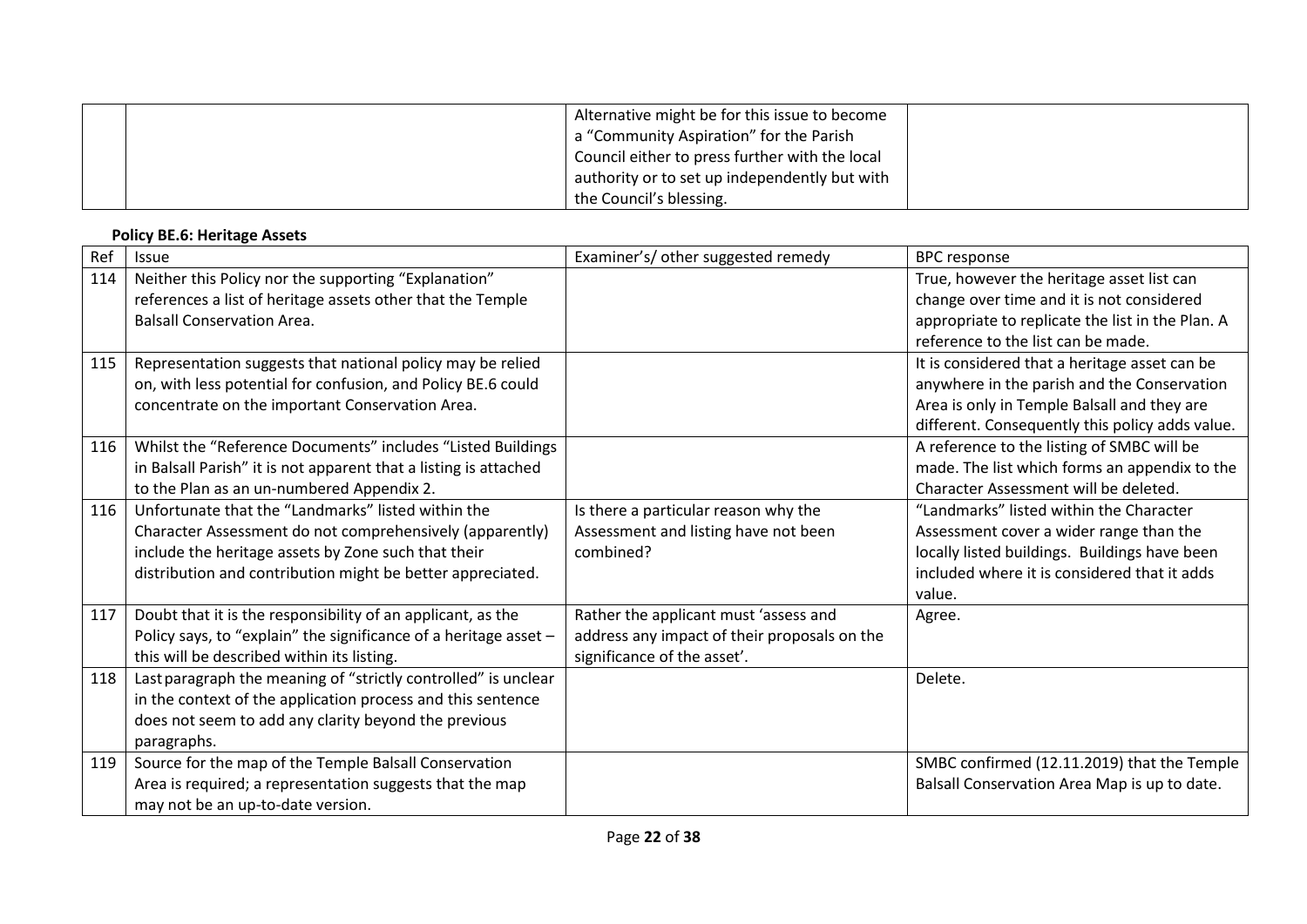| 120 | Paragraph 6.2.38 says that heritage assets "should be<br>considered by all development proposals". However, not<br>every proposal is likely to affect a heritage asset.                                                                                                                                                             | "where appropriate" will be added. |
|-----|-------------------------------------------------------------------------------------------------------------------------------------------------------------------------------------------------------------------------------------------------------------------------------------------------------------------------------------|------------------------------------|
| 121 | Paragraph 6.2.38 says that national policy places great<br>weight on the "preservation" of heritage assets whereas<br>paragraph 6.2.40 suggests that great weight should be<br>given to the heritage asset's "conservation"; apart from<br>there being no value in repetition, the NPPF (para 193)<br>actually says "conservation". | Agree.                             |

## **Policy BE.7: Renewable Energy**

| Ref | <b>Issue</b>                                                    | Examiner's/other suggested remedy | <b>BPC</b> response                        |
|-----|-----------------------------------------------------------------|-----------------------------------|--------------------------------------------|
|     | 122   First paragraph expresses a positive expectation and then |                                   | Second paragraph to be deleted.            |
|     | the obverse of it is included as paragraph 2.                   |                                   |                                            |
| 123 | Paragraph 6.4.42 provides a somewhat inappropriate              |                                   | Full NPPF quote to be added with quotation |
|     | quotation (without quotation marks) referring to the            |                                   | marks.                                     |
|     | need for an energy "strategy" that would be beyond the          |                                   |                                            |
|     | scope of a Neighbourhood Plan.                                  |                                   |                                            |
| 124 | Paragraph 6.4.43 cannot tell Solihull MBC their job.            |                                   | Delete paragraph.                          |

# **Policy BE.8: Highway Safety**

| Ref | <b>Issue</b>                                                      | Examiner's/ other suggested remedy       | <b>BPC response</b>                          |
|-----|-------------------------------------------------------------------|------------------------------------------|----------------------------------------------|
| 125 | Unclear why the introductory sentence needs to repeat             |                                          | Rephrase introductory paragraph to read      |
|     | some of the criteria that are the subject of the Policy.          |                                          | "New development should allow for sufficient |
|     |                                                                   |                                          | measures to ensure safety, particularly for  |
|     |                                                                   |                                          | pedestrians, motor scooters and cyclists.    |
| 126 | Representation comments that paragraph 108 in the NPPF            |                                          | In new paragraph 6.2.52 NPPF reference to be |
|     | does not use the term "unacceptable impact" but instead           |                                          | added, para 109 uses "unacceptable impact".  |
|     | says "significant impacts" and refers to the ability to mitigate  |                                          |                                              |
|     | these to an acceptable degree.                                    |                                          |                                              |
| 127 | Representation comments: "As drafted, bullet point b) of          | NPPF paragraph 109 states that           | See above.                                   |
|     | Policy BE.8 relating to highway safety and impacts, would         | "development should only be prevented or |                                              |
|     | still fail Basic Condition test (a) as it is contrary to national | refused on highway grounds if  or the    |                                              |
|     | policy. The draft Policy states that in order to be acceptable,   | residual cumulative impacts on the road  |                                              |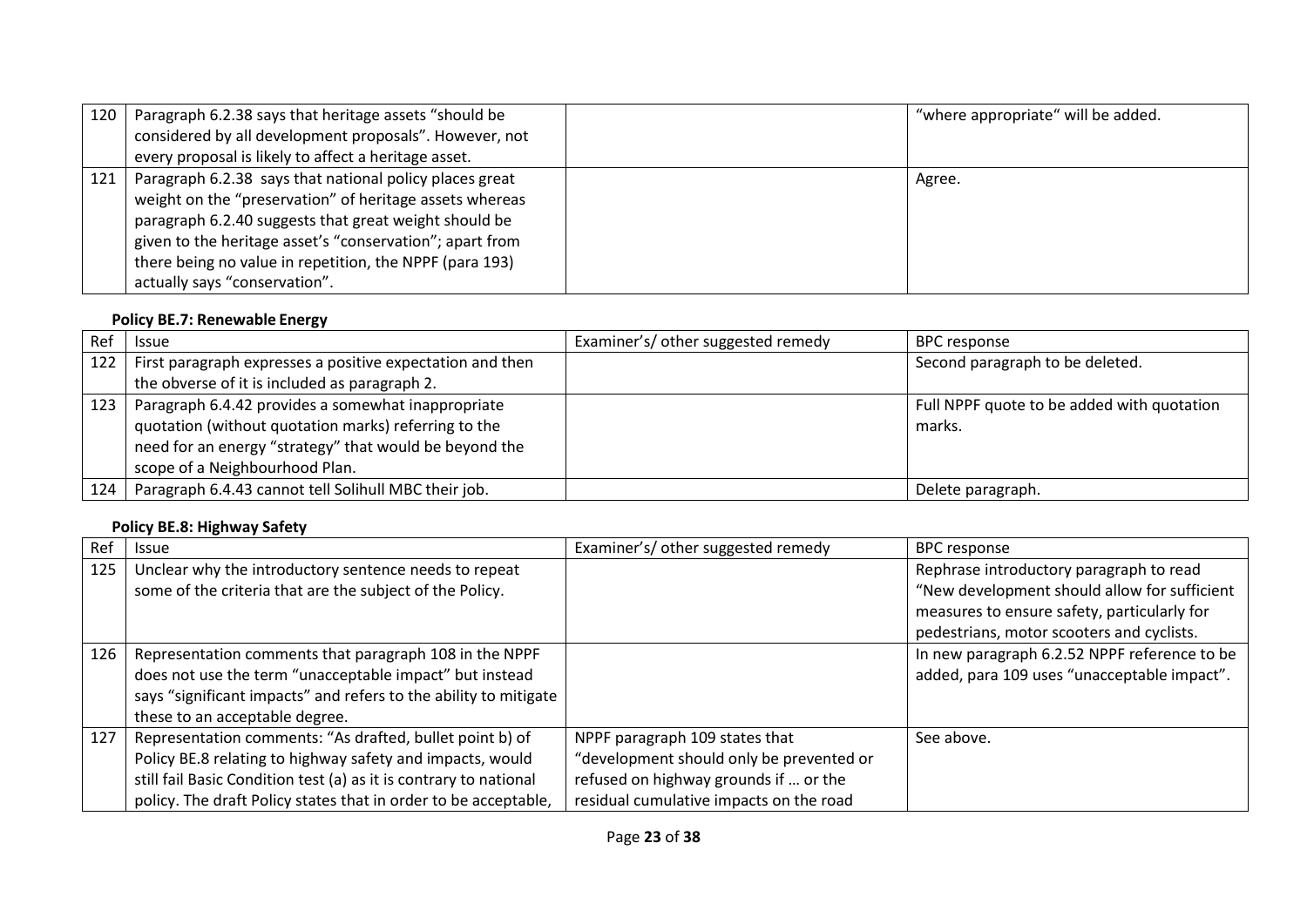|     | all development proposals should, inter alia, have no<br>"residual cumulative impact on the capacity and operation<br>of the local highway network that would be severe". | network would be severe." |                                                                                                                                                                                                                                                                                                               |
|-----|---------------------------------------------------------------------------------------------------------------------------------------------------------------------------|---------------------------|---------------------------------------------------------------------------------------------------------------------------------------------------------------------------------------------------------------------------------------------------------------------------------------------------------------|
| 128 | Paragraph 6.2.51 suggests that the final sentence is derived<br>from the NPPF para 108 but by altering the wording it may<br>mislead.                                     |                           | Final sentence to be replaced with "Significant"<br>effects on the highway network in this area<br>should be addressed in accordance with paras<br>108 and 109 of the NPPF."<br>Two congestion hots spots are shown on the<br>A452 in Balsall Common in the Solihull<br>Connected Transport Strategy page 19. |

## **Community Aspiration CA.2: Village Centre Road Safety and Parking Improvements**

| Ref | <b>Issue</b>                                                | Examiner's/ other suggested remedy            | <b>BPC response</b>                              |
|-----|-------------------------------------------------------------|-----------------------------------------------|--------------------------------------------------|
| 129 | Not appropriate within a Neighbourhood Plan to demand       | Action point for the Parish Council to pursue | This is a Community Aspiration not a Policy. It  |
|     | that another authority - in this case Solihull MBC - should | with the relevant interested parties.         | is consistent with the draft SLP (Consultation   |
|     | act.                                                        |                                               | 2019) statement: "89. An Enhanced Centre -       |
|     |                                                             |                                               | Most of the centre is located within Balsall     |
|     |                                                             |                                               | parish, but areas in Berkswell may also be       |
|     |                                                             |                                               | included. The Council will work with both        |
|     |                                                             |                                               | parishes to agree an appropriate way forward,    |
|     |                                                             |                                               | e.g. through a village centre masterplan."       |
| 130 | Representations have questioned the practicality of the     |                                               | The first two sentences of the second            |
|     | proposals.                                                  |                                               | paragraph will be taken out.                     |
| 131 | Representation from Berkswell Parish Council comments       |                                               | The title of Fig. 8 will be changed to indicate  |
|     | that it objects to the CA.2 proposals and asks that it be   |                                               | that it is an illustration of a possible concept |
|     | deleted from NDP as part of the Balsall Common centre       |                                               | not a proposal."                                 |
|     | and land subject to the proposals is within Berkswell       |                                               |                                                  |
|     | Parish.                                                     |                                               |                                                  |
| 132 | However another representation comments on "the             |                                               | Noted.                                           |
|     | contradiction within the Berkswell Parish Council           |                                               |                                                  |
|     | Regulation 14 and 16 response to the well supported         |                                               |                                                  |
|     | Community Aspiration to improve Balsall Common village      |                                               |                                                  |
|     | centre.                                                     |                                               |                                                  |
| 133 | A further representation adds: "Quite apart from the fact   |                                               | Noted. 6 of 24 shops on the Station Road         |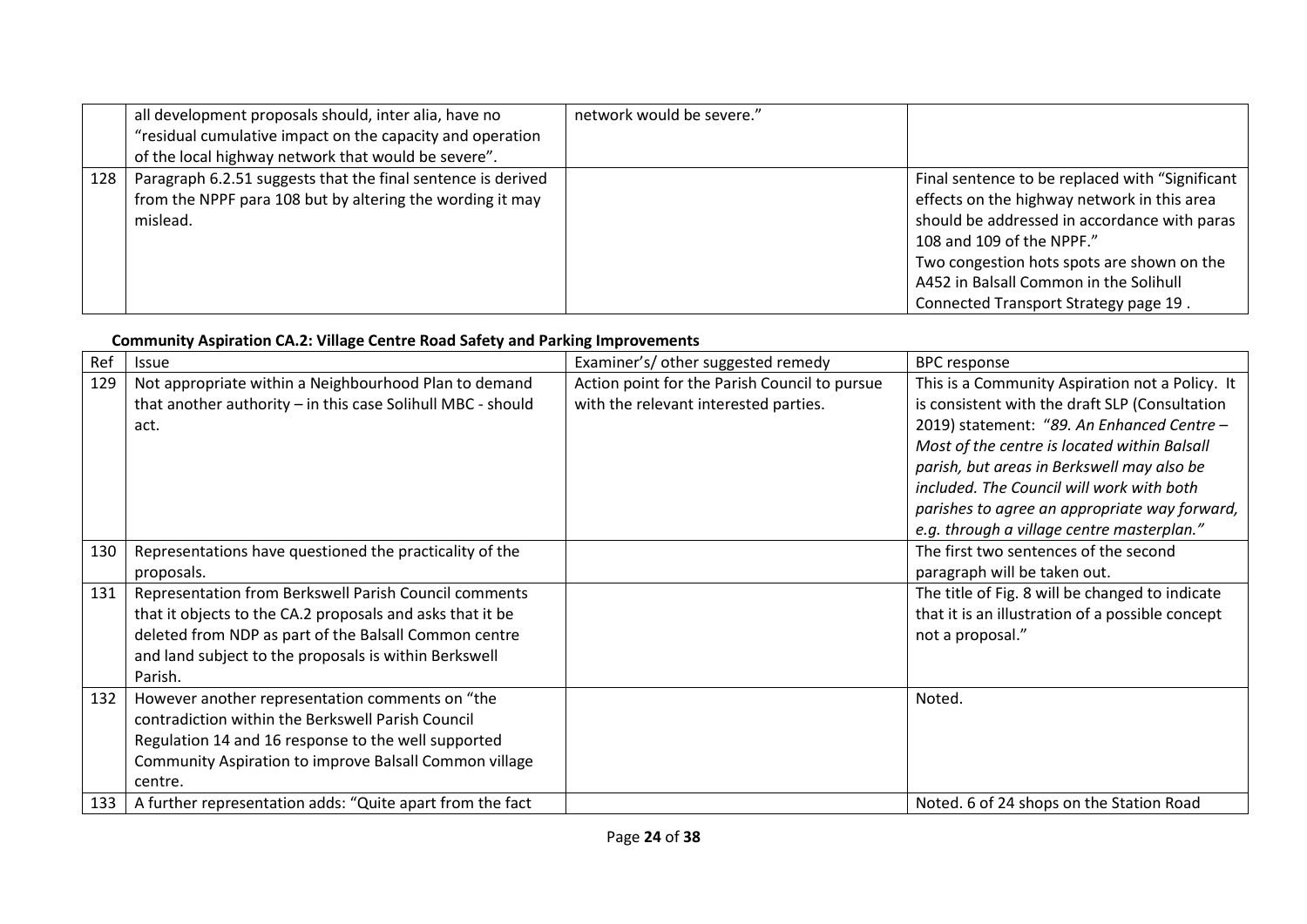| that CA 02 covers an area of a few yards into Berkswell | parade fall within Berkswell parish. |
|---------------------------------------------------------|--------------------------------------|
| Parish, this Community Aspiration is what it says - an  |                                      |
| aspiration not a policy."                               |                                      |

### **Community Aspiration CA.3: Village Bypass Road**

| Ref | Issue                                                       | Examiner's/ other suggested remedy             | <b>BPC</b> response                                                                       |
|-----|-------------------------------------------------------------|------------------------------------------------|-------------------------------------------------------------------------------------------|
| 134 |                                                             | Expressed as an action point for the Parish    | This is a Community Aspiration not a Policy. It                                           |
|     |                                                             | Council to pursue with the relevant interested | is consistent with the draft SLP (Consultation                                            |
|     |                                                             | parties the CA.3 content could be appropriate. | 2019) statement: "88. Balsall Common By-                                                  |
|     |                                                             |                                                | pass - Emerging work is indicating that                                                   |
|     |                                                             |                                                | continuing the line of Hall Meadow Road                                                   |
|     |                                                             |                                                | around the eastern side of the village, crossing                                          |
|     |                                                             |                                                | Waste Lane at Catchems Corner and joining up                                              |
|     |                                                             |                                                | with the A452 around the Meer End Road                                                    |
|     |                                                             |                                                | junction is the preferred route. The design of                                            |
|     |                                                             |                                                | the road would be single carriageway with few                                             |
|     |                                                             |                                                | direct access points thus being attractive to                                             |
|     |                                                             |                                                | through traffic as an alternative to using<br>Kenilworth Road through the centre. However |
|     |                                                             |                                                | the road would be expected to provide the                                                 |
|     |                                                             |                                                | main vehicular access into the Barratt's Farm                                             |
|     |                                                             |                                                | development."                                                                             |
| 135 | Representation notes that an eastern bypass option would    |                                                | Noted, no route is identified by the Plan.                                                |
|     | largely be outside of the Parish and therefore beyond the   |                                                |                                                                                           |
|     | scope of the NDP.                                           |                                                |                                                                                           |
| 136 | Representation comments: "There is no firm argued case, it  |                                                | Agree that a business case test will be used by                                           |
|     | is heavily based on perceived wishes of residences          |                                                | SMBC.                                                                                     |
|     | responding to a questionnaire and it needs to be factually  |                                                |                                                                                           |
|     | tested as does the route."                                  |                                                |                                                                                           |
| 137 | Representation "L&Q Estates and BDW acknowledge the         |                                                | As a Community Aspiration its delivery will be                                            |
|     | local desire for a by-pass for the A452 to redirect traffic |                                                | outside the scope of the Plan, see above                                                  |
|     | around Balsall Common, but underline that, whilst it is an  |                                                | comment response.                                                                         |
|     | 'aspiration', consideration needs to be given to whether it |                                                |                                                                                           |
|     | can be delivered in a sustainable way.                      |                                                |                                                                                           |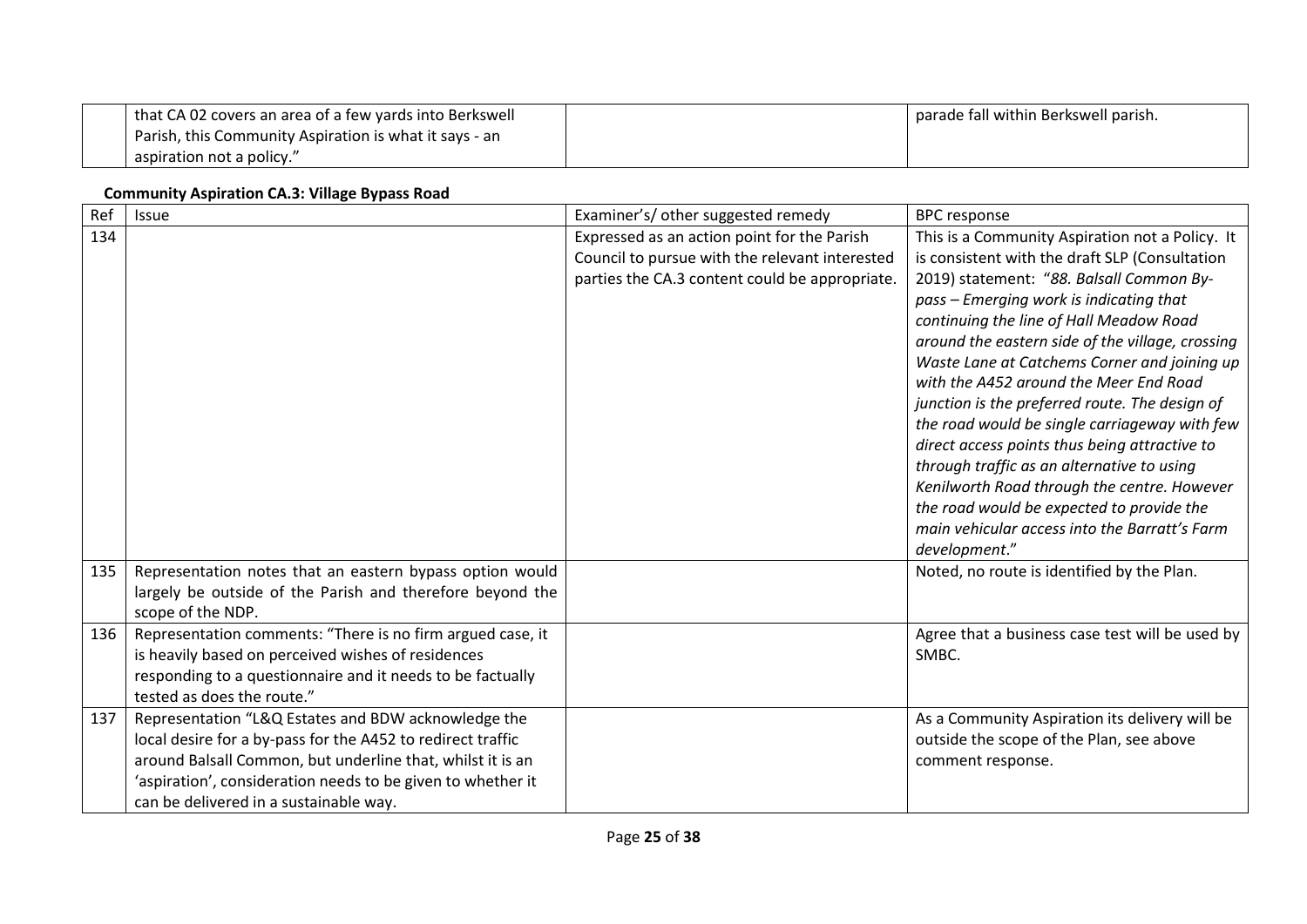| 138 The NPPG also suggests (Paragraph: 045 Reference ID: 41-  | Agree, see comment responses above. |
|---------------------------------------------------------------|-------------------------------------|
| 045-20190509) that a Neighbourhood Plan should consider       |                                     |
| how any additional infrastructure requirements might be       |                                     |
| delivered and what impact the infrastructure requirements     |                                     |
| might have on the viability of a proposal in Balsall Common.  |                                     |
| Whilst the NDP appears to outline the need for a by-pass, it  |                                     |
| doesn't give any consideration to how it might be delivered   |                                     |
| and its potential impact on the delivery of strategic housing |                                     |
| allocations in Balsall Common."                               |                                     |

#### **Policy BE.9: Local Parking Standards**

| Ref | <b>Issue</b>                                                | Examiner's/ other suggested remedy              | <b>BPC response</b>                            |
|-----|-------------------------------------------------------------|-------------------------------------------------|------------------------------------------------|
| 139 | Local authority representation comments: "the requirement   | Suggested that provision should be based on     | Agree. Para 6.2.71 quotes the opinions of      |
|     | for at least one off-road parking space per bedroom for one | the criteria included in the original           | respondents to support a criterion based       |
|     | bedroom dwellings, two spaces for two/three bedroom         | explanation to the draft policy, but the Parish | approach as a route to the prevention of       |
|     | dwellings and three spaces for four or more bedroom         | Council has referred to evidence of on-street,  | parking problems associated with new           |
|     | dwellings, [which] is contrary to the Council's evidence    | verge and pavement parking, overflow parking    | development.                                   |
|     | based approach and may be in conflict with the NPPF.        | from the rail station and congestion in the     |                                                |
|     |                                                             | local centre.                                   |                                                |
| 140 | To ensure a consistency of approach across Neighbourhood    | Recommend a criterion based policy:             | Agree to a criterion-based policy:             |
|     | Areas.                                                      |                                                 |                                                |
|     |                                                             |                                                 | 'Development proposals must have               |
|     |                                                             |                                                 | appropriate regard for the higher levels of    |
|     |                                                             | 'Development proposals must have                | car ownership evident within the Balsall       |
|     |                                                             | appropriate regard for the higher levels of     | Parish Neighbourhood Area. Suitable parking    |
|     |                                                             | car ownership evident within the Balsall        | provision must be integral to the design of    |
|     |                                                             | Parish Neighbourhood Area. Whilst suitable      | schemes and therefore the number of off-       |
|     |                                                             | parking provision must be integral to the       | street parking spaces for residents and        |
|     |                                                             | design of schemes, the number of off-street     | visitors must provide at least one off-road    |
|     |                                                             | parking spaces for residents and visitors       | parking space for each one bedroom             |
|     |                                                             | should be justified and provided on the         | dwelling, at least two off-road parking places |
|     |                                                             | basis of an evidenced assessment of:            | for each two and three bedroom dwelling        |
|     |                                                             |                                                 | and at least three off-road parking places for |
|     |                                                             | a. the accessibility of the development;        | four or more bedroom dwellings (excluding      |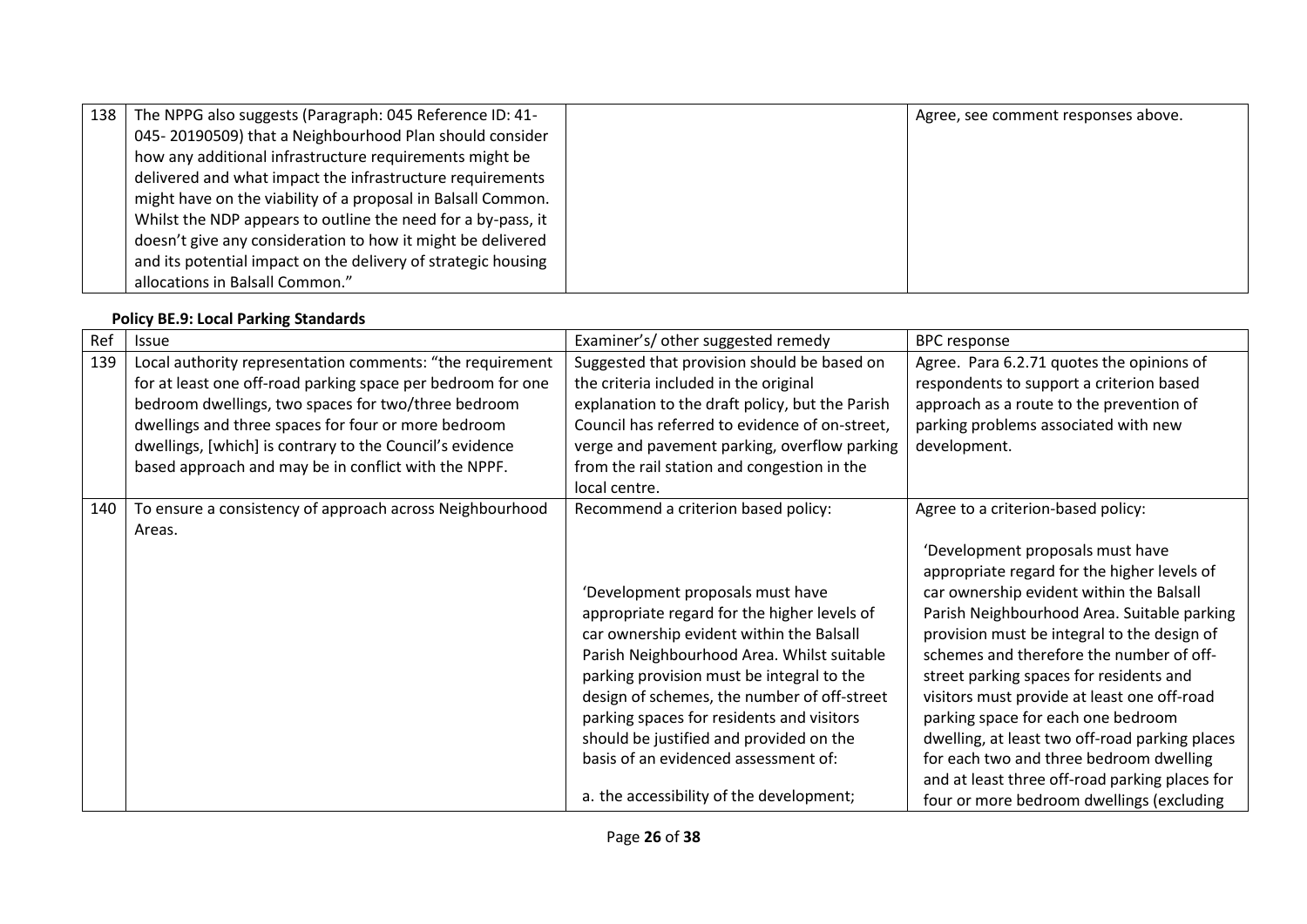|     |                                                            | b. the type, mix and use of development;<br>c. the availability of and opportunities for<br>public transport; | garages but including car ports) unless a<br>lower standard is justified and provided on<br>the basis of an evidenced assessment of: |
|-----|------------------------------------------------------------|---------------------------------------------------------------------------------------------------------------|--------------------------------------------------------------------------------------------------------------------------------------|
|     |                                                            | d. local car ownership levels; and                                                                            |                                                                                                                                      |
|     |                                                            | e. the need to ensure an adequate provision                                                                   | a. the accessibility of the development;                                                                                             |
|     |                                                            | of spaces for charging plug-in and other                                                                      | b. the type, mix and use of development;                                                                                             |
|     |                                                            | ultra-low emission vehicles                                                                                   | c. the availability of and opportunities for<br>public transport;                                                                    |
|     |                                                            | The range of considerations to be evidenced is                                                                | d. local car ownership levels; and the need to                                                                                       |
|     |                                                            | therefore wider than that which has been                                                                      | ensure an adequate provision of spaces for                                                                                           |
|     |                                                            | applied in justification of the requirement of                                                                | charging plug-in and other ultra-low                                                                                                 |
|     |                                                            | Policy BE.9.                                                                                                  | emission vehicles.                                                                                                                   |
| 141 | From paragraph 6.2.73 it might seem that parking provision |                                                                                                               | Paragraph 6.2.73 is a survey to illustrate the                                                                                       |
|     | for dwellings is adequate. Other current parking issues    |                                                                                                               | effect of previous policy application. The                                                                                           |
|     | cannot be resolved via a Policy for new housing            |                                                                                                               | desire is to avoid this issue being continued.                                                                                       |
|     | development.                                               |                                                                                                               |                                                                                                                                      |

## **Policy BE10: Flooding and Surface Water Drainage**

| Ref | <b>Issue</b>                                               | Examiner's/ other suggested remedy         | BPC response |
|-----|------------------------------------------------------------|--------------------------------------------|--------------|
| 142 |                                                            | The "where appropriate" as used in         | Agree.       |
|     |                                                            | paragraph 6.2.78 may therefore be required |              |
|     |                                                            | within the Policy.                         |              |
| 143 | Representation comments: "We recommend that Policy         |                                            | Agree.       |
|     | BE.10 could be strengthened and recommend the inclusion    |                                            |              |
|     | of a point which seeks to ensure all new development is in |                                            |              |
|     | Flood Zone 1."                                             |                                            |              |

# **6.3 Economy**

# **Policy ECON.1: Superfast Broadband**

| Ref | <b>Issue</b>                                                    | Examiner's/ other suggested remedy | BPC response                                   |
|-----|-----------------------------------------------------------------|------------------------------------|------------------------------------------------|
|     | 144   Not sure why "future" is used within the Policy wording.  | Would not 'for' suffice.           | Agree.                                         |
|     | 145   Representation comments that flexibility is needed in the |                                    | Agree. Policy heading to read: "Superfast      |
|     | wording to allow for new technologies that will arrive over     |                                    | <b>Broadband and Electronic Communications</b> |
|     | the Plan period.                                                |                                    | Networks".                                     |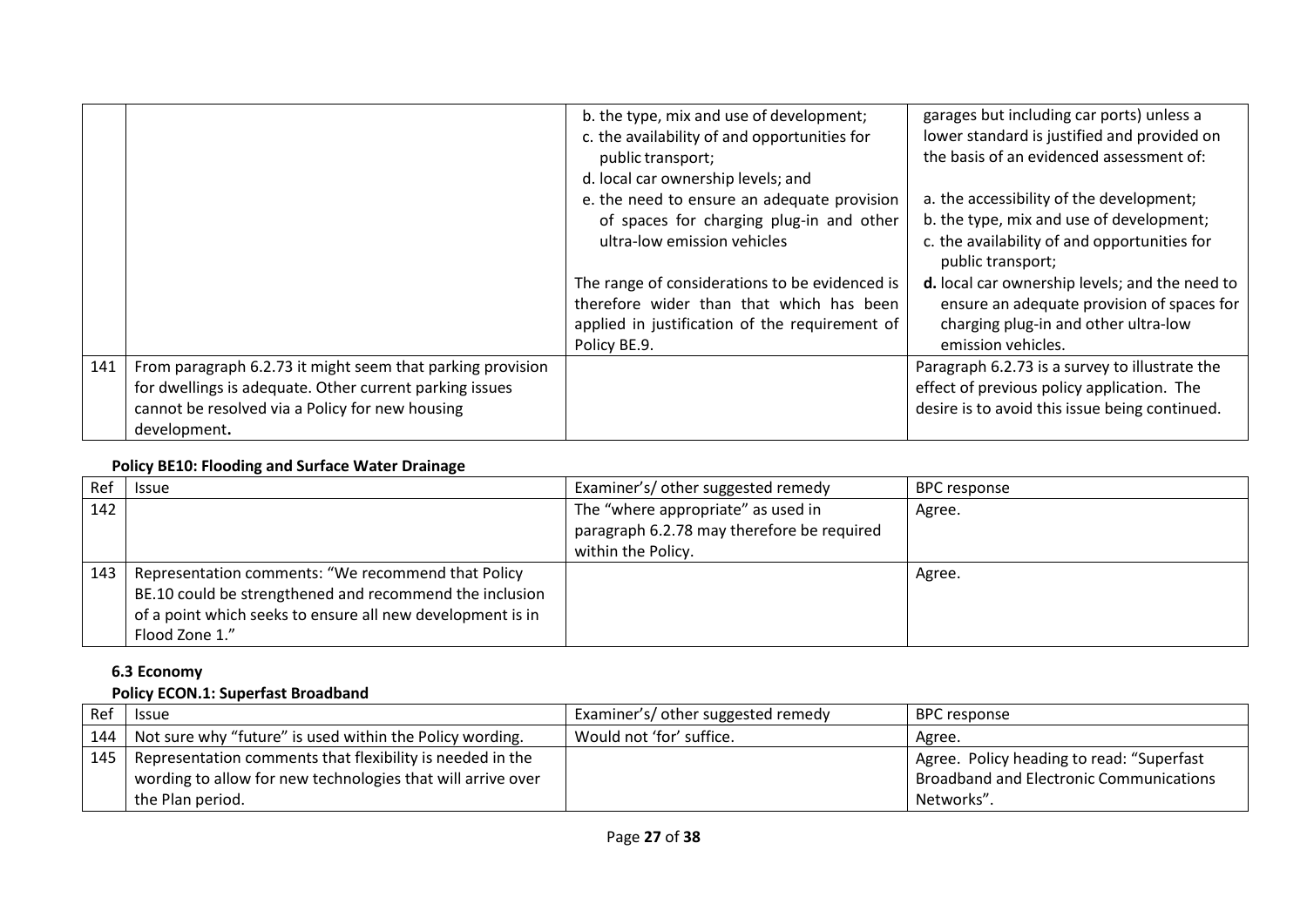|     |                                                                                                  | Policy wording to read: "All new residential<br>and commercial development will be<br>expected to allow for high speed<br>connectivity."                                                                                                              |
|-----|--------------------------------------------------------------------------------------------------|-------------------------------------------------------------------------------------------------------------------------------------------------------------------------------------------------------------------------------------------------------|
| 146 | Perhaps through cutting and pasting paragraph 6.3.6 seems<br>to have become a circular sentence. | 6.3.6 to read: "This Plan supports electronic<br>communications networks using high quality<br>digital infrastructure from a range of service<br>providers; and the prioritisation of full fibre<br>connections to existing and new<br>developments." |

## **Community Aspiration CA.4: Improved Mobile Reception and Faster Broadband.**

| Ref | <b>Issue</b>                                                           | Examiner's/ other suggested remedy | <b>BPC</b> response |
|-----|------------------------------------------------------------------------|------------------------------------|---------------------|
| 147 | <sup>1</sup> Presume that this Community Aspiration is to be owned' by |                                    | Agree.              |
|     | the Parish Council.                                                    |                                    |                     |

## **Policy ECON.2: Home Working**

| Ref | <b>Issue</b>                                                 | Examiner's/ other suggested remedy | <b>BPC response</b>                             |
|-----|--------------------------------------------------------------|------------------------------------|-------------------------------------------------|
| 148 | Policy "encourages" rather than 'requires' but it would seem |                                    | Agree. Reword: "Proposals for all new           |
|     | that the implications of "flexible space adaptable to a home |                                    | dwellings are encouraged to provide flexible    |
|     | office" are more readily understood than "space and          |                                    | space and facilities to support home-working    |
|     | facilities to support home-working"; these phrases used      |                                    | and where appropriate infrastructure in         |
|     | together might appear to be somewhat contradictory.          |                                    | accordance with ECON.1.                         |
| 149 | Requirement in ECON.1 is to provide broadband                |                                    | Agree. See response above.                      |
|     | "infrastructure" rather than "cabling.                       |                                    |                                                 |
| 150 | Representation comments that "Page 73 does not include       |                                    | Noted, however home-working defines work        |
|     | farming in the 'home working' section and page 74 fails to   |                                    | that takes place in the home, farming by        |
|     | mention farming when encouraging local business and          |                                    | definition is not performed within the          |
|     | employment.                                                  |                                    | dwelling. A farm dwelling may include a home    |
|     |                                                              |                                    | office and is therefore captured in the Policy. |
|     |                                                              |                                    | Proposals for new dwellings in the Green Belt   |
|     |                                                              |                                    | will be covered by that national policy.        |

**Policy ECON.3: Encouraging Local Business and Employment**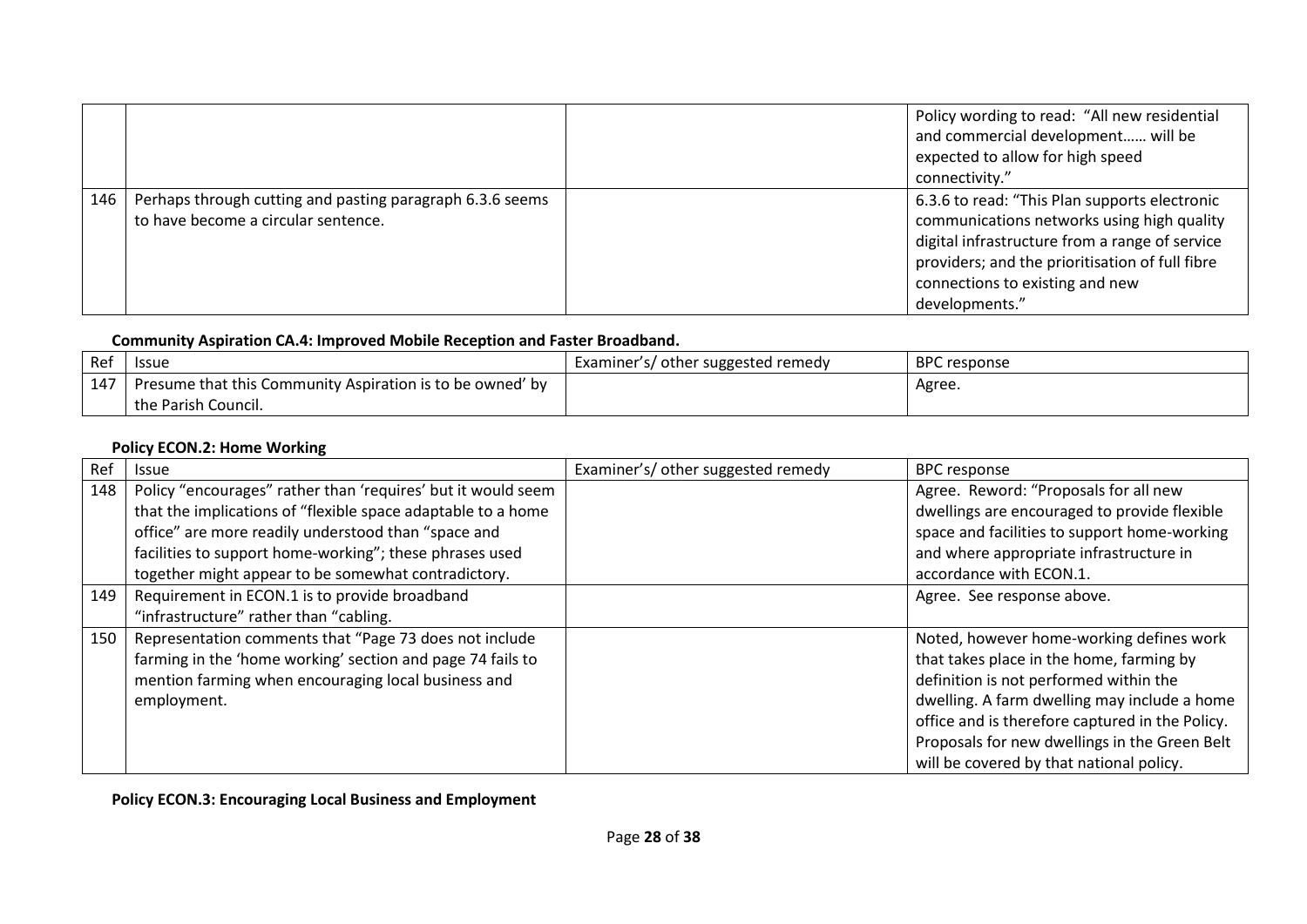| Ref | <b>Issue</b>                                                  | Examiner's/ other suggested remedy            | <b>BPC</b> response                              |
|-----|---------------------------------------------------------------|-----------------------------------------------|--------------------------------------------------|
| 151 | Application of Policy ECON.3 has the potential to displace    |                                               | Policy first sentence to be reworded:            |
|     | retail uses which is probably not the intention and may be at |                                               | "Proposals for new business premises will be     |
|     | odds with Local Plan policy.                                  |                                               | supported provided they contribute to the        |
|     |                                                               |                                               | health and vitality of the retail centre         |
|     |                                                               |                                               | (Character Assessment Zone K) provided that      |
|     |                                                               |                                               | they do not conflict with other policies in this |
|     |                                                               |                                               | Plan.                                            |
| 152 | Capacity of the village centre is not apparently addressed.   |                                               | Noted.                                           |
| 153 | If Policy COM.3 is intended to include retail services then   |                                               | Noted, see comment response above.               |
|     | there is a possible internal conflict between the ECON.3      |                                               |                                                  |
|     | desire for change and the COM.3 desire for retention          |                                               |                                                  |
| 154 |                                                               | Local authority representation notes the      | "and proposals outside the built-up area and     |
|     |                                                               | Policy "should include a clause making clear  | in the Green Belt will be subject to Green Belt  |
|     |                                                               | that proposals outside the built-up area will | policy." To be added to the second sentence.     |
|     |                                                               | be subject to green belt policy".             |                                                  |

## **Policy ECON.4: Rural Tourism**

| Ref | <b>Issue</b> | Examiner's/ other suggested remedy            | BPC response                                    |
|-----|--------------|-----------------------------------------------|-------------------------------------------------|
| 155 |              | Local authority representation says: "Policy  | Add a clause c) to the Policy namely: "and,     |
|     |              | ECON.4 seeks to protect existing leisure and  | subject to the sustainability and accessibility |
|     |              | tourism services and facilities. The policy   | of the site."                                   |
|     |              | supports proposals for new and improved       |                                                 |
|     |              | provision, subject to green belt restrictions |                                                 |
|     |              | as well as other policies in the NDP, but     |                                                 |
|     |              | should include an additional criterion to     |                                                 |
|     |              | cover the sustainability/accessibility of the |                                                 |
|     |              | site."                                        |                                                 |

# **6.4 Community**

# **Policy COM.1: Leisure Facilities**

| Ref | <b>Issue</b>                                                                    | Examiner's/ other suggested remedy | <b>BPC</b> response                  |
|-----|---------------------------------------------------------------------------------|------------------------------------|--------------------------------------|
|     | $\vert$ 156 $\vert$ "Policy" would seem to be a statement of intent on the part |                                    | Take into Community Aspiration CA.5. |
|     | of the Parish Council; certainly the CIL commitment is                          |                                    |                                      |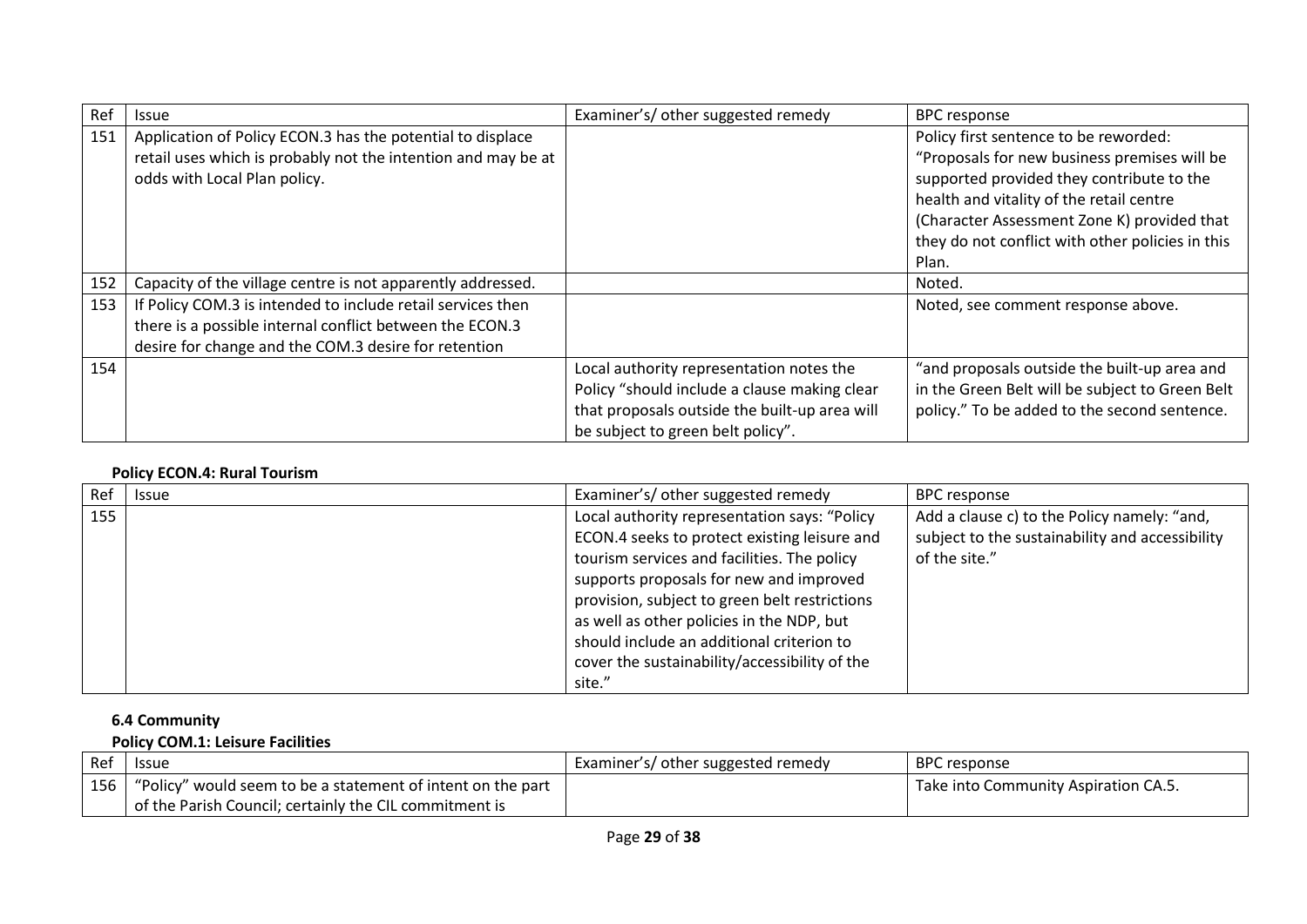|     | beyond the scope of a land use policy.                                                                                                                                                                                                                                                                                                                                        |                                                                                                                                           |                                                                                                                                                                                                                                                                                                                                                                                                                            |
|-----|-------------------------------------------------------------------------------------------------------------------------------------------------------------------------------------------------------------------------------------------------------------------------------------------------------------------------------------------------------------------------------|-------------------------------------------------------------------------------------------------------------------------------------------|----------------------------------------------------------------------------------------------------------------------------------------------------------------------------------------------------------------------------------------------------------------------------------------------------------------------------------------------------------------------------------------------------------------------------|
| 157 | Although the title indicates otherwise, Policy ECON.4 seeks<br>to protect "land and premises currently associated with<br>leisure or tourism".                                                                                                                                                                                                                                |                                                                                                                                           | Policy title to be reworded: "Rural tourism and<br>leisure."                                                                                                                                                                                                                                                                                                                                                               |
| 158 | Policy COM.3 may also overlap with its focus on community<br>facilities (which are not defined).                                                                                                                                                                                                                                                                              |                                                                                                                                           | Policy COM.1 wording to be taken into<br>Community Aspiration CA.5.                                                                                                                                                                                                                                                                                                                                                        |
| 159 | Local authority representation notes that "Protection and<br>enhancement of sport and recreation facilities is in line with<br>the recommendation in the Solihull Playing Pitch Strategy to<br>protect playing pitches given the current and future shortfall<br>in provision" and this would potentially fit within the<br>wording (with an amended title) of Policy ECON.4. | Alternatively the "Local Services/community<br>facilities" of Policy COM.3 might be clarified to<br>include sport and leisure facilities. | Policy COM.3 to be retitled: "Sport,<br>Community and Recreation Facilities."                                                                                                                                                                                                                                                                                                                                              |
| 160 | Unclear how the content of paragraph 6.4.1 relating to<br>facilities "outside of the Neighbourhood Area" might have<br>informed Policy COM.1.                                                                                                                                                                                                                                 |                                                                                                                                           | Policy COM.1 to be merged with CA.5. The<br>facility (Lavender Hall Park) is outside but<br>contiguous with the Plan boundary and<br>provides a significant community facility for<br>Balsall Common (Balsall) residents. It was felt<br>that this contribution could not be ignored in<br>the Household Survey and could inform<br>judgements on proposals for the provision of<br>community facilities in the Plan area. |

### **Community Aspiration CA.5: Public Leisure Amenities**

| Ref | <b>Issue</b>                                            | Examiner's/ other suggested remedy | <b>BPC</b> response |
|-----|---------------------------------------------------------|------------------------------------|---------------------|
| 161 | Content here would appear to be a shopping list for CIL |                                    | Noted.              |
|     | funds passed to the Parish Council.                     |                                    |                     |

#### **Policy COM.2 Formal Education Facilities**

| Ref | <b>Issue</b>                                                       | Examiner's/ other suggested remedy | BPC response                                     |
|-----|--------------------------------------------------------------------|------------------------------------|--------------------------------------------------|
|     | 162   Policy wording incorporates another instance where the first |                                    | The last sentence of the first paragraph will be |
|     | sentence expresses a positive expectation and then the             |                                    | deleted.                                         |
|     | obverse of it is included as the second sentence.                  |                                    |                                                  |

### **Policy COM.3: Local Services**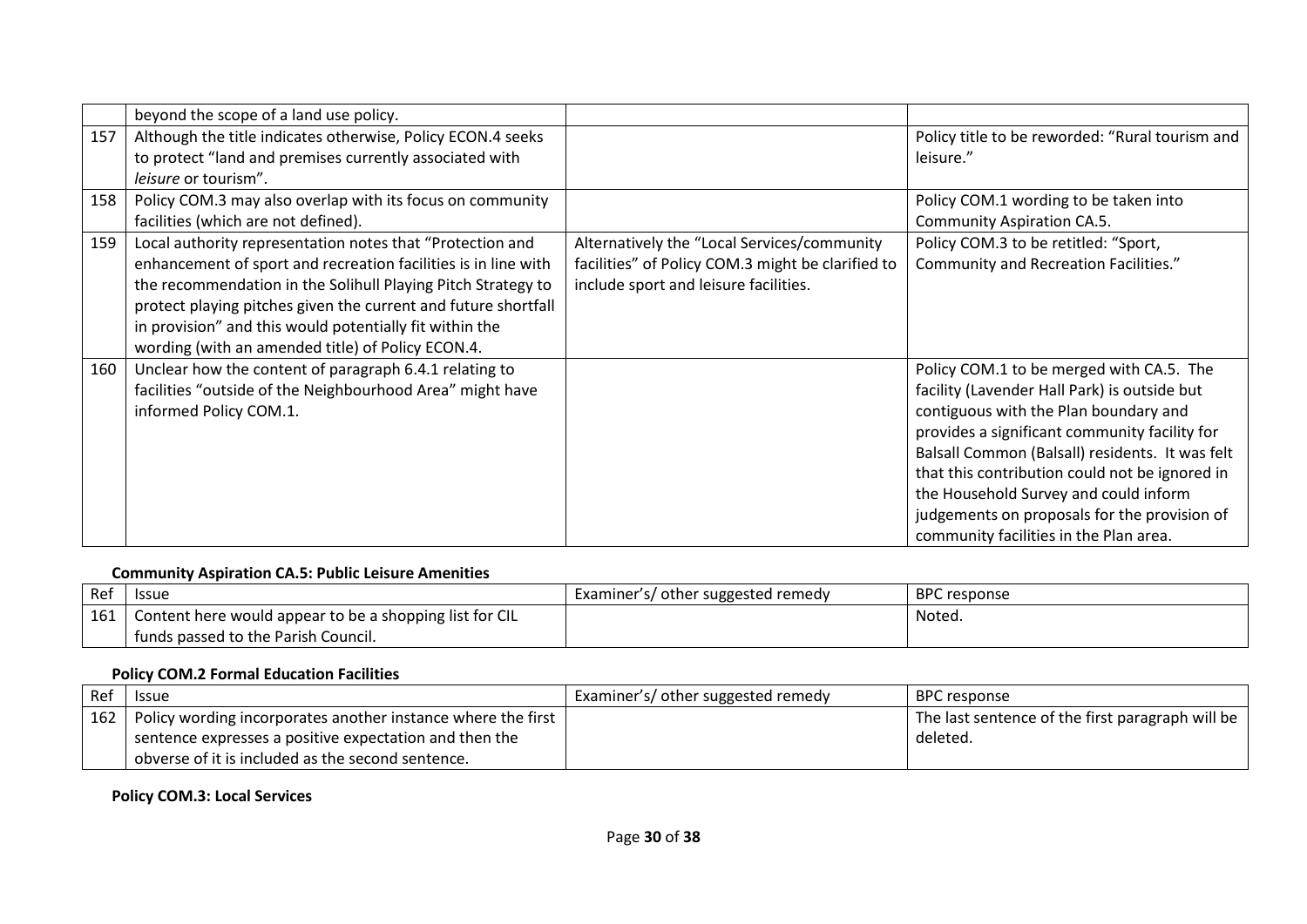| Ref | <b>Issue</b>                                                                                                                                                                                  | Examiner's/ other suggested remedy                                                              | <b>BPC response</b>                                                                                                                                           |
|-----|-----------------------------------------------------------------------------------------------------------------------------------------------------------------------------------------------|-------------------------------------------------------------------------------------------------|---------------------------------------------------------------------------------------------------------------------------------------------------------------|
| 163 | Some more clarity is required on what "Local Services" in the<br>title and "community facilities" as used in the Policy mean in<br>practical terms - are sports and leisure facilities, where |                                                                                                 | To be retitled "Community Facilities".                                                                                                                        |
|     | operated by or on behalf of the community, included?                                                                                                                                          |                                                                                                 |                                                                                                                                                               |
| 164 |                                                                                                                                                                                               | Sentence on CIL funds passed to the Parish<br>Council should be within the explanatory<br>text. | Agree.                                                                                                                                                        |
| 165 | Relevance of paragraph 6.4.25 as partly derived from the<br>NPPF is difficult to see.                                                                                                         |                                                                                                 | Assume this is 6.4.15. Concerns impact on<br>existing community facilities of new<br>development and the avoidance pf restrictions<br>being placed upon them. |

# **Community Aspiration CA.6: Improved Public Transport**

| Ref | <b>Issue</b>                                                       | Examiner's/ other suggested remedy          | <b>BPC response</b>                             |
|-----|--------------------------------------------------------------------|---------------------------------------------|-------------------------------------------------|
|     | 166   If a Plan can have "ambition" then is that ambition owned by |                                             | Agree.                                          |
|     | the Parish Council?                                                |                                             |                                                 |
| 167 | Representation comments "the commentary at para 6.4.17             | It may be considered that as a Community    | This is a Community Aspiration and is factually |
|     | that allocated development sites should not be completed           | Aspiration CA.6 is not subject to the Basic | correct. The statement expresses a view to      |
|     | until post 2026 when SPRINT Transit buses are introduced,          | Conditions; there should however be         | support the community aspiration and            |
|     | remains inappropriate and, as drafted, in conflict with the        | accuracy and clarity.                       | therefore accurate and clear.                   |
|     | requirements of Basic Condition test (e)."                         |                                             |                                                 |

# **Policy COM.4: Encouraging Walking and Cycling**

| Ref | <b>Issue</b>                                                                                                                                          | Examiner's/ other suggested remedy                                                                                                                      | <b>BPC response</b>                                         |
|-----|-------------------------------------------------------------------------------------------------------------------------------------------------------|---------------------------------------------------------------------------------------------------------------------------------------------------------|-------------------------------------------------------------|
| 168 | Some overlap between this Policy and the other related<br>Policy H.8 that sits within the Housing section (but relates<br>to more than just housing). | A single Policy could bring helpful clarity or at<br>least some rationalisation is needed so that two<br>Policies don't say the same thing in different | COM.4 to be merged with H.8 and included as<br>a BE Policy. |
|     |                                                                                                                                                       | words                                                                                                                                                   |                                                             |
| 169 | Representation suggests that this Policy should only                                                                                                  |                                                                                                                                                         | The terms "where appropriate" and "where                    |
|     | encourage "reasonable measures".                                                                                                                      |                                                                                                                                                         | possible" are already used.                                 |
| 170 | Paragraph 6.4.22 would (appropriately worded) seem to                                                                                                 |                                                                                                                                                         | Paragraph to be added to the Community                      |
|     | amount to more of a Community Aspiration than an                                                                                                      |                                                                                                                                                         | Aspiration CA.5 Public Leisure Amenities.                   |
|     | "Explanation" for Policy COM.4.                                                                                                                       |                                                                                                                                                         |                                                             |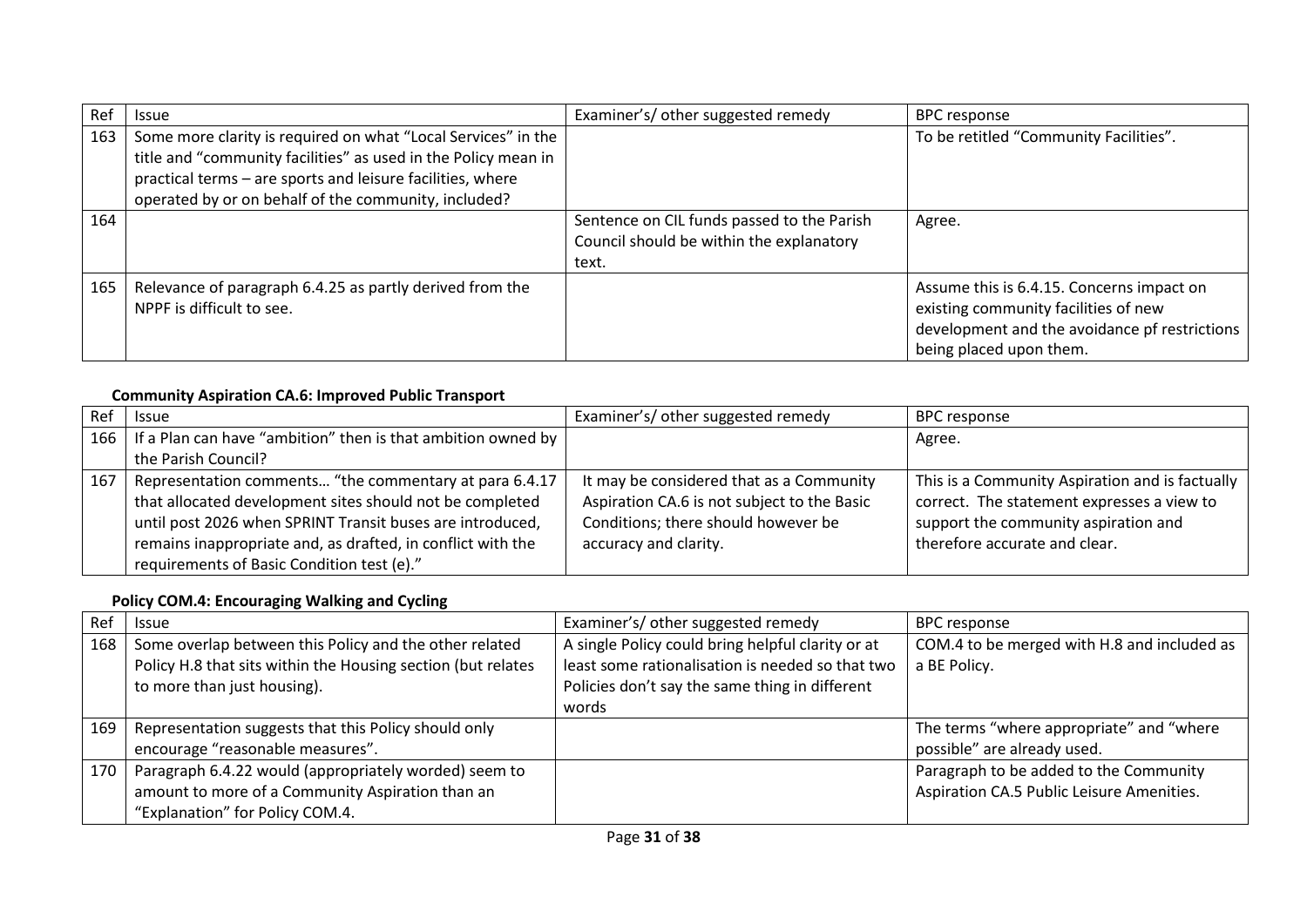# **Policy COM.5: Allotments**

| Ref | <b>Issue</b>                                                                        | Examiner's/ other suggested remedy                                                                                                                                         | <b>BPC response</b>                                                                                                                                                                                                                                                                                                                                                                                                                         |
|-----|-------------------------------------------------------------------------------------|----------------------------------------------------------------------------------------------------------------------------------------------------------------------------|---------------------------------------------------------------------------------------------------------------------------------------------------------------------------------------------------------------------------------------------------------------------------------------------------------------------------------------------------------------------------------------------------------------------------------------------|
| 171 | Local authority representation comments " it could seek a                           |                                                                                                                                                                            | Noted.                                                                                                                                                                                                                                                                                                                                                                                                                                      |
|     | net increase in provision in the Neighbourhood Area, given                          |                                                                                                                                                                            |                                                                                                                                                                                                                                                                                                                                                                                                                                             |
|     | that the emerging evidence indicates a shortage of plots."                          |                                                                                                                                                                            |                                                                                                                                                                                                                                                                                                                                                                                                                                             |
| 172 | Given the emphasis of Policy COM.4 I am puzzled by the<br>inclusion of criterion b) | A more appropriate expectation being that new<br>sites should be well located in relation to known<br>areas of demand and be accessible on foot or<br>bicycle, or similar? | b) recognises the need for parking associated<br>with allotments to cater for the car<br>transportation of site materials, tools,<br>equipment and the removal from site of waste<br>material to recycle or dispose of. The current<br>SMBC allotment site at Holly Lane has this<br>provision.<br>The text in the second paragraph indicates<br>that the provision of new allotments should<br>be in "appropriate and suitable locations". |

### **6.5 Natural Environment**

#### **Strategic Objective for the Natural Environment**

| Ref | <b>Issue</b>                                             | Examiner's/ other suggested remedy | BPC response |
|-----|----------------------------------------------------------|------------------------------------|--------------|
| 173 | Local authority representation notes that "The Strategic |                                    | Agree.       |
|     | Objective for the Natural Environment has been           |                                    |              |
|     | widened to include grasslands, but could specifically    |                                    |              |
|     | reference woodlands in addition to trees."               |                                    |              |

#### **Policy NE.1 Green Infrastructure**

| Ref   | <b>Issue</b>                                                 | Examiner's/ other suggested remedy              | <b>BPC response</b>             |
|-------|--------------------------------------------------------------|-------------------------------------------------|---------------------------------|
| 174   | Local authority comments in their representation: "The       | The addition of 'known' as a prefix would allow | Agree.                          |
|       | policy references the two veteran trees in the               | for recording of other specimens."              |                                 |
|       | Neighbourhood Area which must be retained, although the      |                                                 |                                 |
|       | addition of 'known' as a prefix would allow for recording of |                                                 |                                 |
|       | other specimens."                                            |                                                 |                                 |
| 175 I | Policy also includes a standard for new tree planting of one | Prioritising suitable sites would be helpful.   | Agree that it would be helpful. |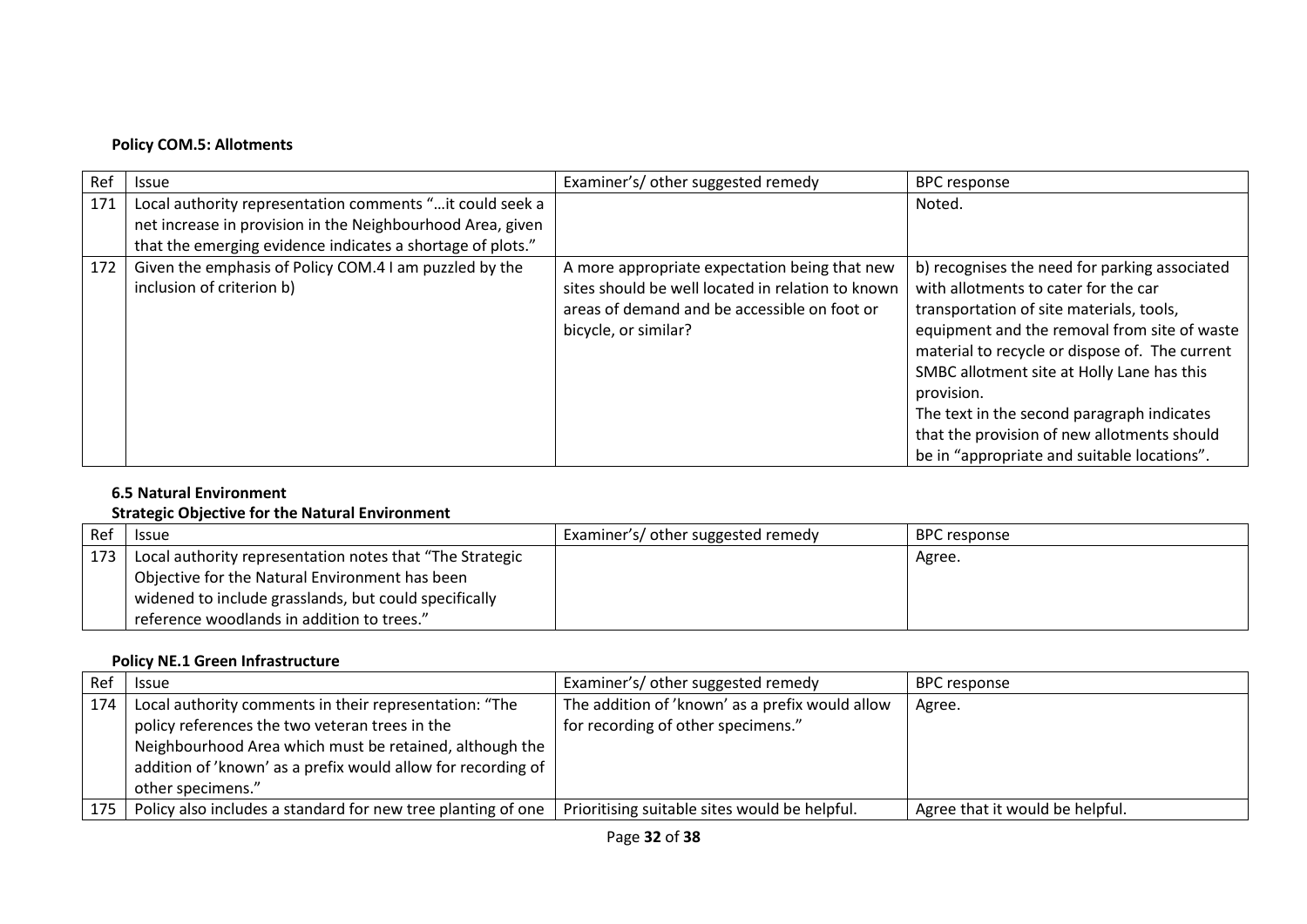|     | tree per parking space or per 50m2 gross floor space,<br>which the Parish Council advises has been used elsewhere.<br>This could result in significant off-site planting, so |                                                                                           |                                                                                                                                                                                                                                                                          |
|-----|------------------------------------------------------------------------------------------------------------------------------------------------------------------------------|-------------------------------------------------------------------------------------------|--------------------------------------------------------------------------------------------------------------------------------------------------------------------------------------------------------------------------------------------------------------------------|
|     | prioritising suitable sites would be helpful.                                                                                                                                |                                                                                           |                                                                                                                                                                                                                                                                          |
| 176 | There doesn't appear to be a reference for the use<br>of/justification for the quantum of new planting.                                                                      |                                                                                           | Agree. Paragraph 5 to be reworded as follows:<br>Trees to be retained and additional new trees<br>planted in accordance with SMBC standards,<br>with adequate space both below and above<br>ground for the trees to grow to maturity with<br>an appropriate care regime. |
| 177 | Representation comments that an arbitrary requirement                                                                                                                        |                                                                                           | Noted.                                                                                                                                                                                                                                                                   |
|     | relating to parking spaces or floorspace would be                                                                                                                            |                                                                                           |                                                                                                                                                                                                                                                                          |
|     | inappropriate for larger schemes where high quality                                                                                                                          |                                                                                           |                                                                                                                                                                                                                                                                          |
|     | landscaping would be expected and required.                                                                                                                                  |                                                                                           |                                                                                                                                                                                                                                                                          |
| 178 |                                                                                                                                                                              | The issue of off-site planting might be<br>addressed within Community Aspiration<br>CA.7. | Disagree.                                                                                                                                                                                                                                                                |
| 179 | Representation comments that BS5837:2012 is being                                                                                                                            |                                                                                           | The Policy is not requiring all trees to be                                                                                                                                                                                                                              |
|     | used incorrectly because it does not require the all trees                                                                                                                   |                                                                                           | retained, compliance with BS5837 does not                                                                                                                                                                                                                                |
|     | be retained.                                                                                                                                                                 |                                                                                           | mean that all trees must be retained.                                                                                                                                                                                                                                    |
| 180 | Within paragraph 1 I am unsure what "sensitive" is<br>intended to suggest.                                                                                                   |                                                                                           | "ecologically sensitive".                                                                                                                                                                                                                                                |
| 181 | As with Policy P14 within the Solihull Borough Local                                                                                                                         | The wording of the BS reference is in any                                                 | Agree, the wording will be changed and the                                                                                                                                                                                                                               |
|     | Plan, a Policy can recognise guidance within non-                                                                                                                            | event confusing and is detail that should sit                                             | British Standard reference will be added to                                                                                                                                                                                                                              |
|     | planning documents - the British Standard - without                                                                                                                          | within the "Explanation".                                                                 | the explanation.                                                                                                                                                                                                                                                         |
|     | noting the source within the Policy (not least because                                                                                                                       |                                                                                           |                                                                                                                                                                                                                                                                          |
|     | the reference may change over time); the wording of                                                                                                                          |                                                                                           |                                                                                                                                                                                                                                                                          |
|     | the BS reference is in any event confusing and is detail                                                                                                                     |                                                                                           |                                                                                                                                                                                                                                                                          |
|     | that should sit within the "Explanation".                                                                                                                                    |                                                                                           |                                                                                                                                                                                                                                                                          |
| 182 | It is difficult to see what might justify paragraph 3 of the                                                                                                                 |                                                                                           | Agree delete.                                                                                                                                                                                                                                                            |
|     | Policy.                                                                                                                                                                      |                                                                                           |                                                                                                                                                                                                                                                                          |
| 183 | Last paragraph is inappropriate as planning law will                                                                                                                         |                                                                                           | Agree, delete.                                                                                                                                                                                                                                                           |
|     | define what may be secured through conditions and                                                                                                                            |                                                                                           |                                                                                                                                                                                                                                                                          |
|     | legal agreements.                                                                                                                                                            |                                                                                           |                                                                                                                                                                                                                                                                          |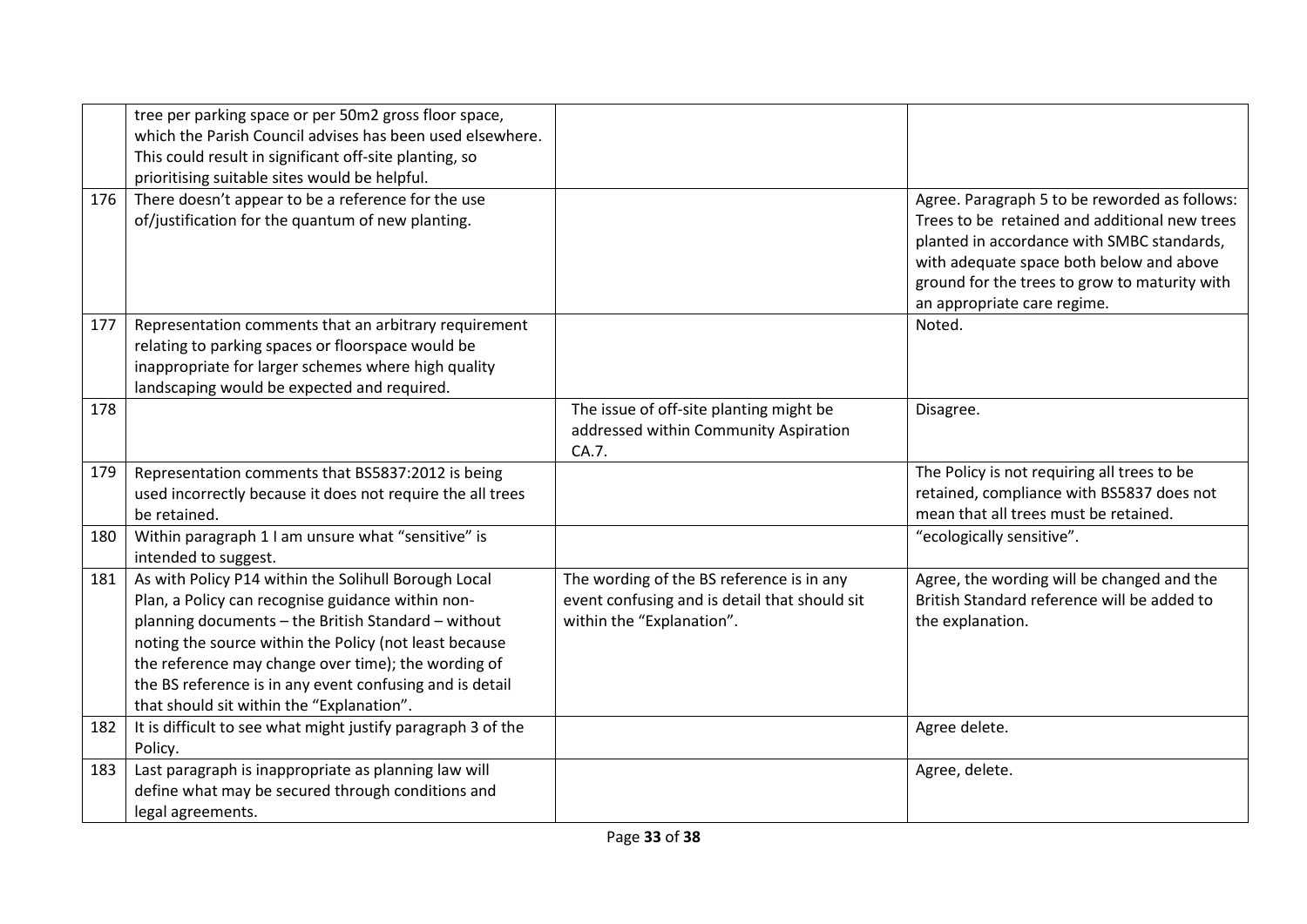### **Policy NE.1 Explanation**

| Ref | <b>Issue</b>                                                | Examiner's/ other suggested remedy | BPC response                                   |
|-----|-------------------------------------------------------------|------------------------------------|------------------------------------------------|
|     | 184   Unsure what the extensive and very specific quotation |                                    | The detail is below the NPPF and contained in  |
|     | across paragraphs 6.5.6.and 6.5.7 is intended to achieve.   |                                    | government guidelines, as a useful addition to |
|     | The NPPF provides the basis for the protection of green     |                                    | the NPPF.                                      |
|     | infrastructure.                                             |                                    |                                                |

### **Community Aspiration CA.7: Enhancement of Green Infrastructure**

| $ $ Ref $ $ | <b>Issue</b> | Examiner's/ other suggested remedy                | BPC response                                  |
|-------------|--------------|---------------------------------------------------|-----------------------------------------------|
| $\vert$ 185 |              | This may be a suitable place to pick up the local | Not required. Trees should be planted on-site |
|             |              | authority's suggestion about identifying          | and not compensatory off-site.                |
|             |              | locations for off-site planting.                  |                                               |

### **Policy NE.2 Blue Infrastructure**

| Ref | <b>Issue</b>                                                  | Examiner's/ other suggested remedy           | <b>BPC</b> response                          |
|-----|---------------------------------------------------------------|----------------------------------------------|----------------------------------------------|
| 186 | As it is not the purpose of Neighbourhood Plans to repeat     | Should reference the relevant Plans that are | Reword with reference to the SSSI and nature |
|     | or restate higher level policies, rather than the Policy      | applicable within the Neighbourhood Area.    | reserve, currently in the explanation.       |
|     | referencing generic River Basin Management Plans and          |                                              |                                              |
|     | <b>Catchment Flood Management Plans</b>                       |                                              |                                              |
| 187 | Explanation" for the Policy does refer to a specific SSSI and |                                              | Reword with reference to the SSSI and nature |
|     | a Nature Reserve as well as referencing the Parish            |                                              | reserve, currently in the explanation.       |
|     | Ecological Report, but these are not mentioned or noted       |                                              |                                              |
|     | within the Policy.                                            |                                              |                                              |
| 188 | Much of the content of Policy NE.2 is the "Explanation" or    | Paragraph 6.5.12 provides the kernel of a    | Agree. Wording in para 6.5.12 to be moved to |
|     | justification for a neighbourhood level Policy.               | Neighbourhood Area specific Policy whereas   | the Policy text and non-policy text moved to |
|     |                                                               | much of the content of Policy NE.2 is the    | "Explanation".                               |
|     |                                                               | "Explanation" or justification for a         |                                              |
|     |                                                               | neighbourhood level Policy.                  |                                              |

#### **Policy NE.3: Designated Local Green Spaces**

| Ref | <b>Issue</b>                                                                                | Examiner's/ other suggested remedy             | BPC response |
|-----|---------------------------------------------------------------------------------------------|------------------------------------------------|--------------|
|     | $\frac{1}{1}$ 189   Not the purpose of Local Green Space (LGS) designation to $\frac{1}{1}$ | I If land is already protected by designation, | Agree.       |
|     | "ensure a suitable quantum and quality of amenity space"                                    | then consideration should be given to          |              |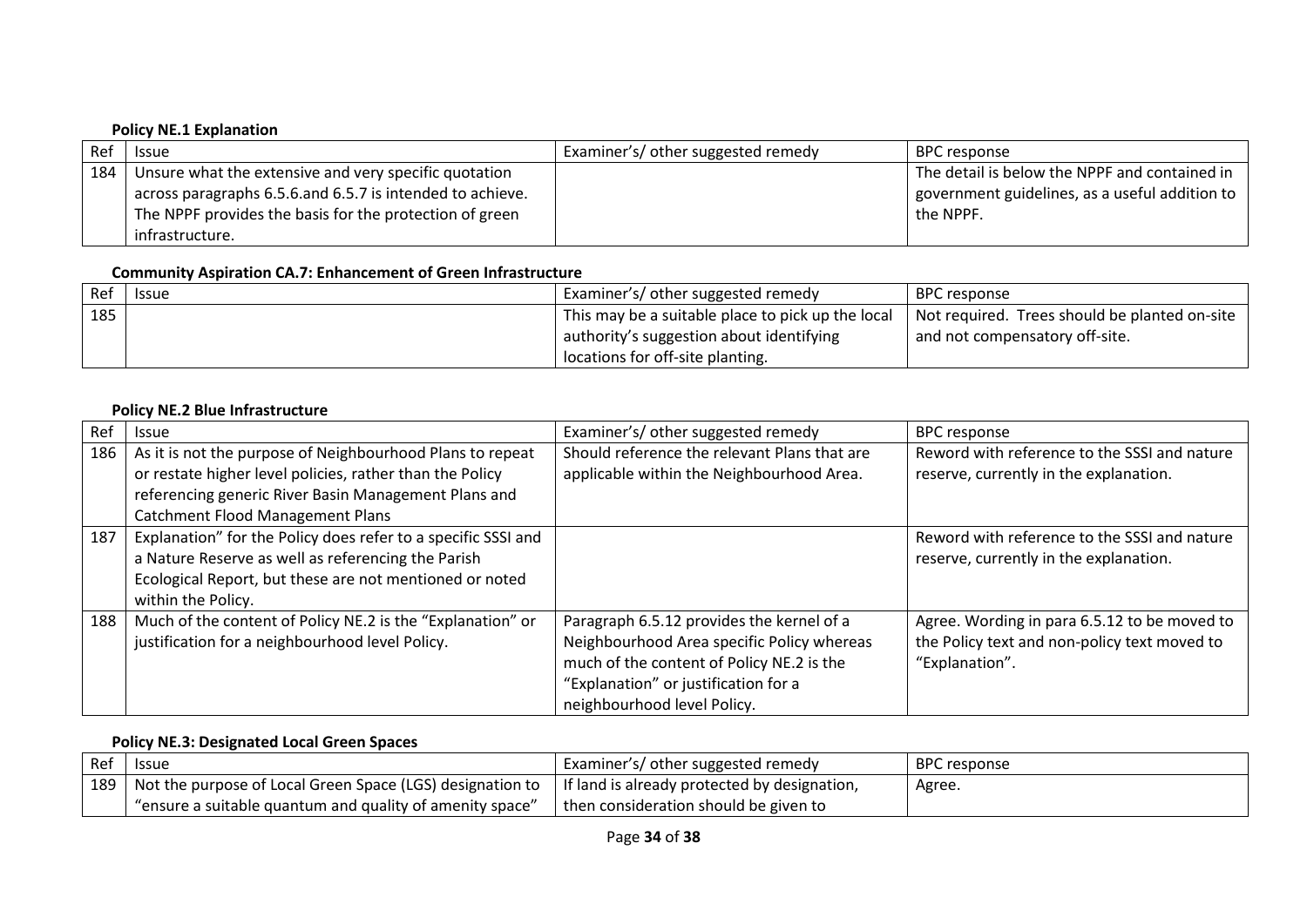|     | but, as noted in paragraph 6.5.16, designation protects<br>"green areas of particular importance.                                                                                                                                                                                                                                                                                                                                                                        | whether any additional local benefit would be<br>gained by designation as Local Green Space"<br>(Ref: 37-011-20140306) Planning Practice<br>Guidance Notes. |                                                                                                                                                                                                                                                                                                                                                                                                                                                                                                                                                                                                                                                                                                 |
|-----|--------------------------------------------------------------------------------------------------------------------------------------------------------------------------------------------------------------------------------------------------------------------------------------------------------------------------------------------------------------------------------------------------------------------------------------------------------------------------|-------------------------------------------------------------------------------------------------------------------------------------------------------------|-------------------------------------------------------------------------------------------------------------------------------------------------------------------------------------------------------------------------------------------------------------------------------------------------------------------------------------------------------------------------------------------------------------------------------------------------------------------------------------------------------------------------------------------------------------------------------------------------------------------------------------------------------------------------------------------------|
| 190 | Representation raises a particular concern: "the proposed<br>designation of land forming LGS5 'Grange Park' within the<br>NDP is neither necessary nor justified. The Parish will be<br>aware through previous representations that the land is<br>the subject of a S106 planning obligation that requires it to<br>be maintained as open space in perpetuity. Its designation<br>would not override this obligation nor increase the<br>protective status of this land. |                                                                                                                                                             | The identification of LGS5 as a LGS is<br>considered important as:<br>1. It is not a requirement of designation<br>under paras 99-101 of the NPPF that the<br>LGS has to take note of other protections.<br>2. A 999 year lease to SMBC for use as a park<br>is in place and SMBC have not commented<br>adversely on the LGS designation.<br>3. A specific case has been made which<br>meets the criteria.<br>4. Local Green Space is a statutory planning<br>designation providing protection similar to<br>that provided by Green Belt status. As<br>such it provides additional protection to a<br>Section 106 agreement. An agreement is<br>just that and can be changed by the<br>parties. |
| 191 | Representation doubts the "particular importance" of<br>some spaces: "Tidmarch Close Green No 6 (fig 9 page 91) is<br>a small tract of land that one suspects would have been<br>difficult to build on so it was left open, it is also boggy in<br>winter and can flood.                                                                                                                                                                                                 |                                                                                                                                                             | Consider it does meet with LGS criteria for<br>designation whatever the reason was for it<br>not being developed.                                                                                                                                                                                                                                                                                                                                                                                                                                                                                                                                                                               |
| 192 | The pond on Kemps Green Road and green No8 (fig 9 page<br>91) is hardly a major feature it is heavily screened by tress<br>[sic] and the supposed green nearby is merely an extended<br>grass verge.                                                                                                                                                                                                                                                                     |                                                                                                                                                             | The tree screening of LGS8 does not negate its<br>designation but adds to its value to the<br>community by creating a screened and<br>tranquil green space.                                                                                                                                                                                                                                                                                                                                                                                                                                                                                                                                     |
| 193 | Likewise Yew Tree Green No7 (fig 9 page 91) is<br>certainly green but not in itself a feature. These spaces<br>assist in breaking up the otherwise monotonous<br>features of a housing estate and have a small value in                                                                                                                                                                                                                                                  |                                                                                                                                                             | The comment appears to support the role of<br>LGS7 designation.                                                                                                                                                                                                                                                                                                                                                                                                                                                                                                                                                                                                                                 |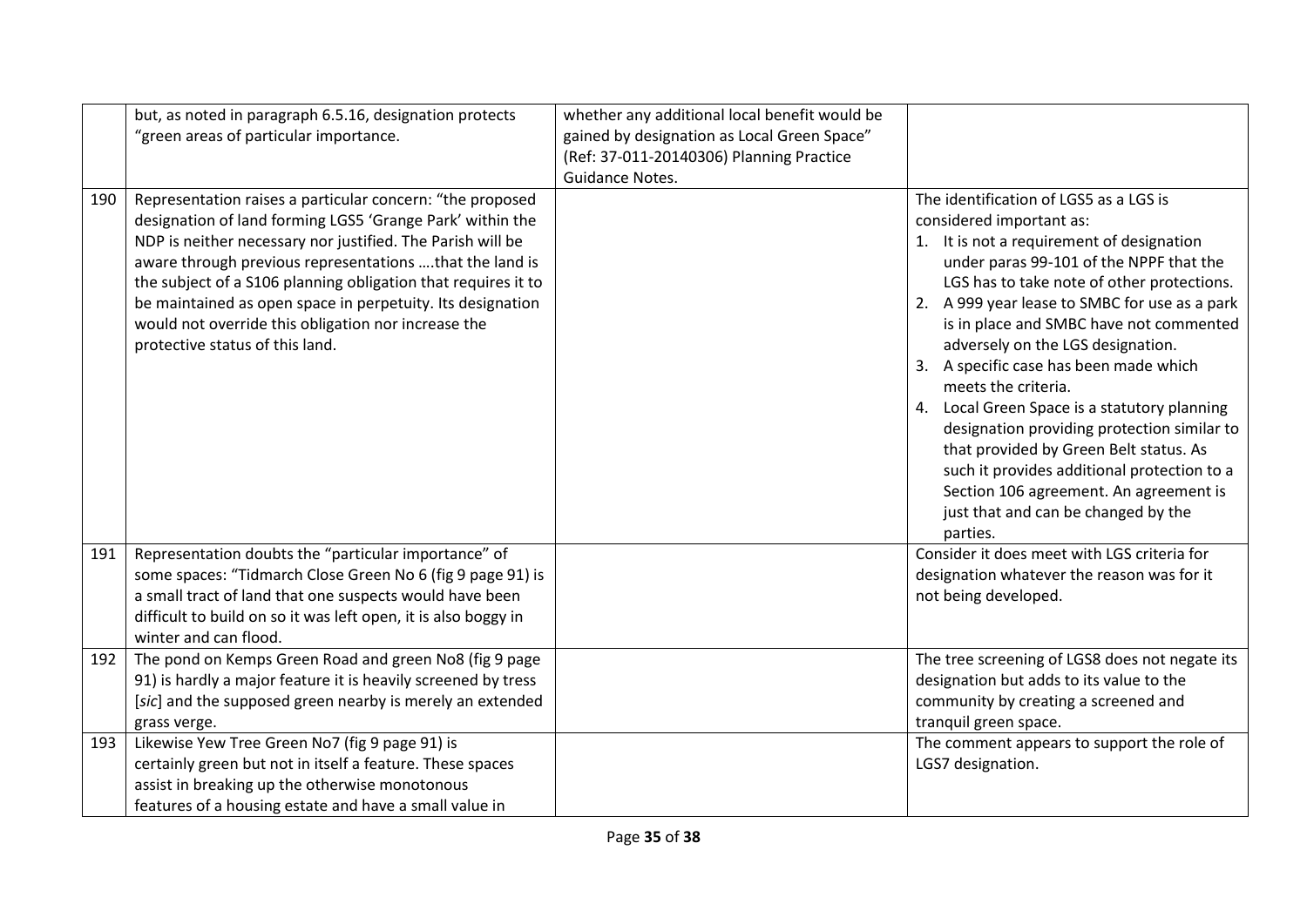|     | this respect."                                                                                                                                                                                                                                                                                                |                                                                                                                                                                                                                                                                                                                                                 |                                                                                                                                                                                                                                                                                                                                                                                                                                                                                                                                                                                                  |
|-----|---------------------------------------------------------------------------------------------------------------------------------------------------------------------------------------------------------------------------------------------------------------------------------------------------------------|-------------------------------------------------------------------------------------------------------------------------------------------------------------------------------------------------------------------------------------------------------------------------------------------------------------------------------------------------|--------------------------------------------------------------------------------------------------------------------------------------------------------------------------------------------------------------------------------------------------------------------------------------------------------------------------------------------------------------------------------------------------------------------------------------------------------------------------------------------------------------------------------------------------------------------------------------------------|
| 194 | LGS Assessment document, does not specifically<br>address the issue of other, existing designations.                                                                                                                                                                                                          | Could be, for instance, that the Holly Lane<br>Allotments already benefit from a statutory<br>protection which the LGS designation may not<br>enhance (and I note that the Allotment is in any<br>case to be protected by Policy COM.5). Similarly<br>land designated as a Cemetery may already<br>have an appropriate and adequate protection. | There is precedent in made NDP's where<br>proposed LGS in Green Belt has been accepted<br>by Examiners (most recently, see Claverdon<br>NDP approved at referendum in October<br>2019). There is no conflict or reason why an<br>LGS cannot also be located in the Green Belt.<br>A proposed LGS is not just about adding a<br>layer of protection to the land, it is more<br>about highlighting the local importance and<br>value of such spaces to the community and<br>celebrating and positively promoting these<br>spaces even if the planning policy function<br>appears to be duplicated. |
| 195 | The ownership of the proposed LGS 6 'Tidmarsh Close<br>Green, Balsall Common' is "unknown".                                                                                                                                                                                                                   | Advise whether efforts have been made to<br>identify and contact the owner.                                                                                                                                                                                                                                                                     | Yes, the land registry search indicated that the<br>land was unregistered. Site notices were<br>placed on site prior to Regulation 14<br>consultation with no response.                                                                                                                                                                                                                                                                                                                                                                                                                          |
| 196 | In relation to the Assessment, I note that it relates to 15<br>proposed LGS whereas the Policy lists only 14; it is unclear<br>whether this discrepancy arises because the Plan and the<br>Assessment document have not been aligned after<br>amendment or whether other considerations have been<br>applied. |                                                                                                                                                                                                                                                                                                                                                 | One LGS proposed was removed from the Plan<br>as a result of a Regulation 14 representation.<br>There is no need to amend the LGS<br>assessments. They are part of the evidence<br>base for the NDP through its various stages of<br>preparation.                                                                                                                                                                                                                                                                                                                                                |
| 197 |                                                                                                                                                                                                                                                                                                               | Policy needs to reference the maps since they<br>define (not "for illustrative purposes only") the<br>land affected.                                                                                                                                                                                                                            | The LGS Assessment will be included as<br>Appendix 3 to the Plan and the Policy will<br>make reference to this and the maps<br>contained there.                                                                                                                                                                                                                                                                                                                                                                                                                                                  |
| 198 | Paragraph 2 says that "designations will be used" but the<br>Policy is itself making designations.                                                                                                                                                                                                            |                                                                                                                                                                                                                                                                                                                                                 | Phrase to be deleted.                                                                                                                                                                                                                                                                                                                                                                                                                                                                                                                                                                            |
| 199 | Relevance of the quotation from Natural England in<br>paragraph 6.5.15 is questionable since, as noted<br>above, LGS designation is not intended to meet the<br>open space needs of a community.                                                                                                              |                                                                                                                                                                                                                                                                                                                                                 | Agree; quotation to be deleted.                                                                                                                                                                                                                                                                                                                                                                                                                                                                                                                                                                  |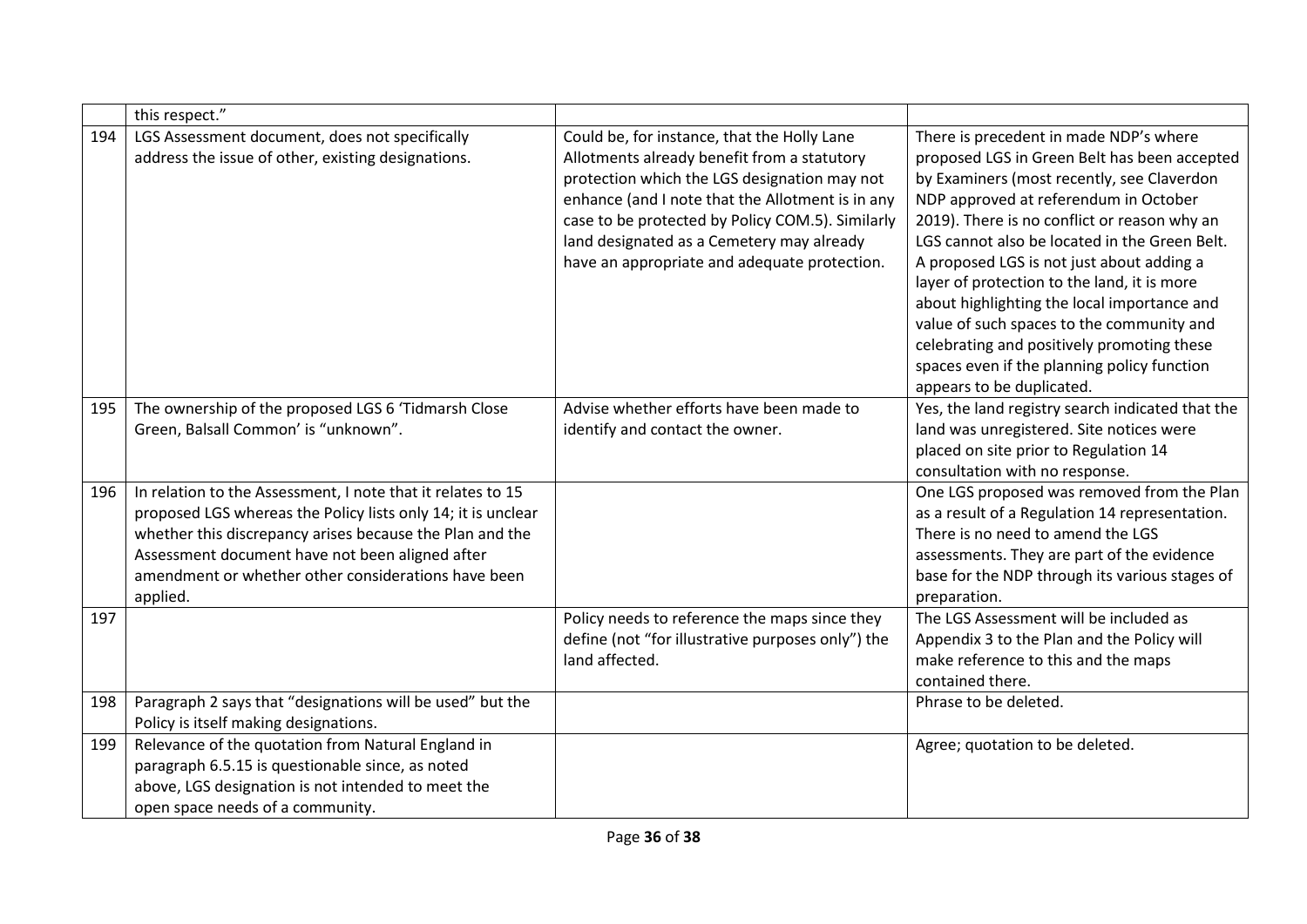#### **Policy NE.4: Biodiversity**

| Ref | <b>Issue</b>                                                                                                                                                                                                                                                                                                                                                                                 | Examiner's/ other suggested remedy                                                                                                                      | <b>BPC response</b> |
|-----|----------------------------------------------------------------------------------------------------------------------------------------------------------------------------------------------------------------------------------------------------------------------------------------------------------------------------------------------------------------------------------------------|---------------------------------------------------------------------------------------------------------------------------------------------------------|---------------------|
| 200 |                                                                                                                                                                                                                                                                                                                                                                                              | I believe it would be appropriate to insert<br>'where possible' before "provide net gains"                                                              | Agree.              |
| 201 | Believe that it would make Policy NE.4 more relevant to<br>the Neighbourhood Area if paragraph 6.5.21 was<br>incorporated within the Policy (in place of the last<br>paragraph/sentence). In relation to this paragraph the local<br>authority has commented: "Paragraph 6.5.21 references<br>the River Blythe Site of Special Scientific Interest (SSSI) and<br>Local Wildlife Sites (LWS). | Minor rewording of the text would ensure that<br>the national status of the SSSI is recognised with<br>references to LWS using capital initial letters. | Agree.              |

# **Policy NE.5: Minimising Pollution**

| Ref | <b>Issue</b>                                                | Examiner's/ other suggested remedy | <b>BPC</b> response                            |
|-----|-------------------------------------------------------------|------------------------------------|------------------------------------------------|
| 202 | Policy NE.5 lacks clarity on what "unacceptable" levels of  |                                    | Insert sentence as part of second paragraph -  |
|     | pollution would be.                                         |                                    | "Unacceptable levels of pollution are those    |
|     |                                                             |                                    | outside the acceptable levels within the       |
|     |                                                             |                                    | current WHO guidelines for noise and           |
|     |                                                             |                                    | appropriate standards and guidelines of the    |
|     |                                                             |                                    | government for air and water quality."         |
| 203 | Paragraph 6.5.27 quotes the NPPF but no evidence is         |                                    | Detail will be added to confirm the SMBC are   |
|     | provided to suggest that there are Air Quality Management   |                                    | currently monitoring air borne pollutants at 3 |
|     | Areas or Clean Air Zones within the Neighbourhood Area.     |                                    | sites in Balsall Common as part of their       |
|     |                                                             |                                    | emerging Clean Air Strategy and consideration  |
|     |                                                             |                                    | of an Air Quality Management Area (AQMA)       |
|     |                                                             |                                    | for all or part of the Borough.                |
| 204 | In relation to water pollution no specific mention of it is |                                    | The text will be changed to include the        |
|     | included within the Policy or the "Explanation" text        |                                    | comments of the Environment Agency in          |
|     | (although the Environment Agency has commented on           |                                    | relation to the River Blythe system.           |
|     | the subject as above in relation to the redevelopment of    |                                    |                                                |
|     | brownfield land).                                           |                                    |                                                |
| 205 | In relation to noise pollution, It would therefore seem     |                                    | It is not considered that the mitigation       |
|     | inappropriate for evidence to be gathered, limits to be     |                                    | requirements are unreasonable for new          |
|     | defined or relevant mitigation measures to be identified    |                                    | developments and appropriate to consider at    |